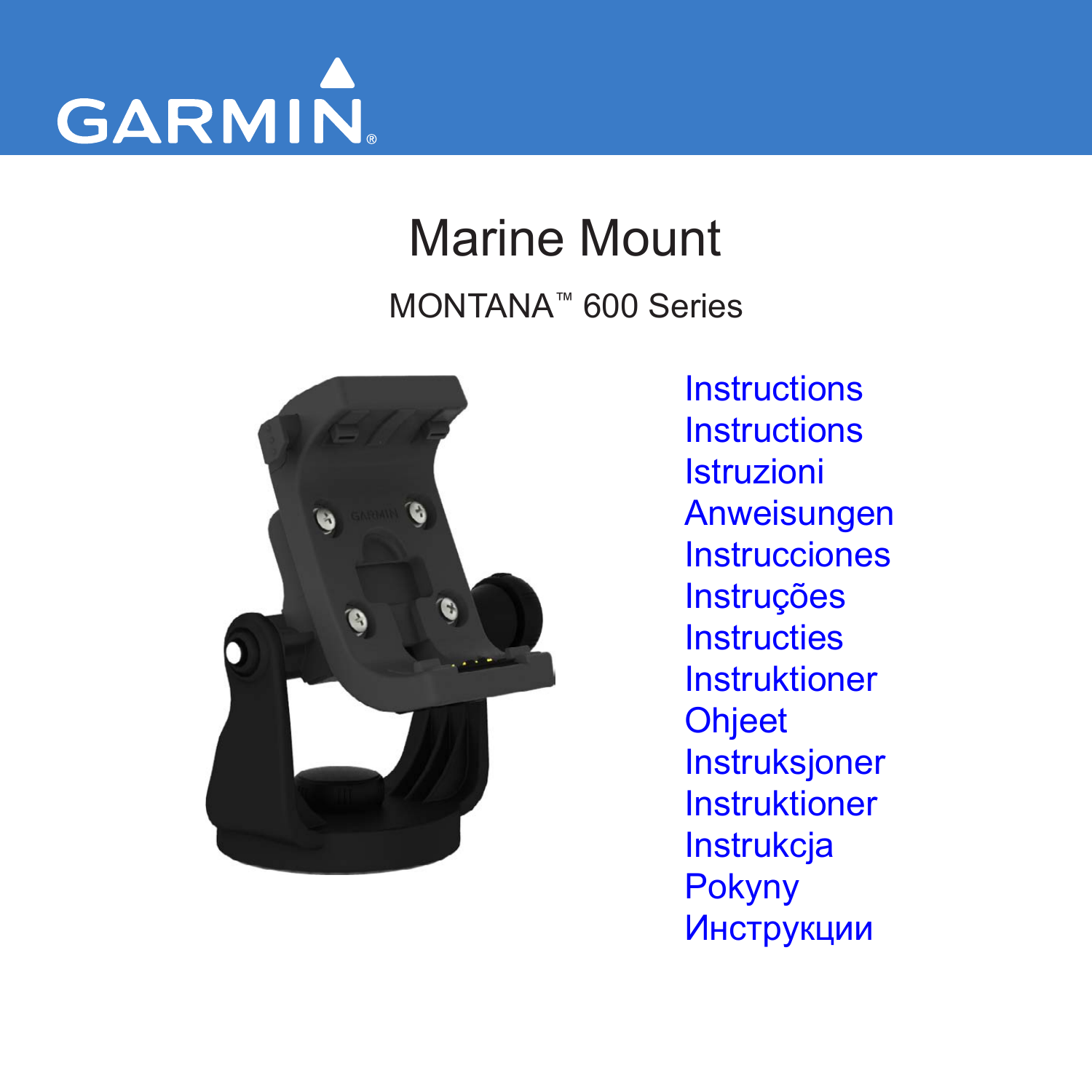# **Warning**

<span id="page-1-0"></span>See the *Important Safety and Product Information* in the Montana product box before installing the marine mount.

# **CAUTION**

Always wear safety goggles, ear protection, and a dust mask when drilling, cutting, or sanding.

# *notice*

Incorrectly wiring the power or audio cable with bare wire leads can result in damage to the boat or the battery. Garmin strongly recommends having an experienced installer with the proper knowledge of electrical systems install the mount.

The metal contacts on the Montana and the mount should be kept dry to avoid equipment damage. Use the weather cap on the mount at all times when the unit is not mounted to keep the metal contacts dry and protected.

# **Tools and Fasteners Needed**

- Drill
- Hardware for the swivel mount: 3 bolts or 3 screws (not included)
	- #8 (4 mm) pan-head machine bolts with matching nuts and washers and a 5/32 in. (5 mm) drill bit
	- $\cdot$  #8 (4 mm) pan-head self-tapping screws and a 1/16 in. (1.5 mm) drill bit for drilling starter holes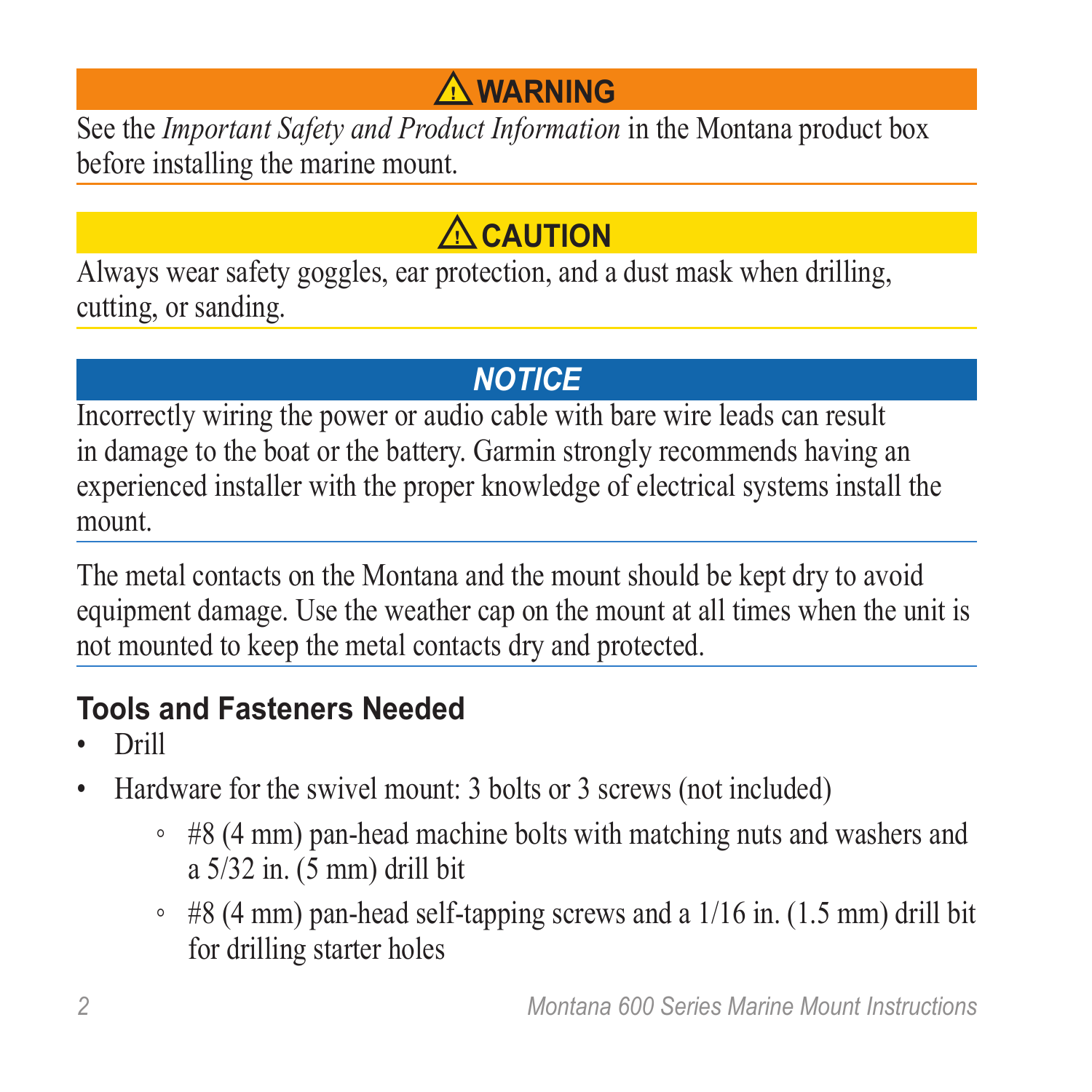- 3/8 in. (9.5 mm) wrench or socket
- Phillips or flat screwdriver

# **Selecting a Mount Location**

# *notice*

Do not place the swivel mount in an area that is exposed to extreme temperature or conditions. The temperature range for the Montana is from 5°F to 158°F (from -15°C to 70°C). Extended exposure to temperatures exceeding this range (in storage or operating conditions) may cause failure of the LCD screen.

Use pan-head machine bolts or self-tapping screws to secure the swivel base. If you use screws with countersunk heads, you may damage the mounting bracket.

Select a location to install the mount.

- The location provides a clear view of the screen and access to the Montana.
- The location is sturdy enough to support the Montana and the mount.
- The location allows room for the routing and connection of the cables. There should be at least a 3 in. (8 cm) clearance behind the case.

# **Mounting the Bracket Assembly**

# *notice*

Do not overtighten the screws or bolts; you may damage the swivel base.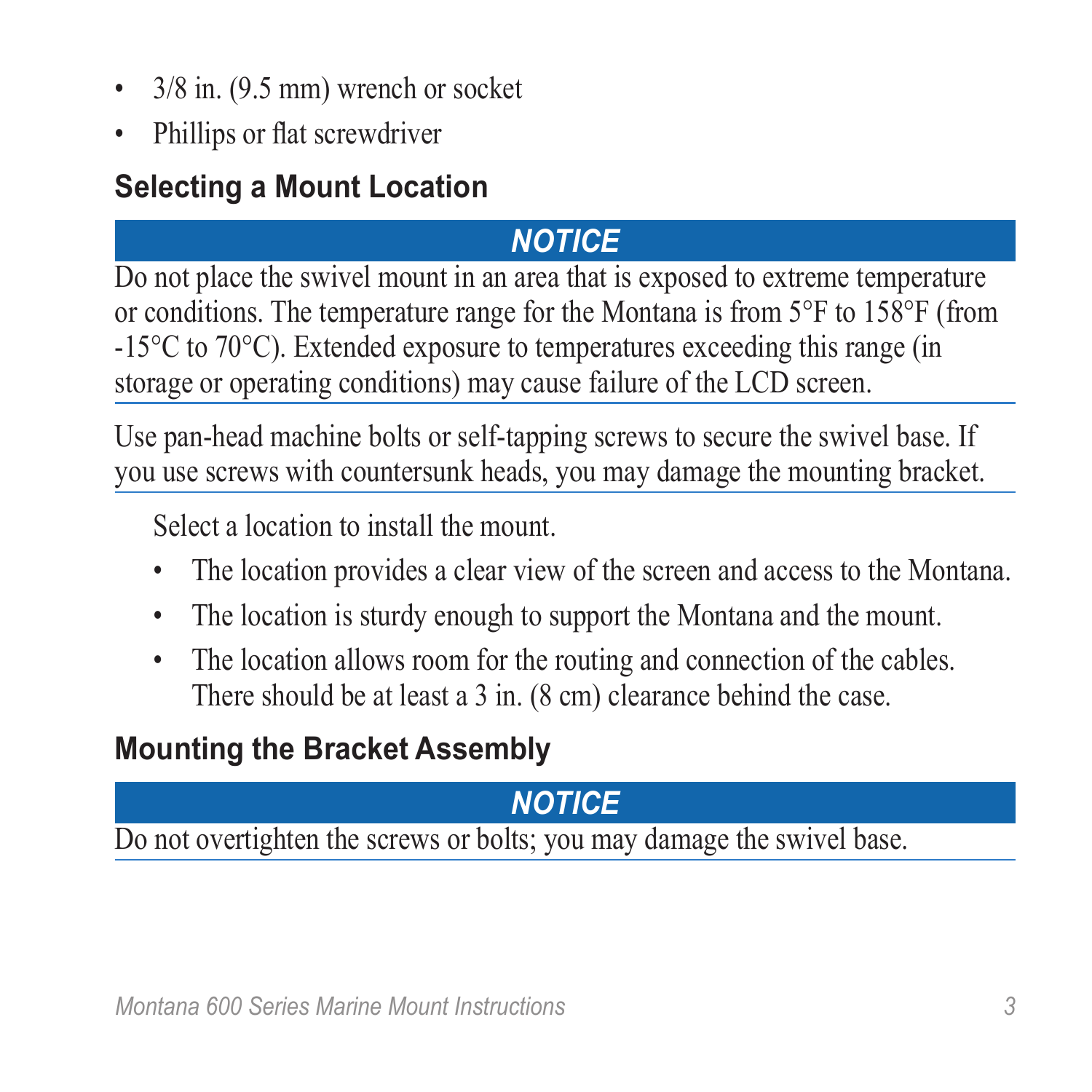- 1. Separate the swivel base  $\Phi$  from the mount.
- 2. Using the swivel base as a template, mark the pilot hole locations<sup>(2)</sup>.
- 3. Drill the mounting holes.
	- If you secure the base with machine bolts, drill three 5/32 in. (5 mm) holes at the locations you marked.
	- If you secure the base with self-tapping screws, drill three 1/16 in. (1.5 mm) starter holes at the locations you marked. Do not make the starter holes deeper than half of the screw length.
- 4. Secure the swivel base with 3 bolts or 3 screws ➌ (not included).
- 5. Place the swivel mount bracket  $\Theta$  over the swivel base and secure it with the short knob **b**.

# **Installing the Mount on the Mounting Bracket**

1. Align the slot  $\Phi$  on the back of the cradle with the long mounting knob  $\odot$  and slide the cradle into place on the bar.

If necessary, you can adjust the knob to spread the bracket arms apart. Turn the knob counter-clockwise to widen the bracket arms, turn the knob clockwise to tighten the bracket arms.





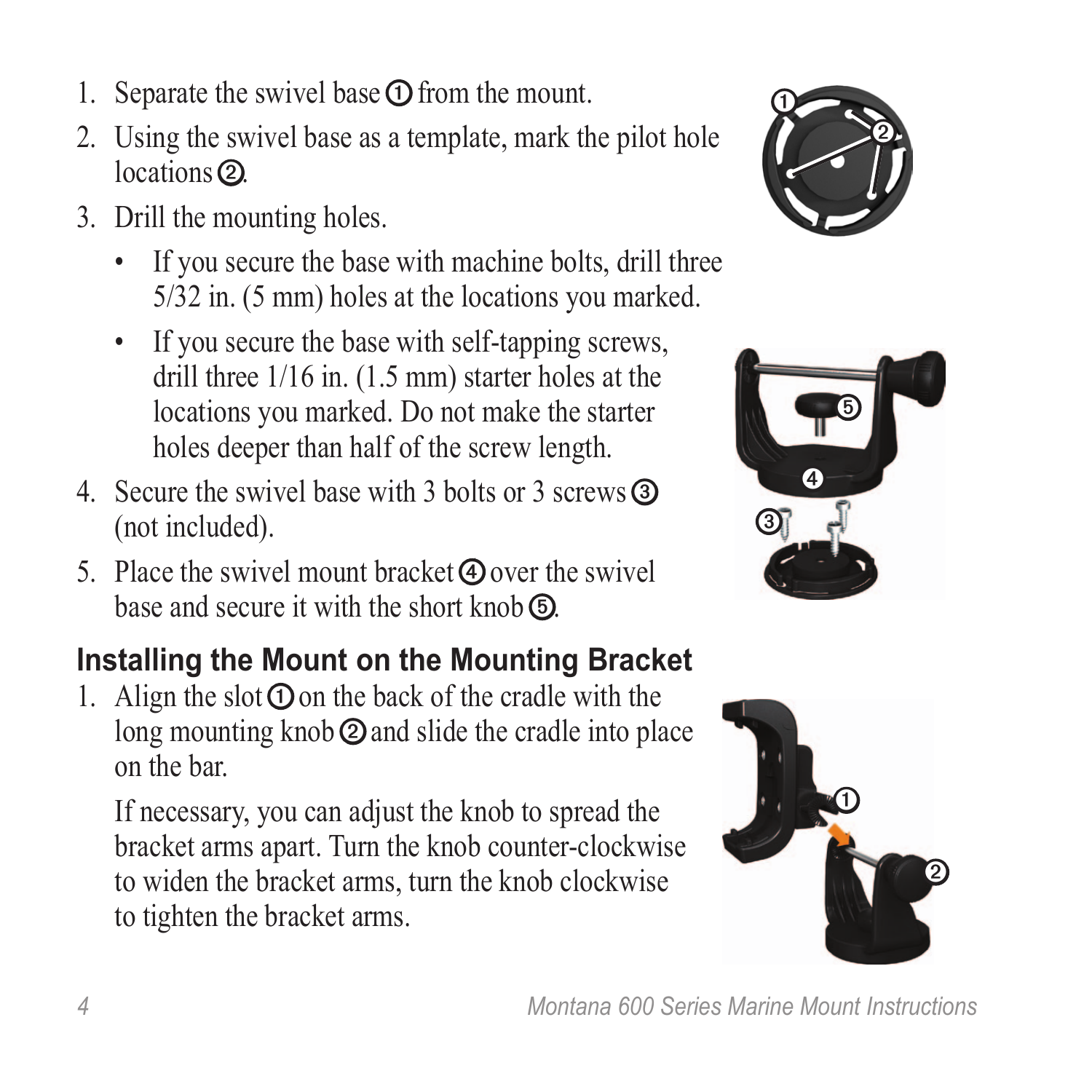- 2. Adjust the cradle angle, and tighten the long mounting knob until the cradle  $\circled{3}$  is snug.
- 3. Rotate the swivel mount bracket  $\bigcircledA$  by twisting it left or right. The bracket clicks as you turn it. Select a good viewing angle, and then tighten both knobs.



# **Connecting Power to the Mount**

### *Notice*

If any wire is left unconnected, insulate the wire and safely secure it on your boat.

1. Connect the red  $\odot$  and black  $\odot$  wires to your boat's main power (10 to 50 Volts).



- 2. If necessary, connect the serial data wires to your boat.
	- Yellow **③** is the serial data input wire.
	- Blue  $\Phi$  is the serial data output wire.
	- Green  $\odot$  is the serial ground wire.
- *Montana 600 Series Marine Mount Instructions 5* 3. If necessary, connect the stereo jack  $\circled{6}$ .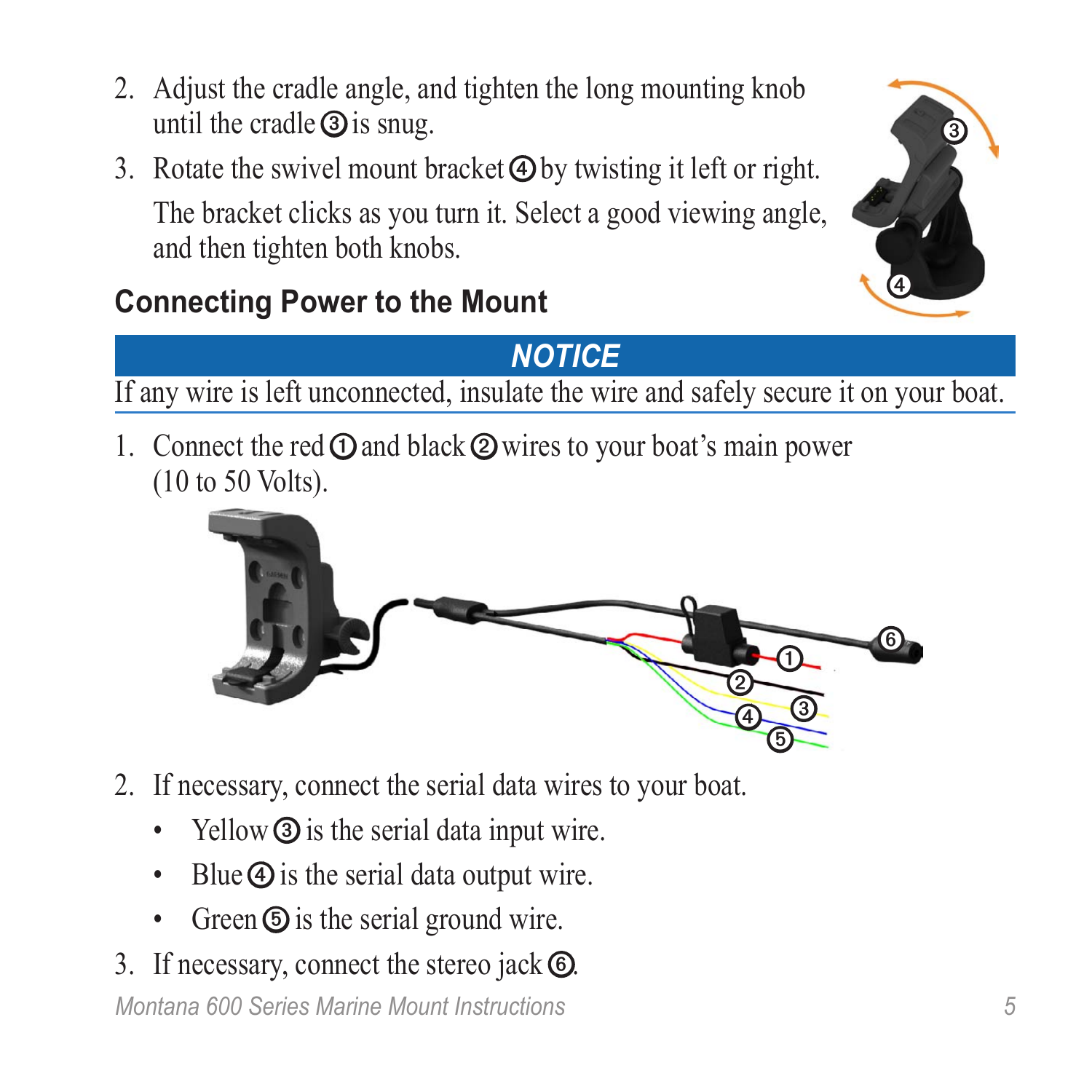# **Installing Your Montana in the Mount**

# *Notice*

Before placing the device in the mount, ensure that the metal contacts on the device and the mount are dry to avoid equipment damage. Use the weather cap to keep the mount cradle dry.

1. Place the weather cap in the storage area  $\Phi$  on the mount.



- 2. Fit the bottom of your device into the cradle ➋.
- 3. Tilt the device back until it snaps into place.
- 4. To secure the device and deter theft, use the security screw tool **I** to tighten the security screw  $\Phi$  on the top of the mount.

**NOTE**: If reflected light or glare makes the device display difficult to see, apply an anti-glare screen protector to the screen.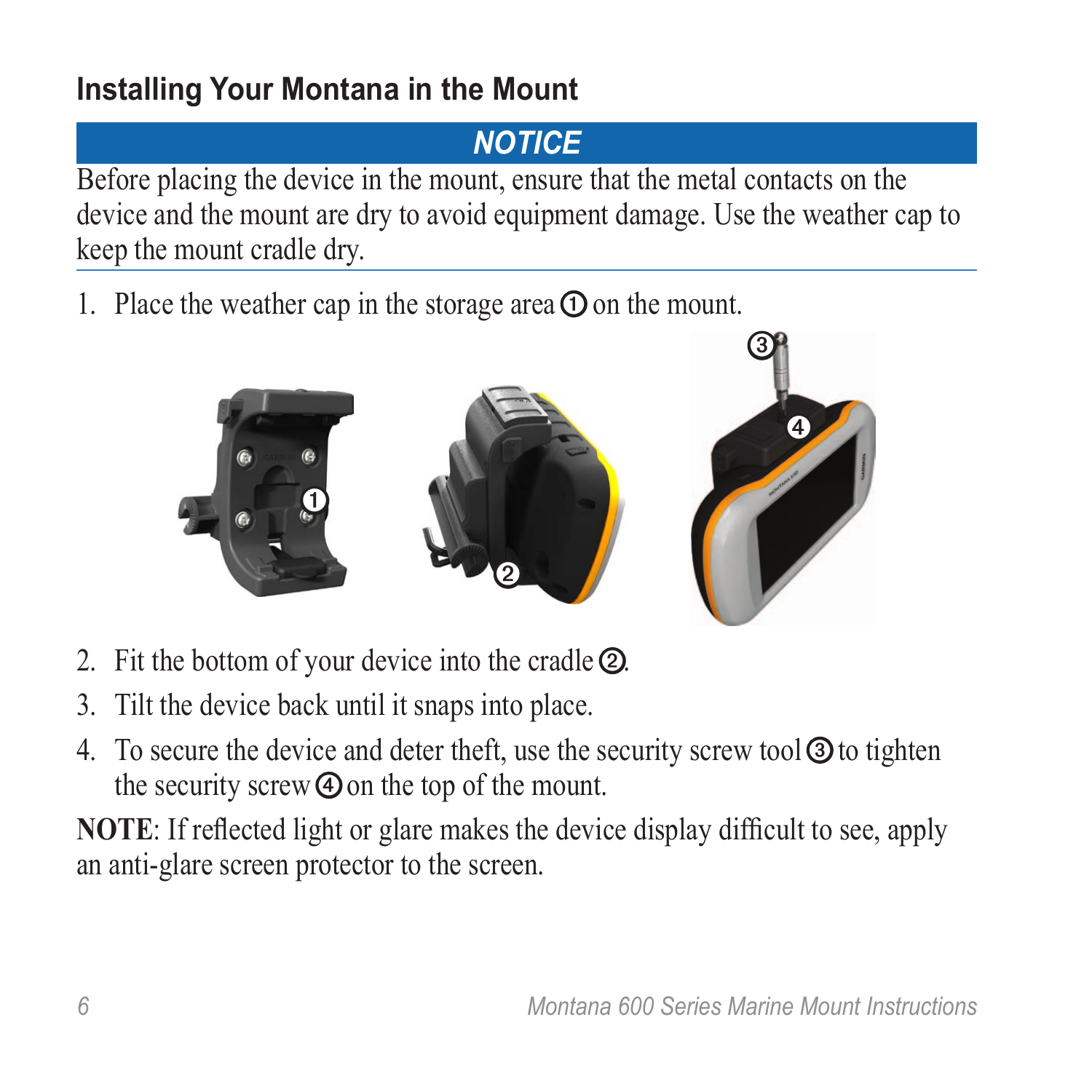# **Removing Your Montana from the Mount**

- 1. Loosen the security screw.
- 2. Press the button  $\odot$  on the side of the mount to release the device.
- 3. Lift out the device.
- 4. Place the weather cap **②** on the metal contacts on the cradle.



# **Limited Warranty**

Garmin's standard limited warranty applies to this accessory. For more information, see the *Important Safety and Product Information* in the device product box.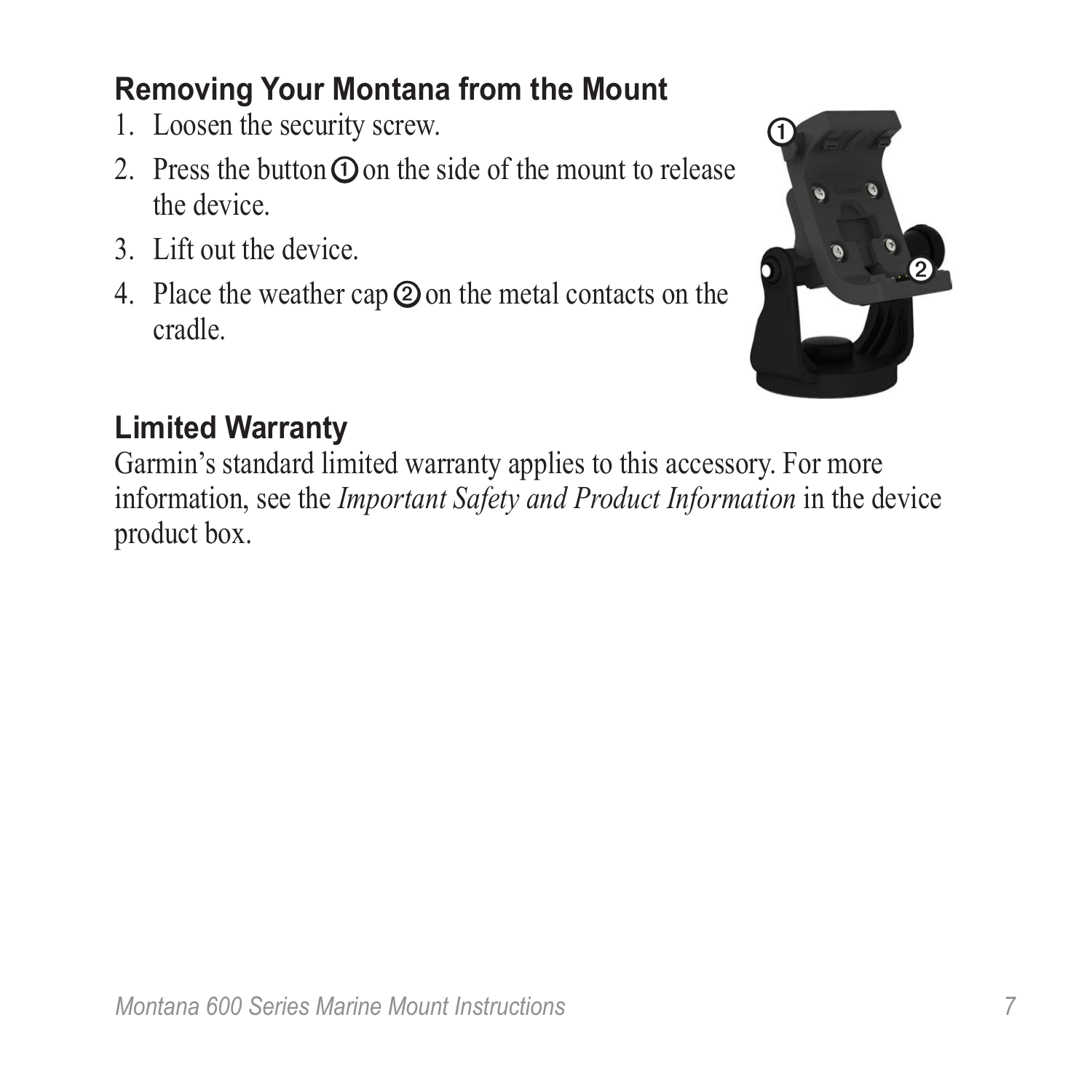# **Avertissement**

<span id="page-7-0"></span>Avant d'installer le support de fixation pour bateau, consultez le guide *Informations importantes relatives au produit et à la sécurité* inclus dans l'emballage du produit Montana.

# **ATTENTION**

Portez toujours des lunettes de protection, un équipement antibruit et un masque anti-poussière, lorsque vous percez, coupez ou poncez.

#### *avis*

Le raccordement incorrect d'un câble d'alimentation/audio comportant des fils conducteurs dénudés peut endommager le bateau ou la batterie. Garmin vous recommande fortement de faire installer le support par un technicien expérimenté, disposant des connaissances appropriées en matière de circuits électriques.

Les contacts métalliques du Montana et du support doivent être conservés à l'abri de l'humidité, afin d'éviter d'endommager le matériel. Utilisez toujours le capuchon étanche du support lorsque l'appareil n'est pas installé afin de protéger les contacts métalliques contre l'humidité.

#### **Outils et fixations nécessaires**

- Perceuse
- Matériel pour le montage de l'étrier pivotant : 3 boulons ou 3 vis (non fournis)
	- Boulons mécaniques à tête cylindrique n° 8 (4 mm), les écrous et rondelles correspondants et un foret de 5 mm (5/32 po)
	- Vis autoperceuses à tête cylindrique n° 8 (4 mm) et un foret de 1,5 mm (1/16 po) pour percer les trous d'implantation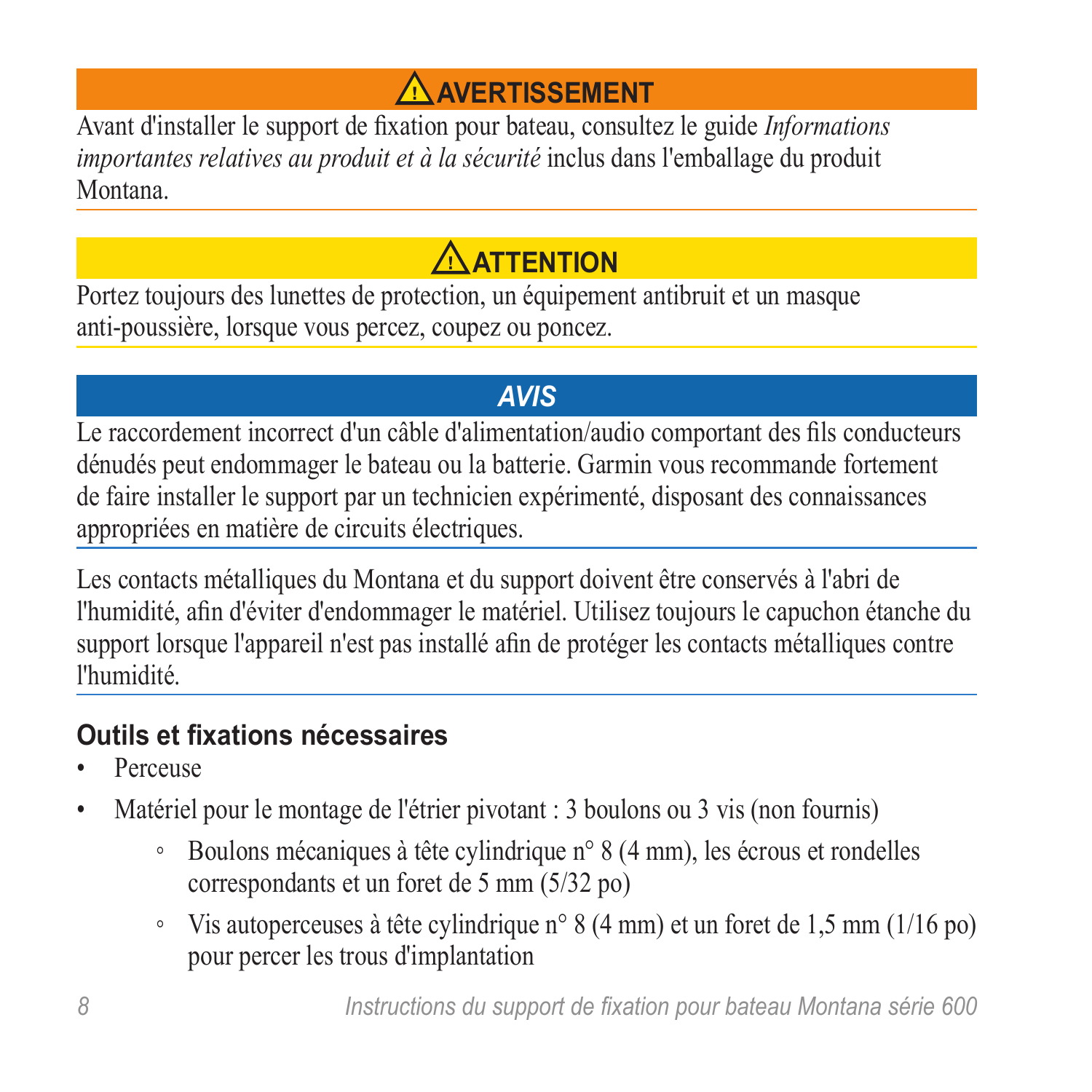- Clé ou douille de 9,5 mm (3/8 po)
- Tournevis cruciforme ou plat

#### **Choix d'un emplacement de montage**

#### *avis*

Ne placez pas l'étrier pivotant dans un endroit exposé à des températures ou conditions extrêmes. La température de fonctionnement du Montana est comprise entre -15 °C et 70 °C (entre 5 °F et 158 °F). Une exposition prolongée à des températures situées en dehors de cette plage (température de stockage ou de fonctionnement) risque de provoquer une défaillance de l'écran LCD.

Utilisez des boulons mécaniques ou des vis autoperceuses à tête cylindrique pour fixer la base pivotante. Si vous utilisez des vis à tête fraisée, vous risquez d'endommager le support de fixation.

Choisissez un emplacement d'installation pour le support.

- L'emplacement offre une vue dégagée sur l'écran et un accès facile au Montana.
- L'emplacement est suffisamment résistant pour accueillir le Montana et son support.
- L'emplacement présente suffisamment d'espace pour l'acheminement et la connexion des câbles. Un espace d'au moins 8 cm (3 po) est nécessaire à l'arrière de l'appareil.

#### **Montage du support**

#### *avis*

Ne serrez pas outre mesure les vis ou boulons ; vous pourriez endommager la base pivotante.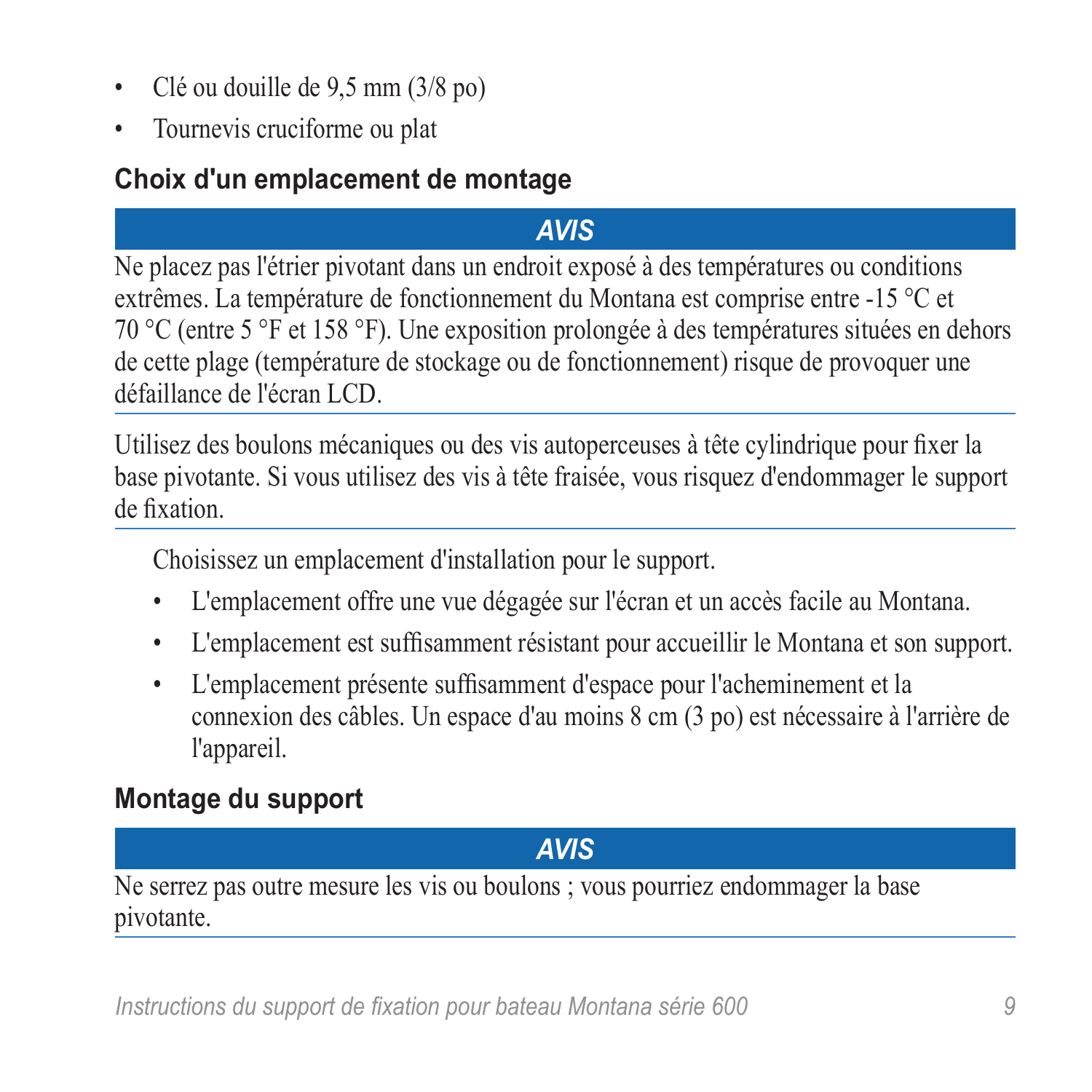- 1. Séparez la base pivotante  $\Omega$  du support.
- 2. En utilisant la base pivotante comme modèle, marquez l'emplacement des trous d'implantation ➋.
- 3. Percez les trous de fixation.
	- Si vous fixez la base à l'aide de boulons mécaniques, percez trois trous de 5 mm (5/32 po) aux emplacements marqués.
	- Si vous fixez la base à l'aide de vis autoperceuses, percez trois trous d'implantation de 1,5 mm (1/16 po) aux emplacements marqués. La profondeur des trous d'implantation ne doit pas dépasser la moitié de la longueur de la vis.
- 4. Fixez la base pivotante à l'aide de trois boulons ou vis ➌ (non fournis).
- 5. Placez le support d'étrier pivotant  $\Phi$  sur la base pivotante et fixez-le à l'aide du bouton court ➎.

# **Installation du socle sur le support de fixation**

1. Alignez l'encoche  $\Phi$  située à l'arrière du socle avec le long bouton de montage ➋, puis faites glisser le socle pour le placer sur la barre.

Si nécessaire, vous pouvez ajuster le bouton pour écarter les bras du support. Tournez le bouton dans le sens inverse des aiguilles d'une montre pour écarter les bras du support et dans le sens des aiguilles d'une montre pour les rapprocher.





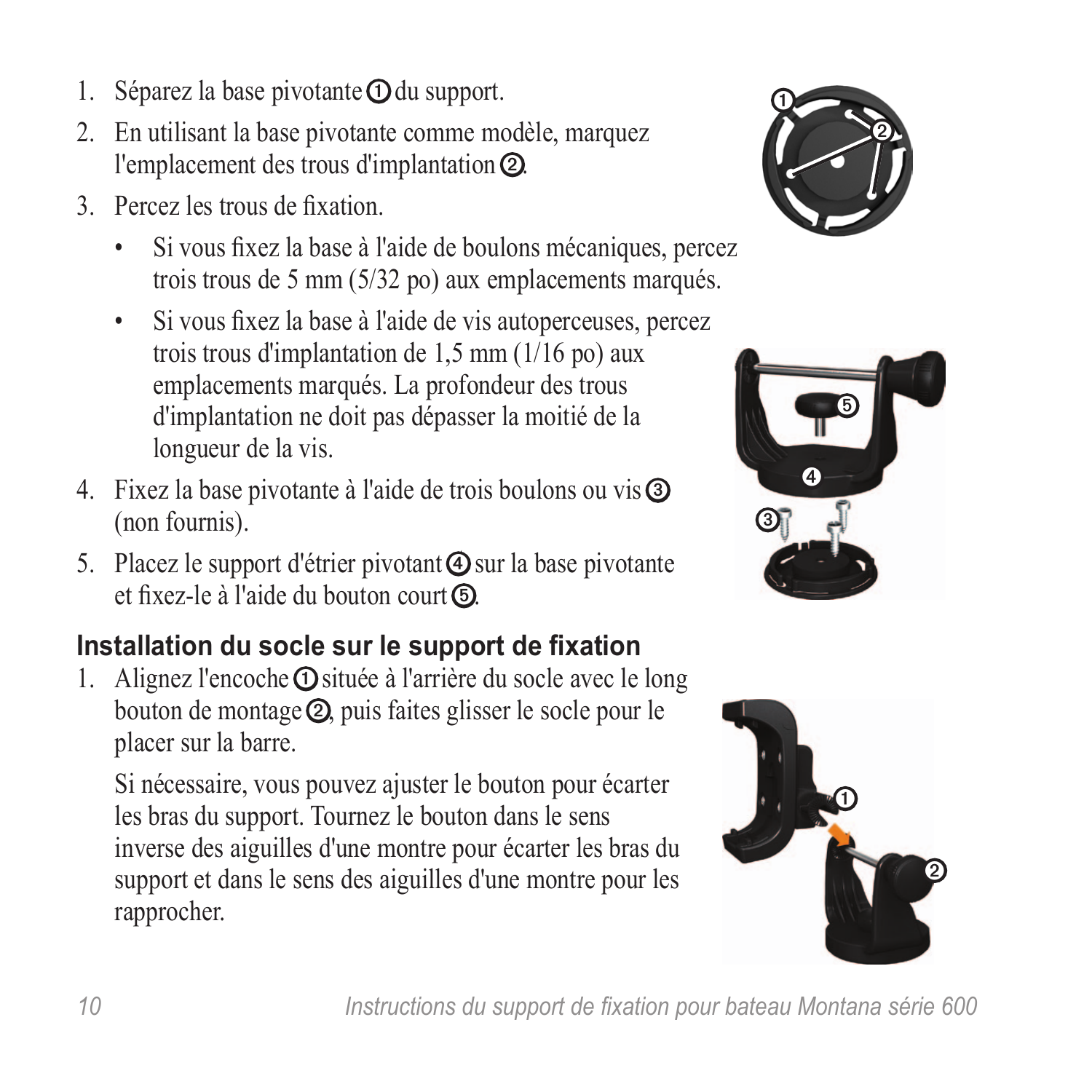*Instructions du support de fixation pour bateau Montana série 600 11*

 $\circledcirc$ ➎

- 2. Ajustez l'angle du socle et resserrez le long bouton de montage jusqu'à ce que le socle ➌ soit fixé.
- 3. Faites pivoter le support d'étrier pivotant  $\Phi$  en le tournant vers la gauche ou vers la droite.

Le support émet un déclic lorsque vous le faites pivoter. Sélectionnez un angle de vue adéquat, puis resserrez les deux boutons.

#### **Raccordement du support à l'alimentation**

Si l'un des fils n'est pas connecté, isolez-le et fixez-le solidement à votre bateau.

1. Connectez les fils rouge  $\odot$  et noir  $\odot$  à l'alimentation principale de votre bateau (10 à 50 volts).

- 2. Si nécessaire, connectez les fils de données série à votre bateau.
	- Le jaune **③** correspond au fil d'entrée des données série.
	- Le bleu  $\Phi$  correspond au fil de sortie des données série.
	- Le vert **O** correspond au fil de terre des données série.
- 3. Si nécessaire, connectez la prise audio .



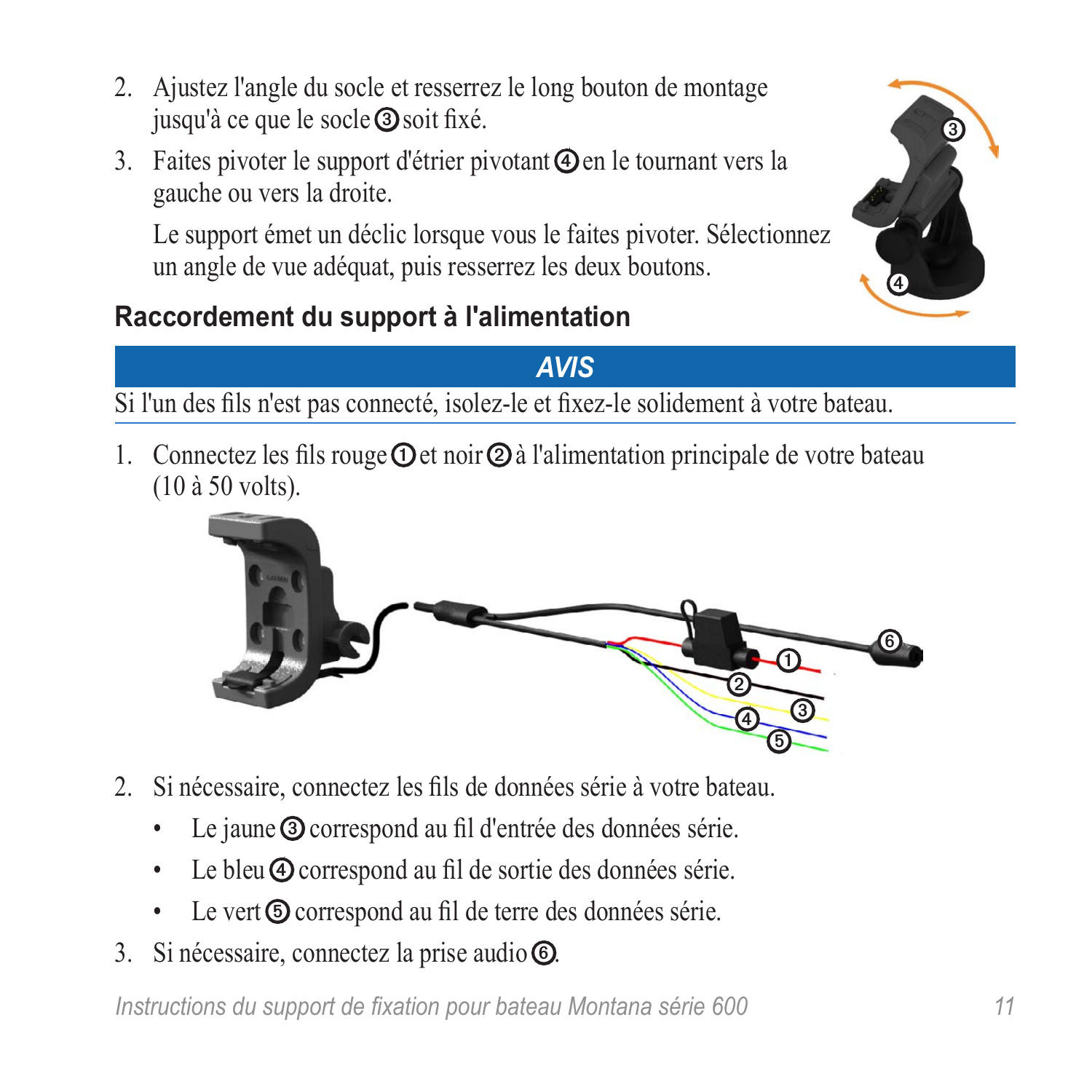#### **Installation du Montana sur le support**

#### *Avis*

Avant d'installer l'appareil dans le support, assurez-vous que le support et les contacts métalliques de l'appareil sont secs afin de ne pas endommager le matériel. Utilisez le capuchon étanche pour protéger le socle des intempéries.

1. Placez le capuchon étanche dans l'emplacement du support  $\Phi$  prévu à cet effet.



- 2. Ajustez la partie inférieure de l'appareil dans le socle ➋.
- 3. Inclinez l'appareil vers l'arrière jusqu'à ce qu'il se mette en place.
- 4. Afin de fixer l'appareil et de le protéger contre le vol, utilisez le tournevis de sécurité **③** pour serrer la vis de sécurité  $\ddot{\textbf{Q}}$  sur la partie supérieure du support.

**REMARQUE** : si les reflets du soleil perturbent la lisibilité de l'écran de l'appareil, appliquez une protection d'écran antireflet sur l'écran.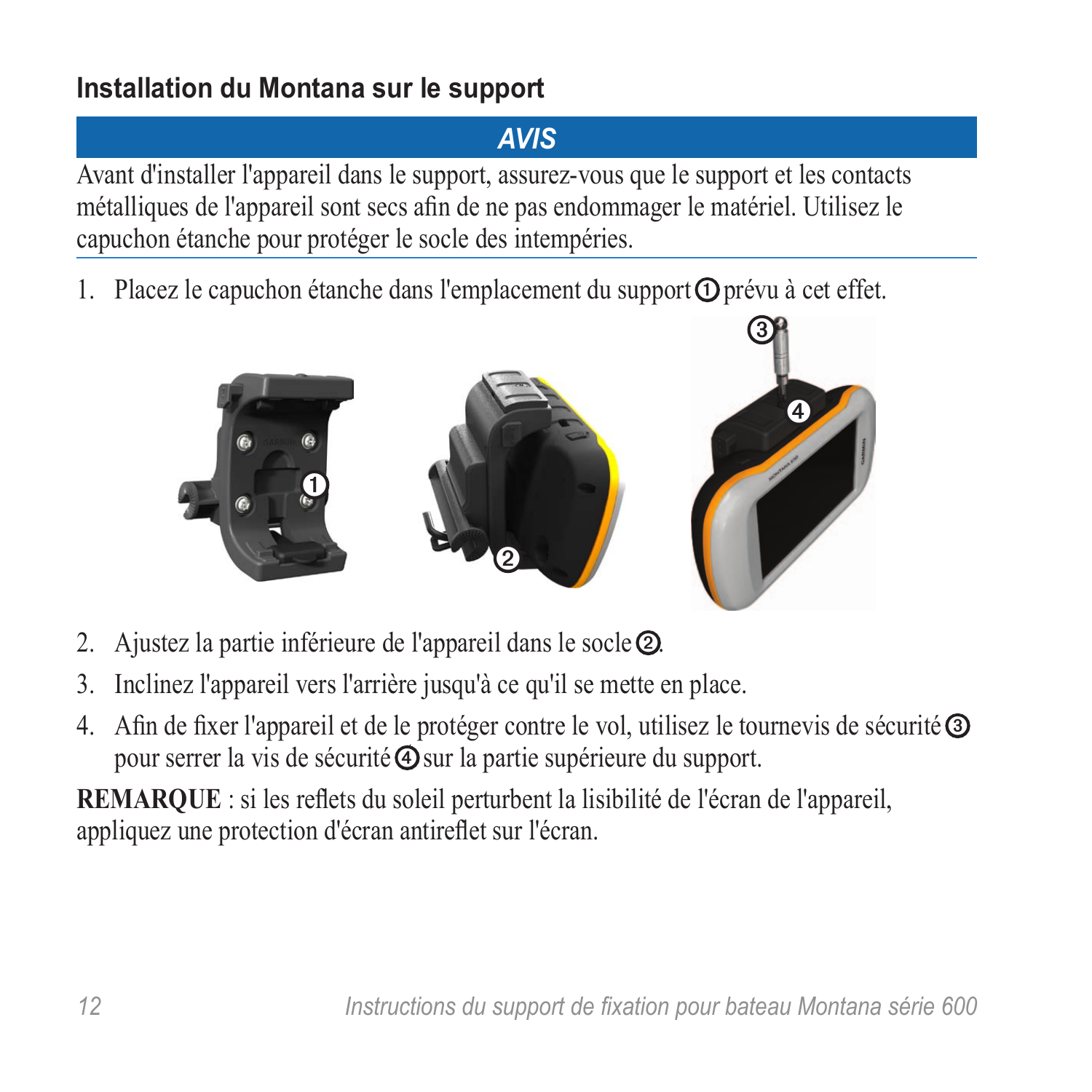#### **Retrait du Montana du support**

- 1. Desserrez la vis de sécurité.
- 2. Appuyez sur le bouton  $\overline{O}$  situé sur le côté du support pour libérer l'appareil.
- 3. Retirez l'appareil.
- 4. Placez le capuchon étanche  $\odot$  sur les contacts métalliques du socle.



#### **Garantie limitée**

La garantie limitée standard de Garmin s'applique à cet accessoire. Pour plus d'informations, consultez le guide *Informations importantes relatives au produit et à la sécurité* inclus dans l'emballage de l'appareil.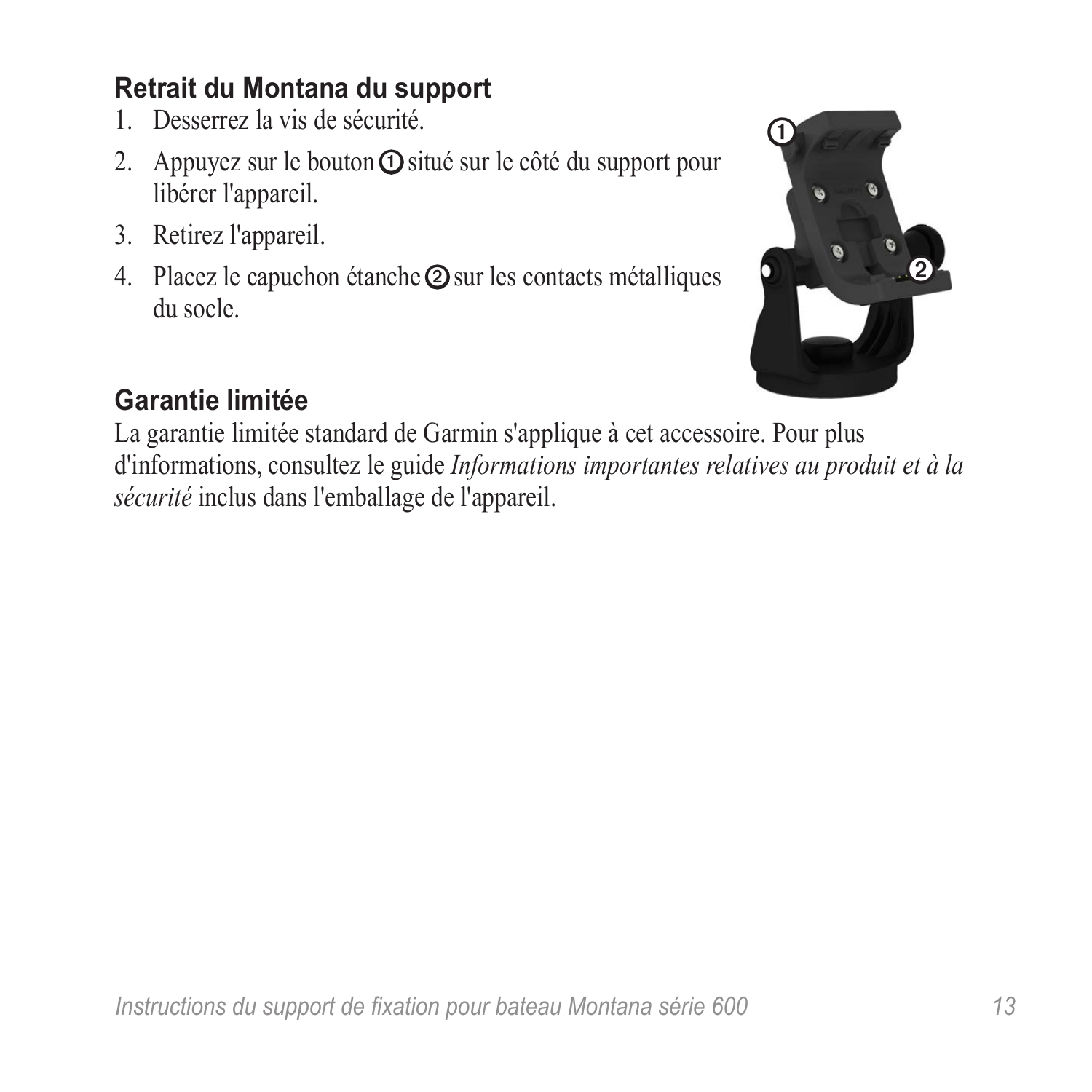# **Attenzione**

<span id="page-13-0"></span>Prima di installare il supporto ad elevata resistenza, consultare le *Informazioni importanti sulla sicurezza e sul prodotto* incluse nella confezione della staffa nautica Montana.

# **AVVISO**

Durante le operazioni di trapanatura, taglio o carteggiatura, indossare occhiali protettivi, una maschera antipolvere e un'adeguata protezione per l'udito.

# *avvertenza*

Il collegamento errato del cavo di alimentazione o audio privo di protezione potrebbe provocare danni all'imbarcazione o alla batteria. Garmin consiglia di far installare il supporto esclusivamente da tecnici esperti di sistemi elettrici.

I contatti metallici sul dispositivo Montana e sulla staffa devono essere mantenuti asciutti per evitare di danneggiare l'apparecchiatura. Utilizzare un cappuccio protettivo sulla staffa ogni volta che l'unità non è installata per mantenere i contatti metallici asciutti e protetti.

### **Strumenti ed elementi di fissaggio necessari**

- Trapano
- Minuteria per supporto girevole: 3 bulloni o 3 viti (non inclusi)
	- Bulloni num. 8 (4 mm) a testa piana con relativi dadi e rondelle e una punta da trapano da 5 mm (5/32 poll.)
	- Viti autofilettanti num. 8 (4 mm) a testa piana e una punta da trapano da 1,5 mm (1/16 poll.) per praticare fori guida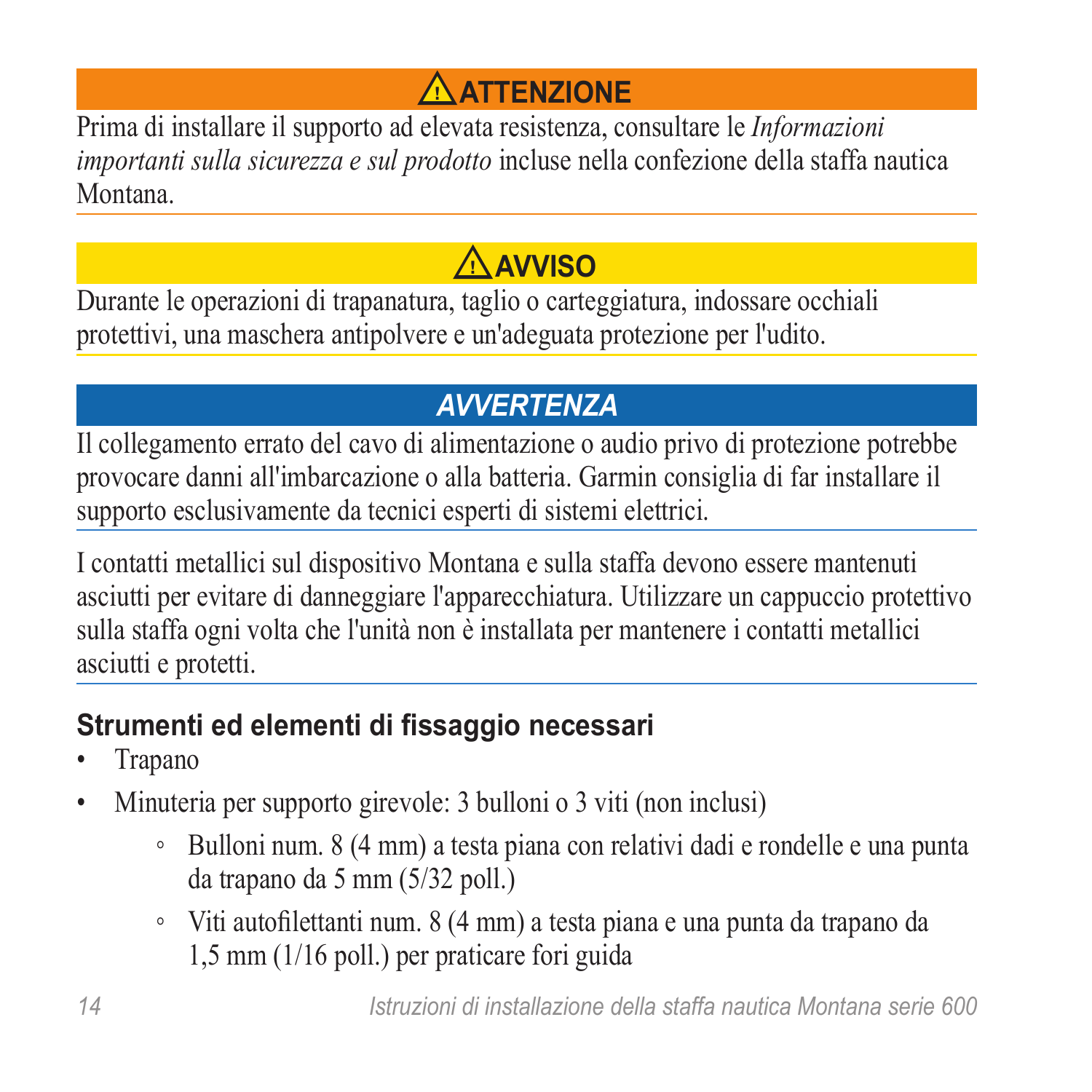- Chiave inglese o manicotto da 9,5 mm (3/8 poll.)
- Cacciavite Philips o a lama piatta

## **Selezione di una posizione per il montaggio**

# *avvertenza*

Non collocare il supporto girevole in aree esposte a temperature o condizioni estreme. L'intervallo di temperature per il dispositivo Montana va da -15 °C a 70 °C (da 5 °F a 158 °F). L'esposizione prolungata a temperature al di fuori di tale intervallo (sia per la conservazione, sia per il funzionamento) può causare danni allo schermo LCD.

Per fissare il piano girevole, utilizzare bulloni a testa piana o viti autofilettanti. Se si utilizzano viti a testa conica, si rischia di danneggiare la staffa di montaggio.

Selezionare una posizione in cui installare la staffa.

- La posizione deve consentire una visualizzazione nitida dello schermo e l'accesso al dispositivo Montana.
- La posizione deve essere abbastanza robusta da sostenere il dispositivo Montana e la staffa.
- Lasciare spazio sufficiente per l'inserimento e il collegamento dei cavi. Occorre lasciare uno spazio di almeno 8 cm (3 poll.) dietro il dispositivo.

# **Montaggio del gruppo staffa**

# *avvertenza*

Non serrare eccessivamente le viti o i bulloni, poiché si rischia di danneggiare il piano girevole.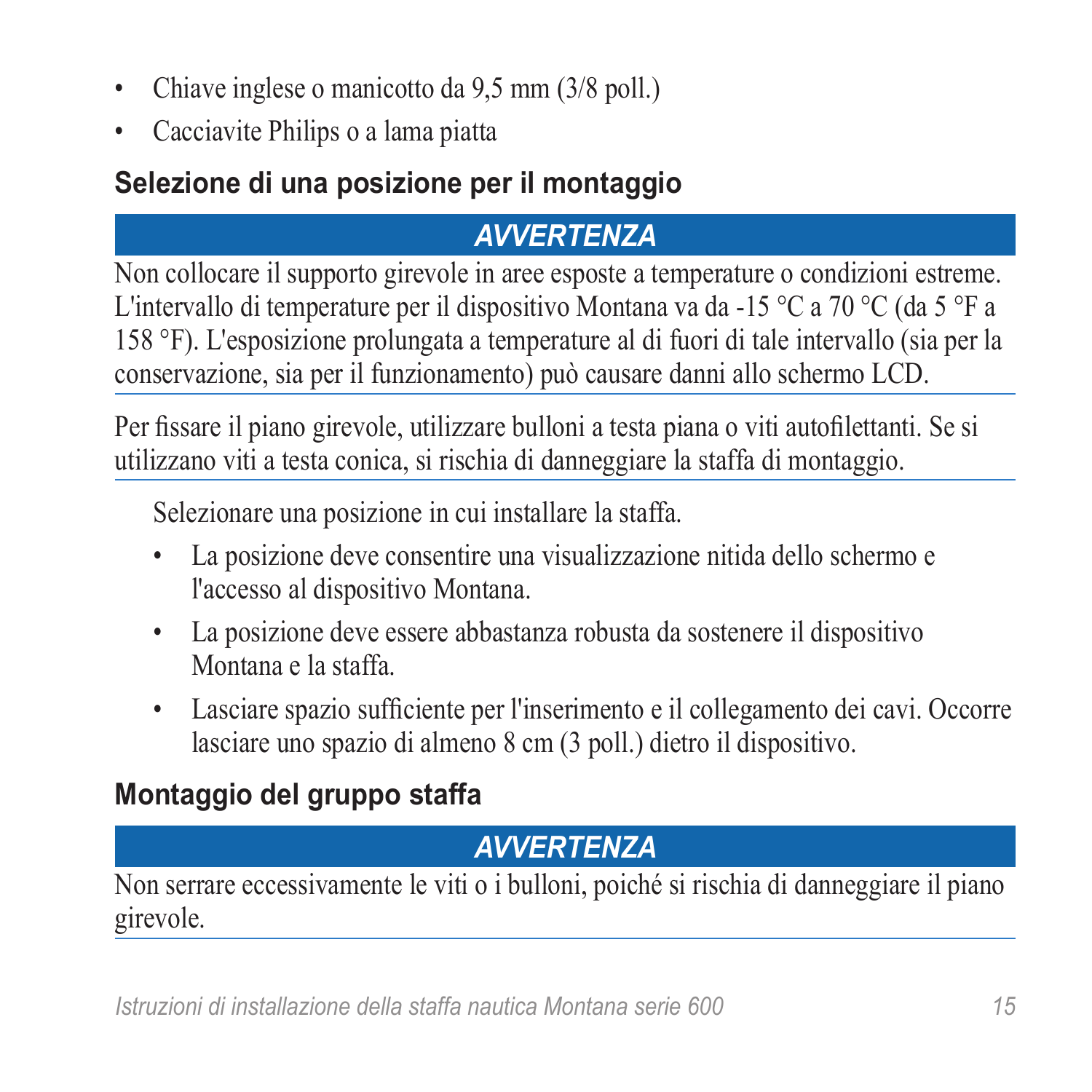- 1. Separare il piano girevole  $\Omega$  dalla staffa.
- 2. Utilizzando il piano girevole come modello, contrassegnare le posizioni dei fori di riferimento ➋.
- 3. Con il trapano, praticare i fori per il montaggio.
	- Se il piano viene fissato mediante bulloni, praticare tre fori da 5 mm (5/32 poll.) nelle posizioni contrassegnate.
	- Se il piano viene fissato mediante viti autofilettanti, praticare tre fori guida da 1,5 mm (1/16 poll.) nelle posizioni contrassegnate. La profondità dei fori guida non deve essere superiore a metà della lunghezza della vite.
- 4. Fissare il piano girevole con 3 bulloni o 3 viti **③** (non incluse).
- 5. Posizionare la staffa di montaggio girevole  $\Phi$  sul piano girevole e fissarla con la manopola corta ➎.

## **Installazione del supporto sulla staffa di montaggio**

1. Allineare la scanalatura  $\Omega$  sul retro della base di appoggio alla manopola di montaggio lunga ➋ quindi far scorrere la base di appoggio in posizione sulla barra.

Se necessario, è possibile regolare la manopola per aprire i bracci della staffa. Ruotare la manopola in senso antiorario per aprire i bracci della staffa, ruotare la manopola in senso orario per stringere i bracci della staffa.





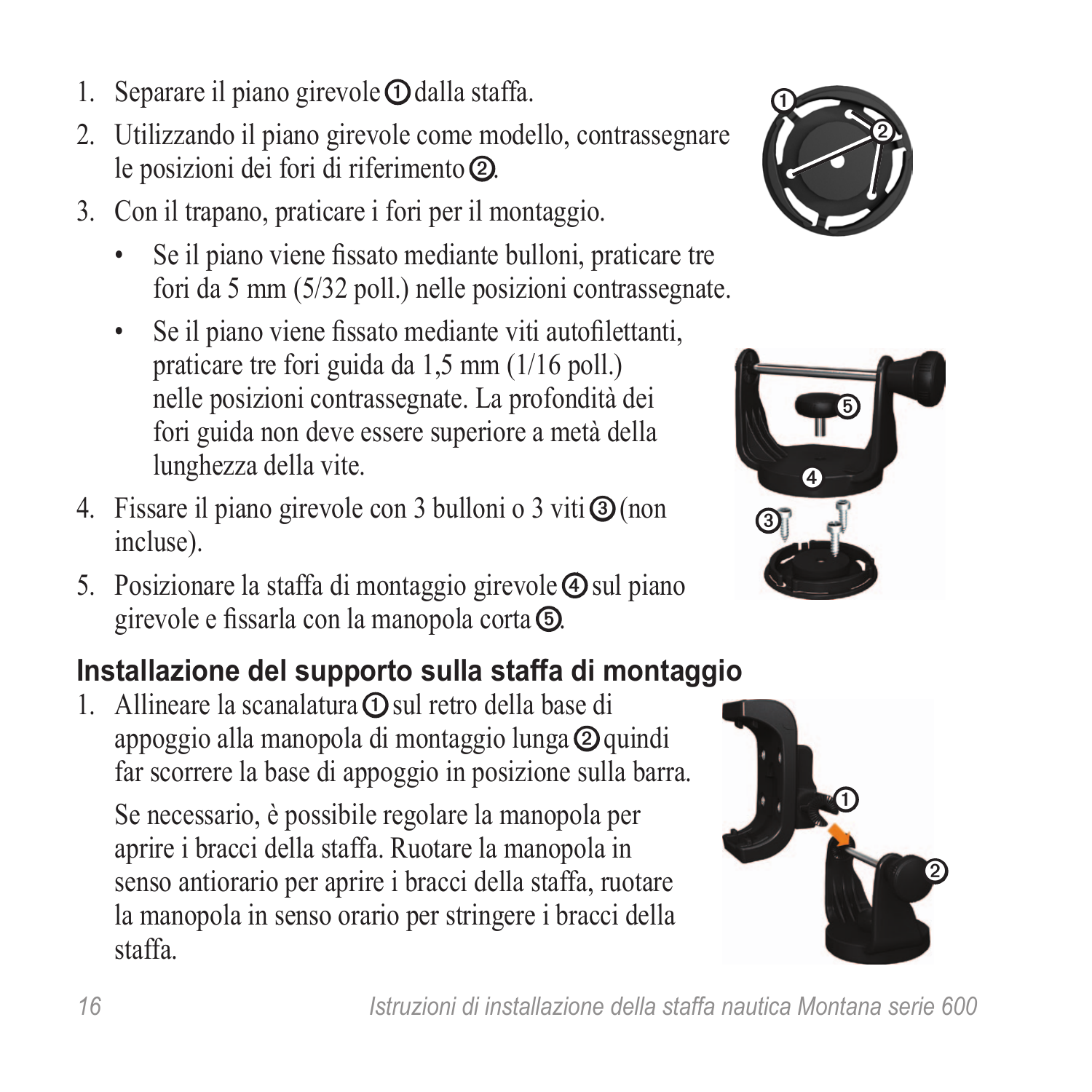- 2. Regolare l'angolazione della base di appoggio e stringere la manopola di montaggio lunga finché la base di appoggio ➌ non è saldamente fissata.
- 3. Ruotare la staffa di montaggio girevole ➍ verso destra o verso sinistra.

Quando viene ruotata, la staffa scatta. Selezionare l'angolazione ottimale per la visualizzazione, quindi serrare entrambe le manopole.





#### *Avviso*

Se vengono lasciati cavi scollegati, isolarli e fissarli all'imbarcazione.

1. Collegare il cavo rosso  $\Omega$  e nero  $\Omega$  all'alimentazione principale dell'imbarcazione (da 10 a 50 Volt).



- 2. Se necessario, collegare i cavi dati seriali all'imbarcazione.
	- Il cavo giallo **③** è il cavo di ingresso dati seriale.
	- Il cavo blu  $\Phi$  è il cavo di uscita dati seriale.
	- Il cavo verde ➎ è il cavo di messa a terra seriale.
- 3. Se necessario, collegare il jack stereo **.**

*Istruzioni di installazione della staffa nautica Montana serie 600 17*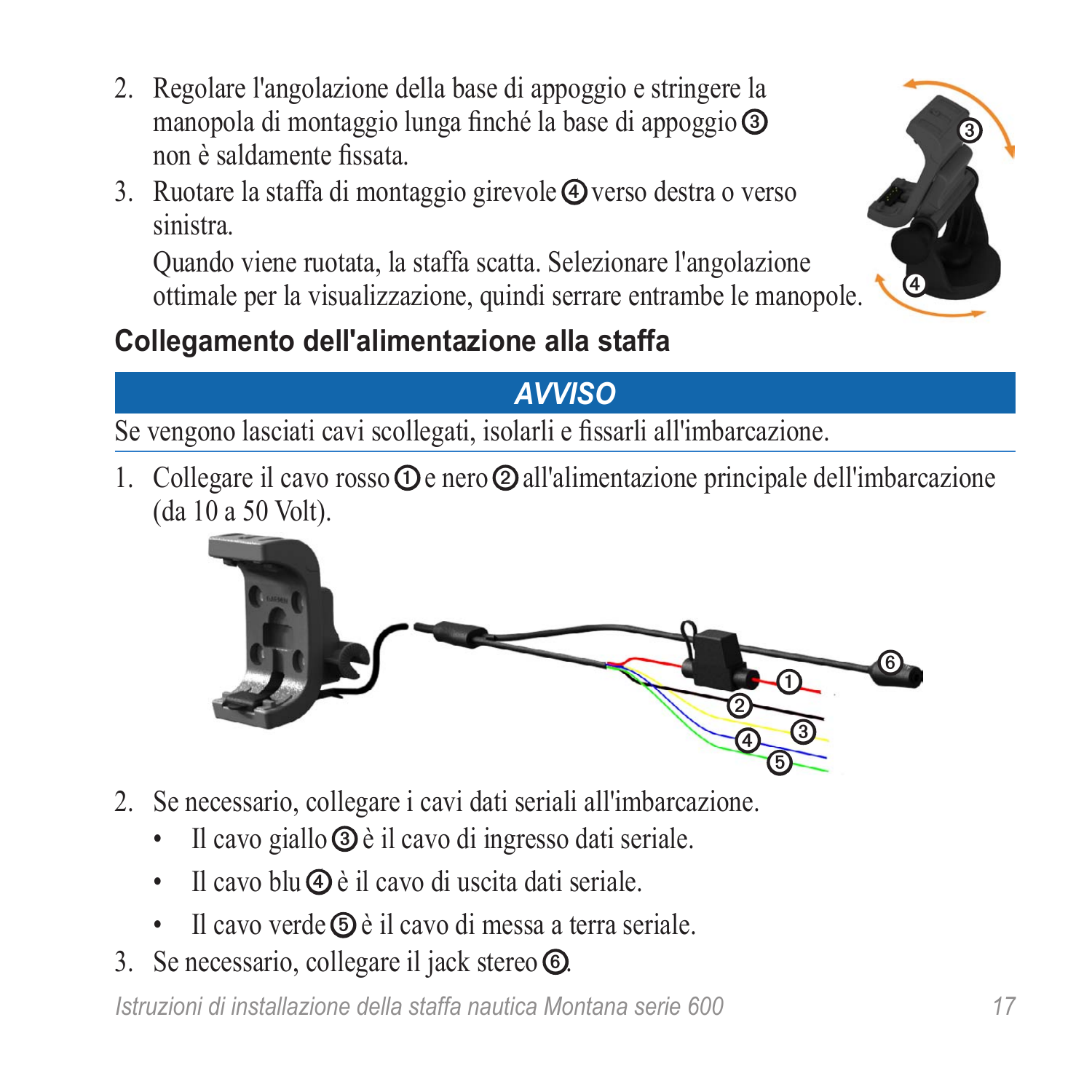### **Installazione di Montana nel supporto**

# *Avviso*

Prima di posizionare il dispositivo nel supporto, accertarsi che i contatti metallici sul dispositivo e sul supporto siano asciutti per evitare che l'apparecchiatura si danneggi. Utilizzare il cappuccio protettivo per mantenere asciutto il supporto.

1. Posizionare il cappuccio protettivo nell'area di appoggio  $\Phi$  del supporto.



- 2. Inserire la parte inferiore del dispositivo nella base di appoggio ➋.
- 3. Inclinare all'indietro il dispositivo finché non scatta in posizione.
- 4. Per fissare il dispositivo ed evitare i furti, utilizzare lo strumento per la vite di sicurezza **③** per stringere la vite di sicurezza **④** sulla parte superiore del supporto.

**NOTA**: se il riflesso o l'effetto bagliore rendono difficoltosa la visualizzazione dello schermo, applicarvi la protezione antiriflesso.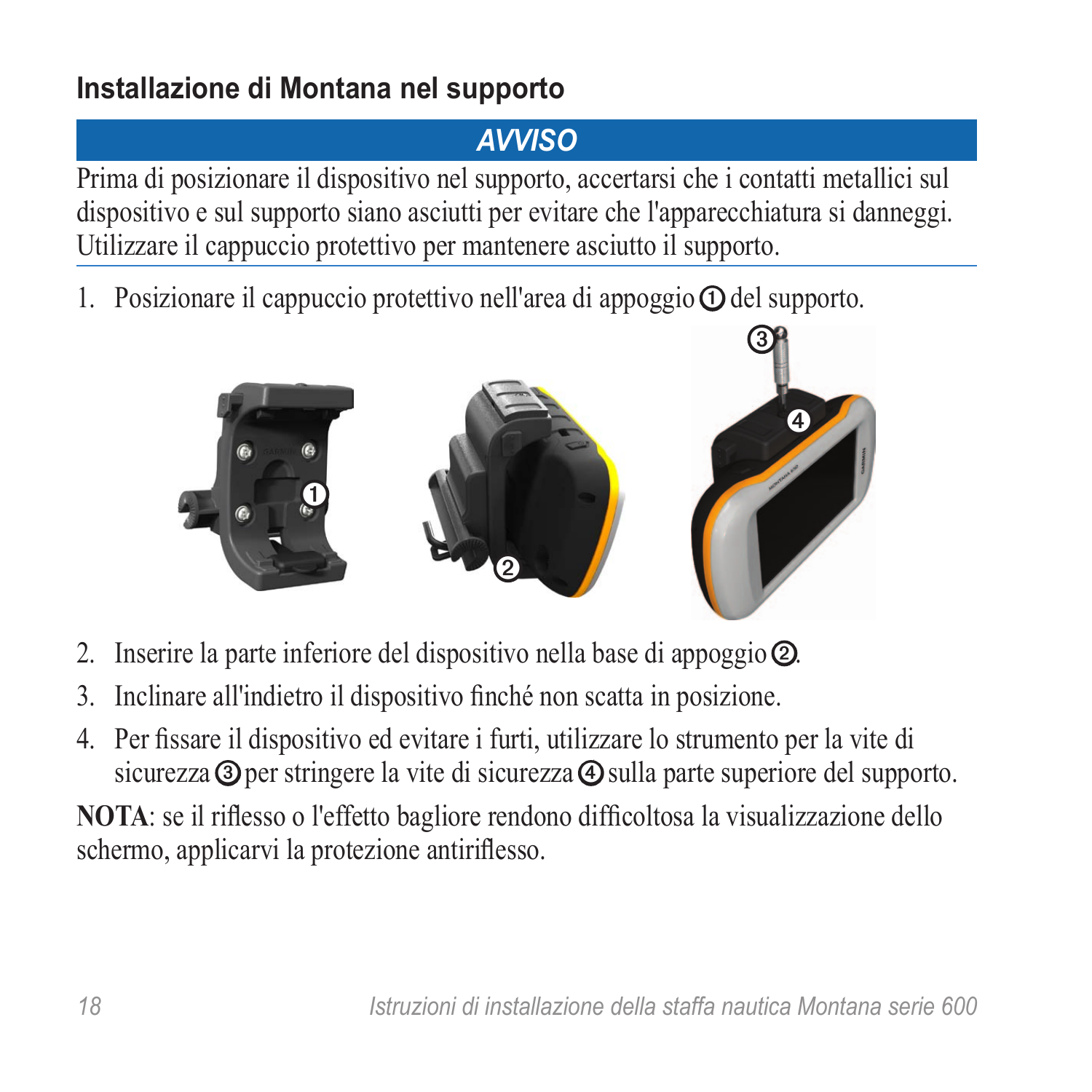#### **Rimozione del dispositivo Montana dal supporto**

- 1. Allentare la vite di sicurezza.
- 2. Premere il pulsante **O** sul lato del supporto per rilasciare il dispositivo.
- 3. Estrarre il dispositivo.
- 4. Posizionare il cappuccio protettivo ➋ sui contatti metallici sulla base di appoggio.



### **Garanzia limitata**

Il presente accessorio è soggetto alla garanzia limitata standard di Garmin. Per ulteriori informazioni, consultare le *Informazioni importanti sulla sicurezza e sul prodotto* incluse nella confezione del dispositivo.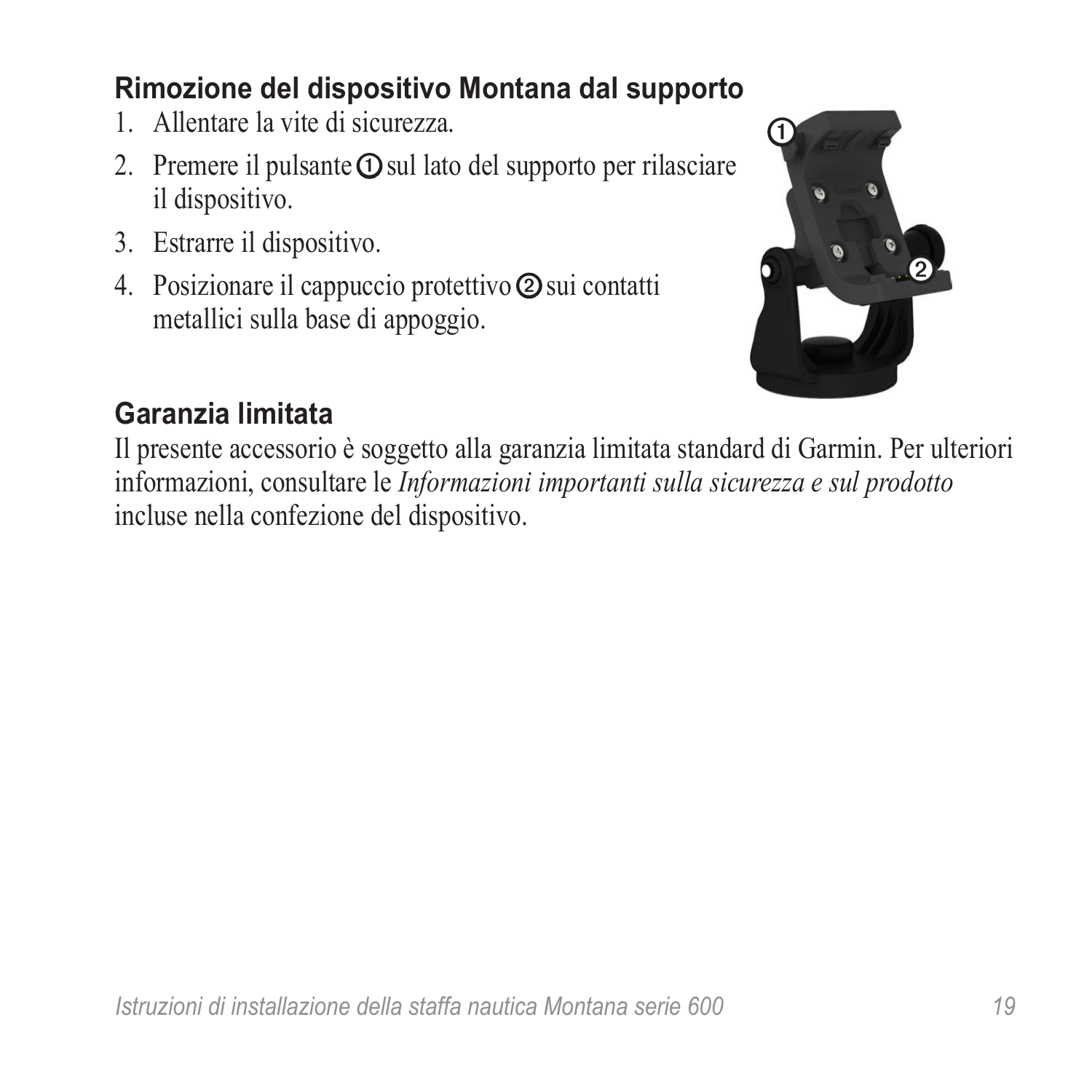# **Warnung**

<span id="page-19-0"></span>Lesen Sie vor dem Anbringen der Bootshalterung die Anleitung *Wichtige Sicherheits- und Produktinformationen*, die dem Montana beiliegt.

# **ACHTUNG**

Tragen Sie beim Bohren, Schneiden und Sandstrahlen immer Schutzbrille, Gehörschutz und eine Staubmaske.

#### *Hinweis*

Eine fehlerhafte Verkabelung des Netz- oder Audiokabels mit Blankdrähten kann Schäden an Boot oder Batterie nach sich ziehen. Garmin empfiehlt daher dringend, die Montage des Geräts von einem Techniker durchführen zu lassen, der Erfahrung mit elektrischen Systemen hat.

Die Metallkontakte des Montana und die Halterung sollten stets trocken bleiben, um Schäden zu vermeiden. Lassen Sie die Schutzkappe auf der Halterung, wenn das Gerät nicht in diese eingesetzt ist, damit die Metallkontakte trocken bleiben und geschützt sind.

#### **Erforderliche Werkzeuge und Befestigungsteile**

- Bohrmaschine
- Montagesatz für die Schwenkhalterung: 3 Schrauben oder 3 Bolzen (nicht im Lieferumfang enthalten)
	- 4-mm-Flachkopf-Maschinenschrauben (Nr. 8) mit passenden Muttern und Unterlegscheiben sowie ein 5-mm-Bohrer (5/32 Zoll)
	- Selbstschneidende 4-mm-Flachkopfschrauben (Nr. 8) und ein 1,5-mm-Bohrer (1/16 Zoll) zum Anbringen der Vorbohrungen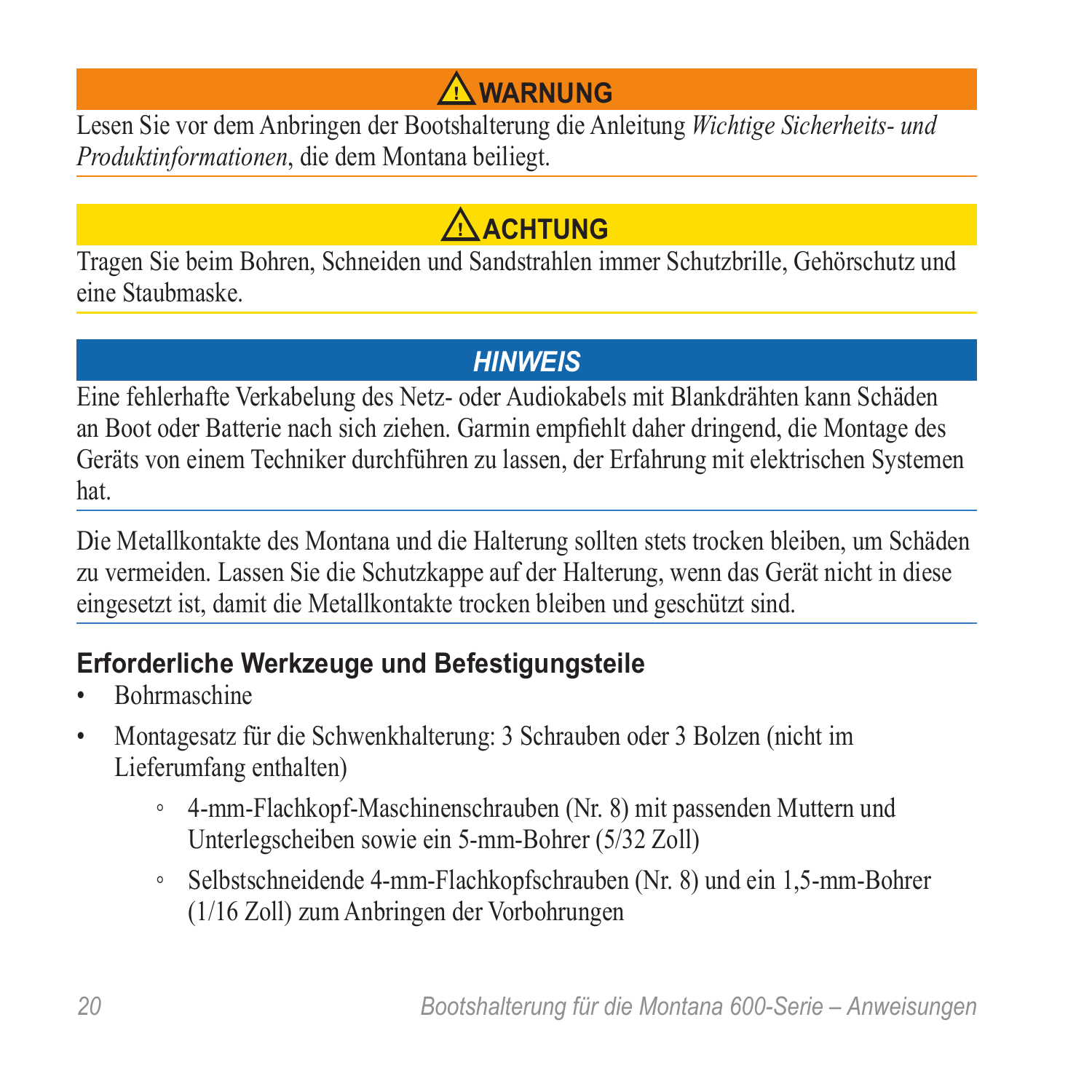- 9,5-mm-Schlüssel oder -Steckschlüssel (3/8 Zoll)
- Kreuzschlitzschraubendreher oder Flachkopf-Schraubendreher

#### **Auswählen eines Montageorts**

#### *Hinweis*

Montieren Sie die Schwenkhalterung nicht an einem Ort, an dem sie extremen Temperaturen oder Umweltbedingungen ausgesetzt ist. Der Temperaturbereich für den Montana beträgt -15 °C bis 70 °C (5 °F bis 158 °F). Eine längere Lagerung oder ein längerer Betrieb bei Temperaturen außerhalb dieses Bereichs kann zum Ausfall des LCD-Bildschirms führen.

Verwenden Sie zum Befestigen des Schwenkfußes Flachkopf-Maschinenschrauben oder selbstschneidende Schrauben. Bei Verwendung von Senkkopfschrauben besteht die Gefahr, dass die Halterung beschädigt wird.

Wählen Sie einen Montageort aus.

- Der Montageort muss eine unbehinderte Sicht auf den Bildschirm des Montana sowie Zugriff auf das Gerät ermöglichen.
- Der Montageort muss stabil genug sein, um den Montana und die Halterung zu tragen.
- Der Montageort muss ausreichend Platz für die Verlegung und den Anschluss der Kabel bieten. Hinter dem Gehäuse muss ein Mindestabstand von 8 cm (3 Zoll) vorhanden sein.

#### **Montage der Halterung**

#### *Hinweis*

Ziehen Sie die Schrauben oder Bolzen nicht zu fest an, da Sie sonst den Schwenkfuß beschädigen könnten.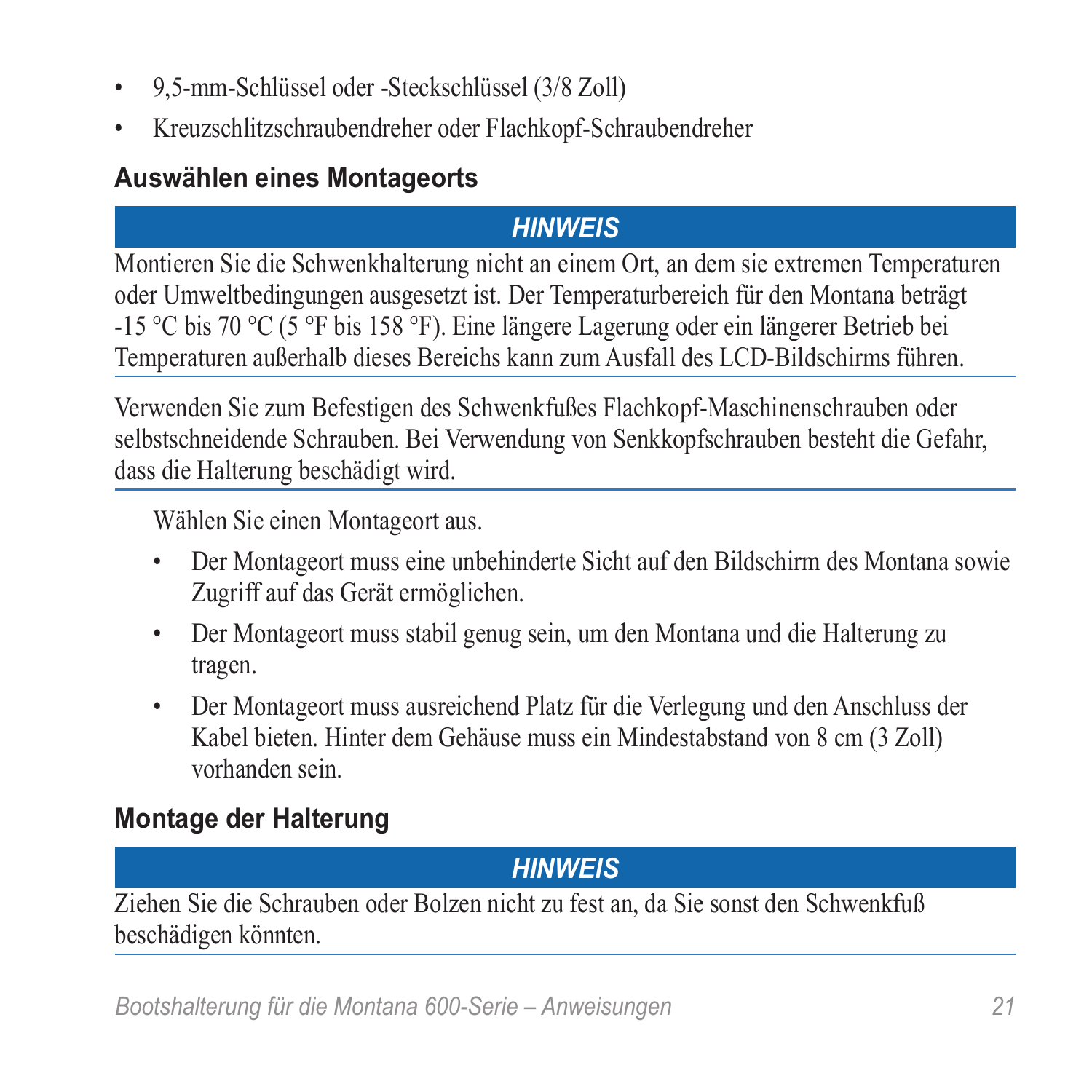- 1. Nehmen Sie den Schwenkfuß **①** von der Halterung.
- 2. Verwenden Sie den Schwenkfuß als Vorlage, und kennzeichnen Sie die Positionen der Vorbohrungen ②.
- 3. Bohren Sie die Montagelöcher.
	- Bei Befestigung des Fußes mit Maschinenschrauben bringen Sie an den drei gekennzeichneten Stellen Bohrungen von 5 mm (5/32 Zoll) an.
	- Bei Befestigung des Fußes mit selbstschneidenden Schrauben bringen Sie an den drei gekennzeichneten Stellen Vorbohrungen von 1,5 mm (1/16 Zoll) an. Die Vorbohrungen sollten nicht tiefer als die halbe Schraubenlänge sein.
- 4. Befestigen Sie die Schwenkhalterung mit 3 Bolzen oder 3 Schrauben ➌ (nicht im Lieferumfang enthalten).
- 5. Halten Sie die Schwenkhalterung  $\Phi$  an den Schwenkfuß, und befestigen Sie sie mittels der kurzen Befestigungsstange ➎.

#### **Einsetzen der Halterung in den Haltebügel**

1. Richten Sie den Schlitz **O** an der Rückseite der Halterung auf die lange Befestigungsstange ➋ aus, und schieben Sie die Halterung ein.

Verstellen Sie bei Bedarf mithilfe der Befestigungsstange den Abstand zwischen den Halterungsarmen. Drehen Sie die Befestigungsstange gegen den Uhrzeigersinn, um den Abstand zwischen den Halterungsarmen zu vergrößern und im Uhrzeigersinn, um den Abstand zu verringern.





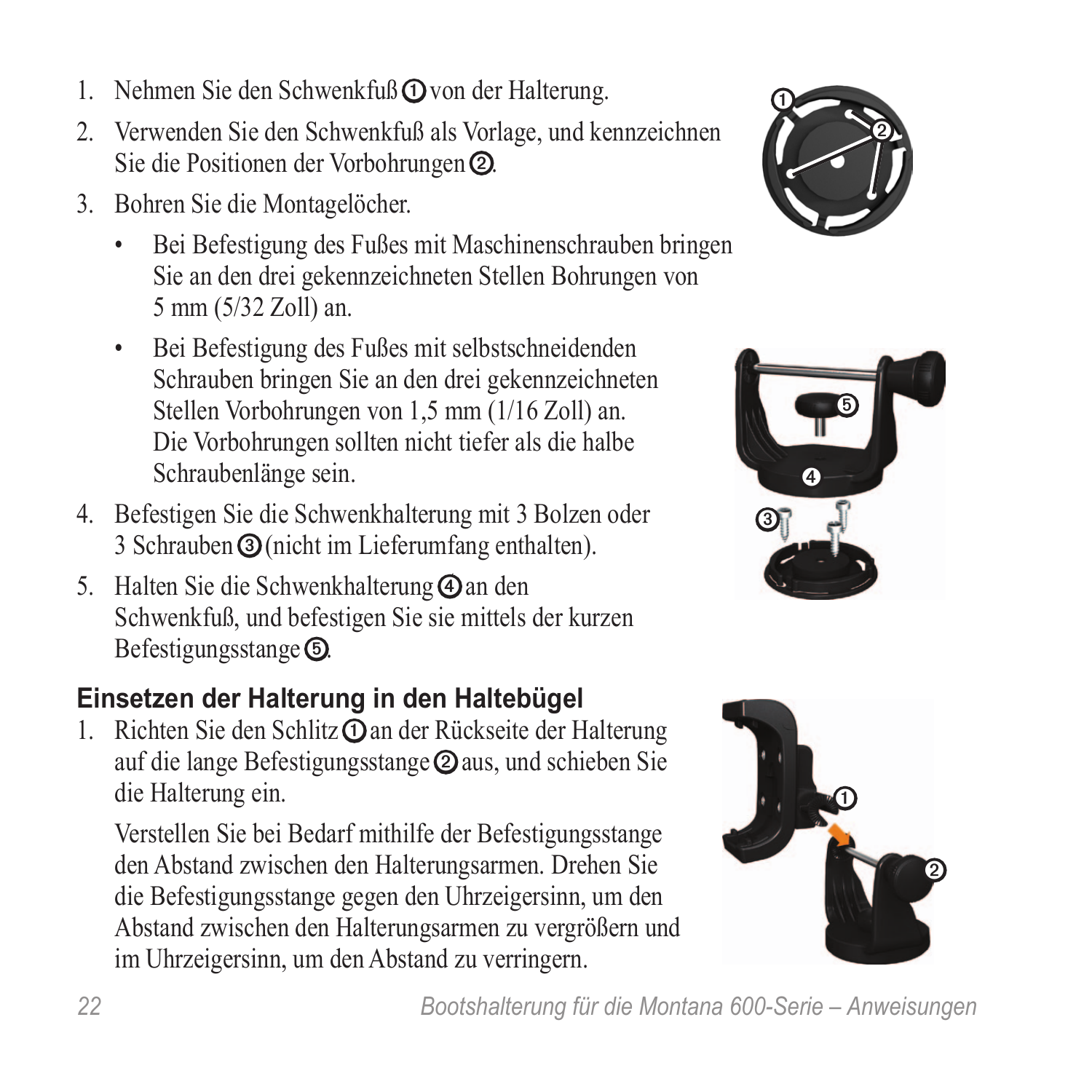- 2. Richten Sie den Winkel der Halterung aus, und ziehen Sie die lange Befestigungsstange an, bis die Halterung ➌ fest sitzt.
- 3. Drehen Sie die Schwenkhalterung ➍ nach Bedarf nach links oder rechts.

Die Halterung erzeugt während des Drehens Klickgeräusche. Stellen Sie den Betrachtungswinkel nach Bedarf ein, und ziehen Sie dann beide Befestigungsstangen fest.

### **Verbinden der Halterung mit der Stromversorgung**



#### *Hinweis*

Falls eine Leitung nicht angeschlossen wird, isolieren und sichern Sie sie am Boot.

1. Schließen Sie die rote **O** und die schwarze **②** Leitung an die Hauptstromquelle des Boots an (10 bis 50 Volt).



- 2. Schließen Sie bei Bedarf die seriellen Datenkabel an das Boot an.
	- Die gelbe Leitung **③** ist das serielle Dateneingangskabel.
	- Die blaue Leitung  $\ddot{\theta}$  ist das serielle Datenausgangskabel.
	- Die grüne Leitung **S** ist das serielle Massekabel.
- 3. Schließen Sie bei Bedarf den Stereoanschluss 
an.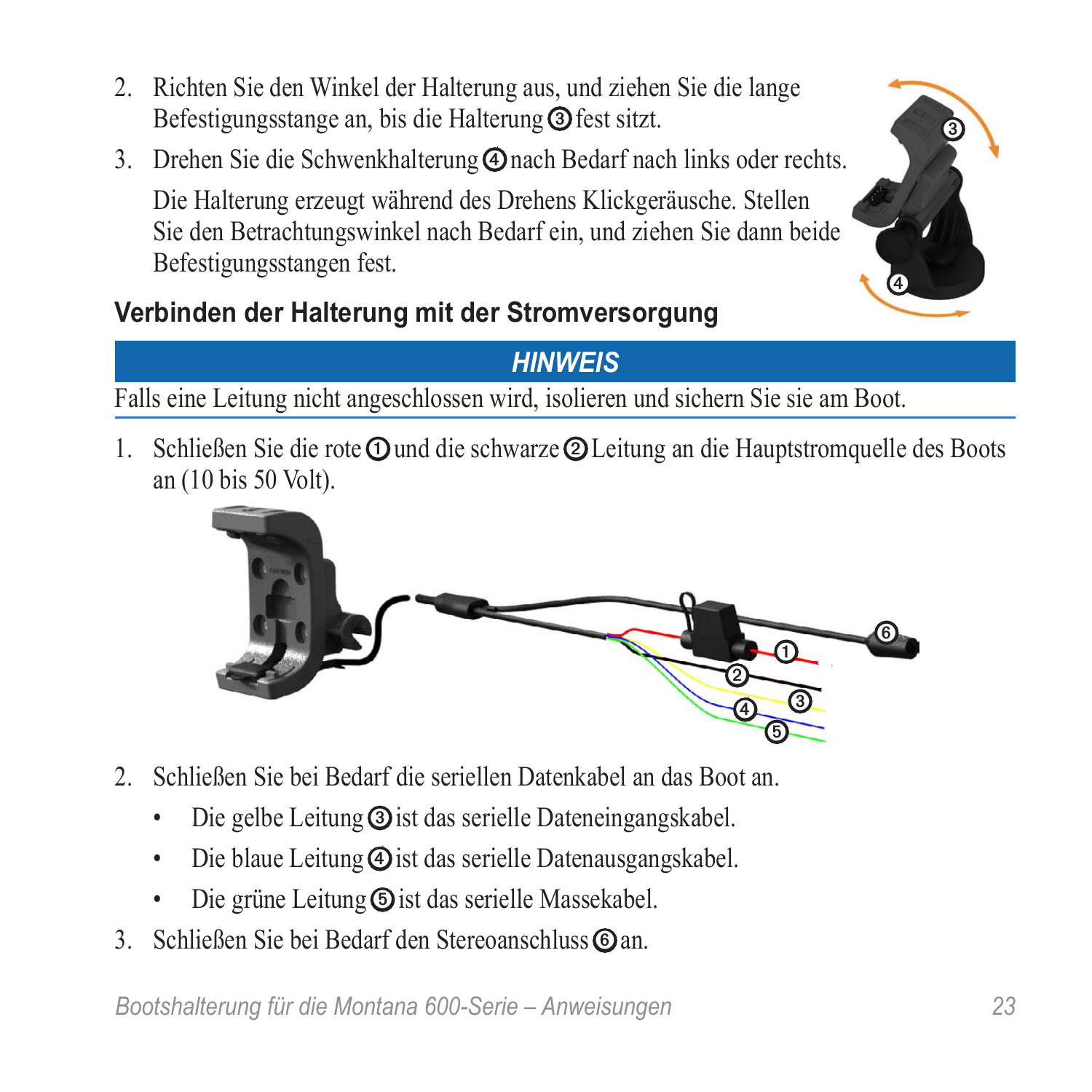#### **Einsetzen des Montana in die Halterung**

### *Hinweis*

Stellen Sie vor dem Einsetzen des Geräts in die Halterung sicher, dass die Metallkontakte am Gerät und an der Halterung trocken sind, um Schäden zu vermeiden. Verwenden Sie die Schutzkappe, um die Halterung trocken zu halten.

1. Bringen Sie die Schutzkappe  $\Phi$ am dafür vorgesehenen Bereich an der Halterung an.



- 2. Setzen Sie die Unterseite des Geräts in die Halterung **②** ein.
- 3. Drücken Sie das Gerät zurück, bis es einrastet.
- 4. Sichern Sie das Gerät, und beugen Sie Diebstahl vor, indem Sie mit dem Sicherheitsschraubendreher **③** die Sicherheitsschraube **④** oben an der Halterung festziehen.

**HINWEIS:** In sehr hellem Licht ist das Display schwer abzulesen. Kleben Sie in diesem Fall eine blendfreie Schutzfolie auf das Display.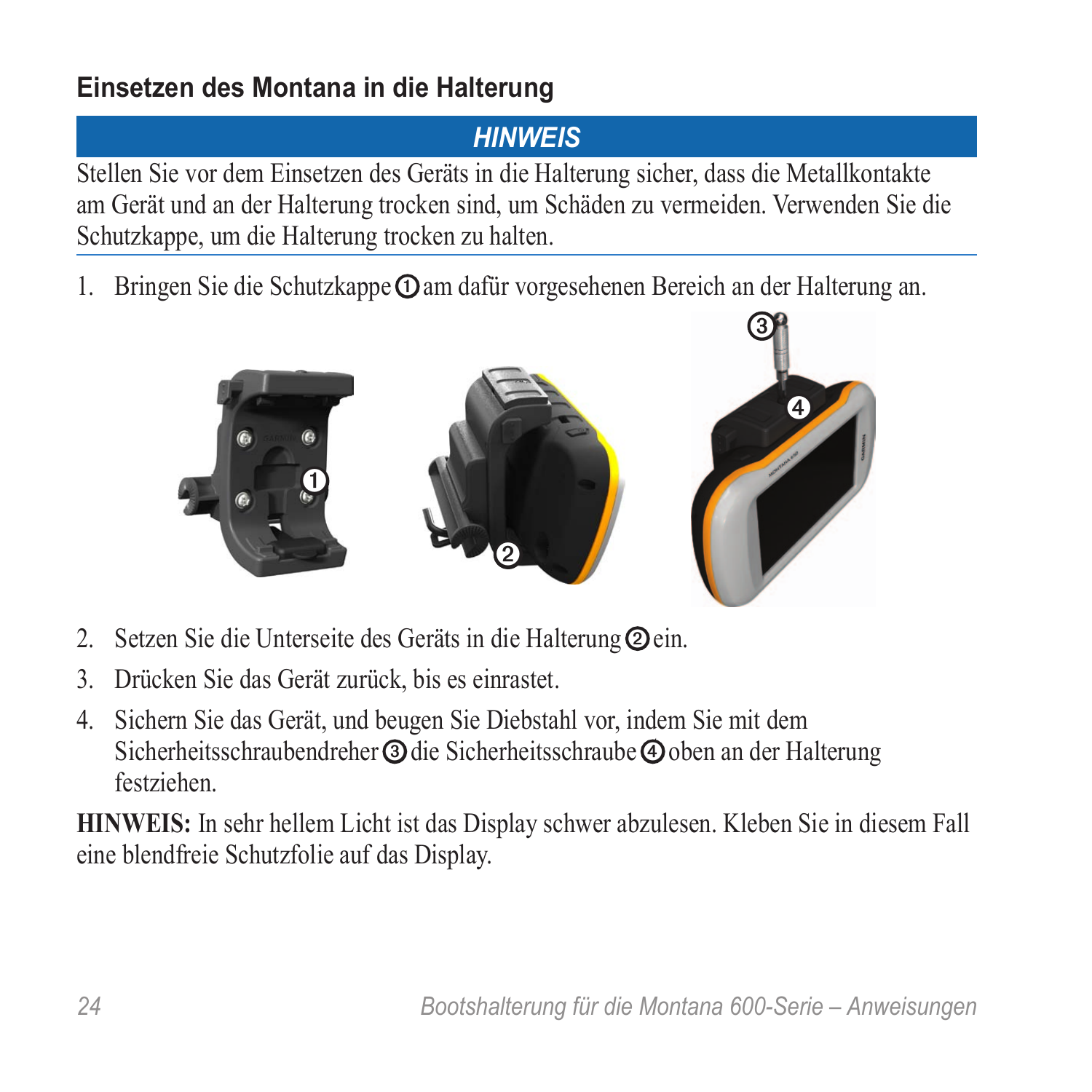#### **Entfernen des Montana aus der Halterung**

- 1. Lockern Sie die Sicherheitsschraube.
- 2. Drücken Sie die Taste **O** an der Seite der Halterung, um das Gerät aus der Halterung zu lösen.
- 3. Nehmen Sie das Gerät heraus.
- 4. Bringen Sie die Schutzkappe  $\odot$ über den Metallkontakten an der Halterung an.



#### **Eingeschränkte Garantie**

Die eingeschränkte Garantie von Garmin gilt für dieses Zubehör. Weitere Informationen finden Sie in der Anleitung *Wichtige Sicherheits- und Produktinformationen*, die dem Gerät beiliegt.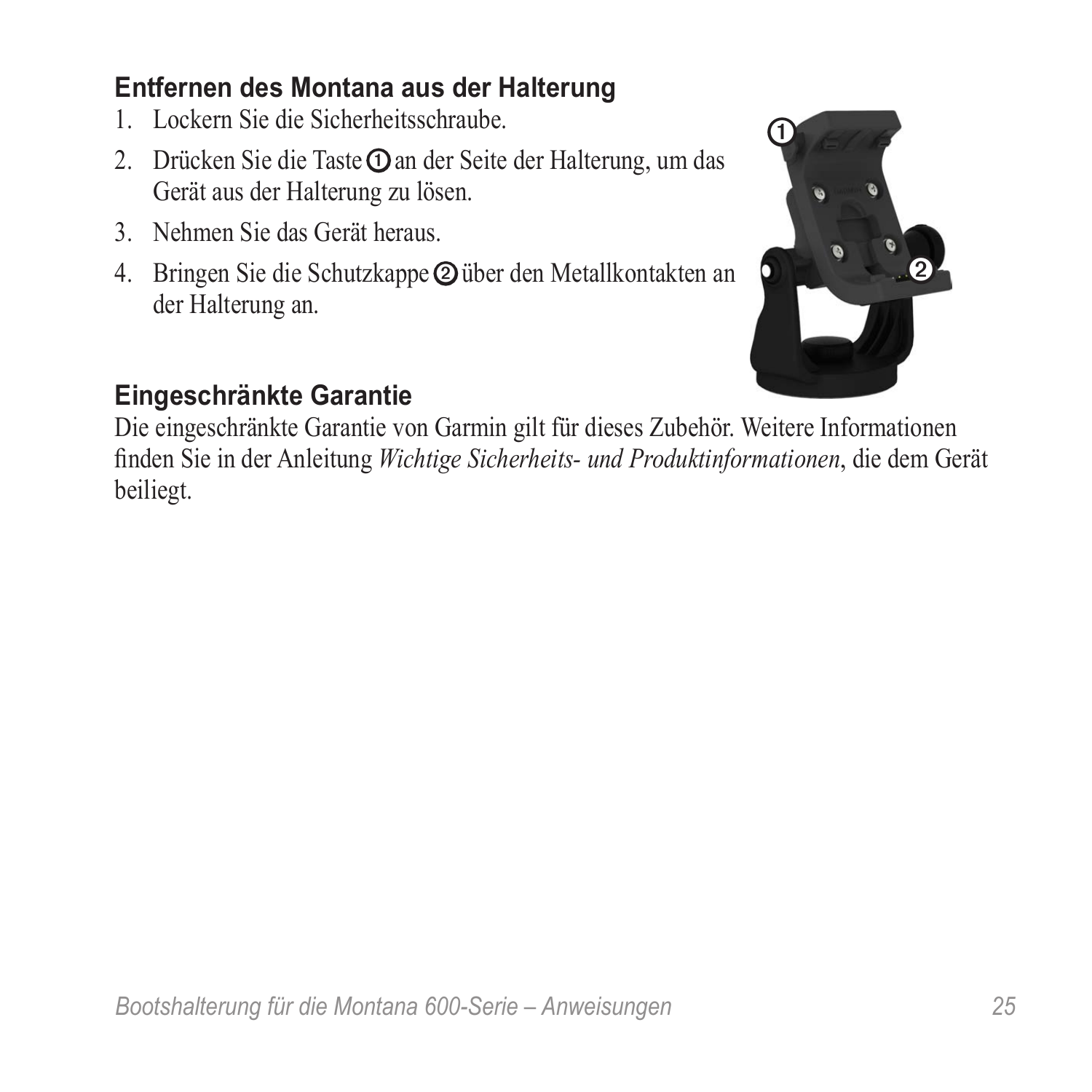# **Aviso**

<span id="page-25-0"></span>Consulta la *Información importante sobre el producto y tu seguridad* incluida en la caja del producto Montana antes de instalar el soporte para navegación.

# **ADVERTENCIA**

Utiliza siempre gafas de seguridad, un protector de oídos y una máscara antipolvo cuando vayas a realizar orificios, cortes o lijados.

### *notificación*

Si conectas de forma incorrecta el cable de alimentación o audio con los hilos desnudos puedes provocar daños en la embarcación o en la batería. Garmin recomienda encarecidamente que un instalador con experiencia y los conocimientos necesarios sobre sistemas eléctricos realice la instalación del soporte.

Deberán mantenerse secos los contactos de metal de la unidad Montana y del soporte para evitar daños en el equipo. Utiliza la tapa de goma en todo momento cuando la unidad no esté en el soporte para mantener los contactos de metal secos y protegidos.

### **Herramientas y cierres necesarios**

- Taladro
- Componentes necesarios para el soporte giratorio: 3 pernos o 3 tornillos (no incluidos)
	- Tornillos del nº 8 (4 mm) de cabeza plana con sus tuercas y arandelas correspondientes y una broca de 5/32 in (5 mm)
	- Tornillos autorroscantes del nº 8 (4 mm) de cabeza plana y una broca de 1/16 in (1,5 mm) para los orificios de taladro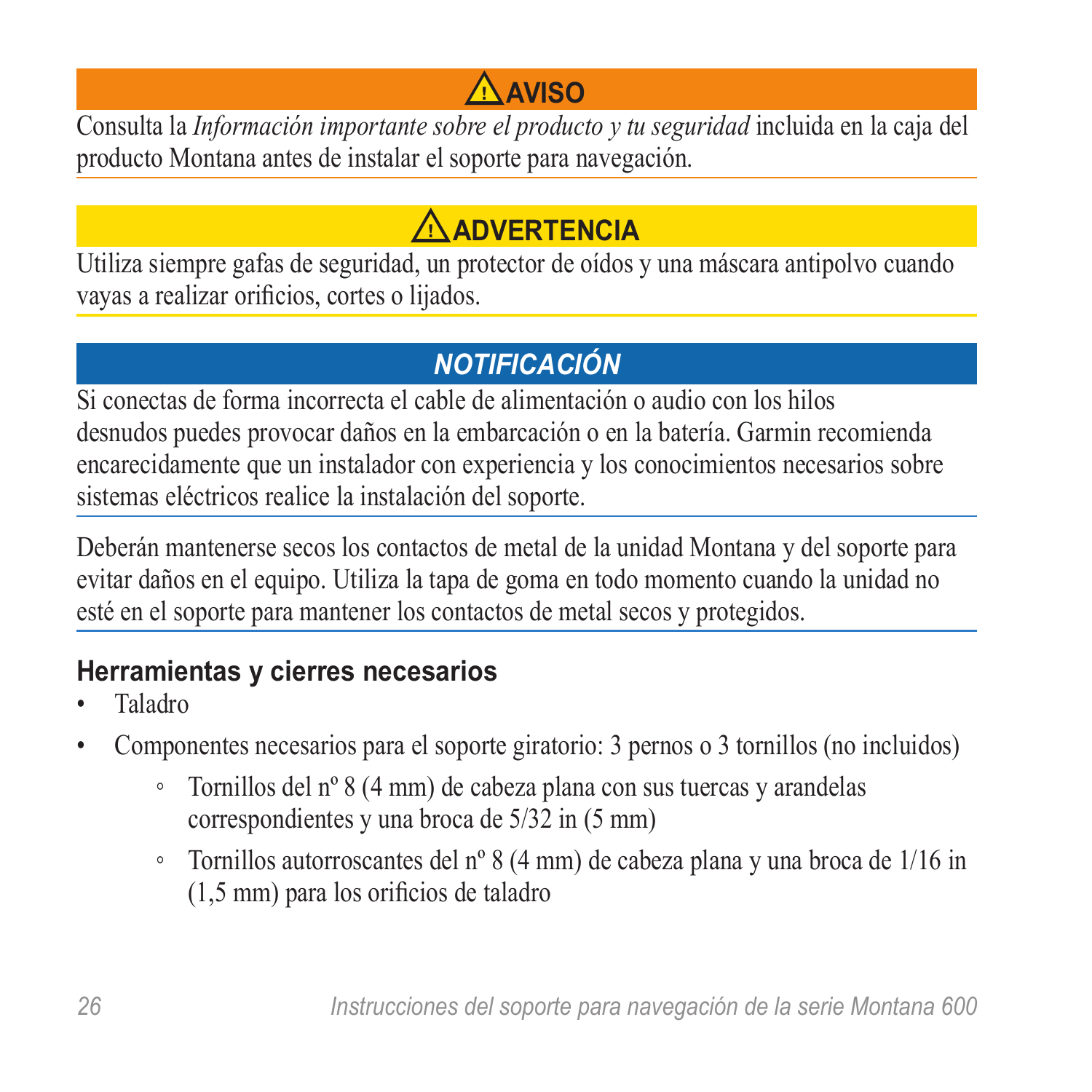- Llave o tubo de  $3/8$  in  $(9.5 \text{ mm})$
- Destornillador Phillips o destornillador para tornillos de cabeza plana

#### **Selección de una ubicación para el soporte**

#### *notificación*

No montes el soporte giratorio en una área expuesta a condiciones de temperatura extrema. El rango de temperaturas de la unidad Montana oscila entre 5 °F y 158 °F (-15 °C y 70 °C). La exposición prolongada a temperaturas que superen esta escala (en condiciones normales o de almacenamiento) podría ocasionar errores en la pantalla LCD.

Utiliza tornillos de cabeza plana o tornillos autorroscantes para fijar la base giratoria. Los tornillos con cabeza avellanada podrían dañar el soporte de montaje.

Selecciona una ubicación para instalar el soporte.

- La ubicación debe permitir una clara visualización de la pantalla, así como acceso a la unidad Montana.
- La ubicación debe ser lo suficientemente sólida como para soportar el peso de la unidad Montana y del soporte.
- La ubicación debe permitir espacio para la colocación y la conexión de los cables. Debe existir un espacio libre mínimo de 3 in (8 cm) detrás de la carcasa.

#### **Montaje del soporte**

### *notificación*

No aprietes los tornillos en exceso, ya que la base giratoria podría dañarse.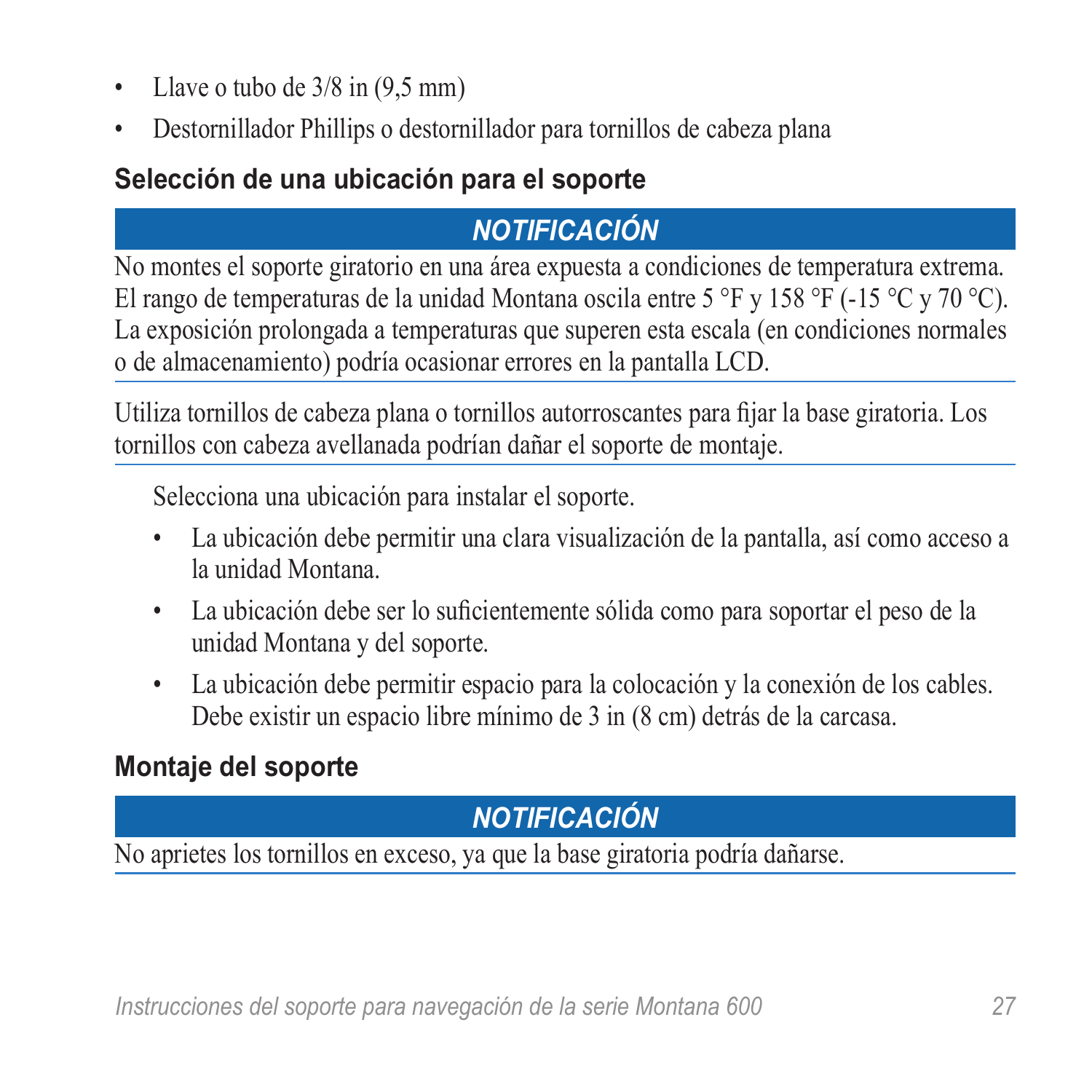- 1. Separa la base giratoria  $\Phi$  del soporte.
- 2. Utilizando la base giratoria como plantilla, marca las ubicaciones de los orificios guía ➋.
- 3. Perfora los orificios de montaje.
	- Si fijas la base con tornillos, perfora tres orificios de 5/32 in (5 mm) en las ubicaciones marcadas.
	- Si fijas la base con tornillos autorroscantes, perfora tres orificios de taladro de 1/16 in (1,5 mm) en las ubicaciones marcadas. No realices los orificios de taladro con una profundidad superior a la mitad de la longitud del tornillo.
- 4. Fija la base giratoria con 3 pernos o tornillos ➌ (no incluidos).
- 5. Coloca el soporte de montaje giratorio  $\Phi$  sobre la base giratoria y fíjalo con la rueda corta ➎.

# **Instalación del soporte en el soporte de montaje**

1. Alinea la ranura  $\Omega$ ubicada en la parte posterior del soporte de sujeción con la rueda de montaje larga ➋ y desliza el soporte de sujeción hasta que encaje en su sitio en la barra.

Si es necesario, puedes ajustar la rueda para extender los extremos del soporte. Gira la rueda en el sentido contrario a las agujas del reloj para extender los extremos del soporte y en el sentido de las agujas del reloj para acercarlos.





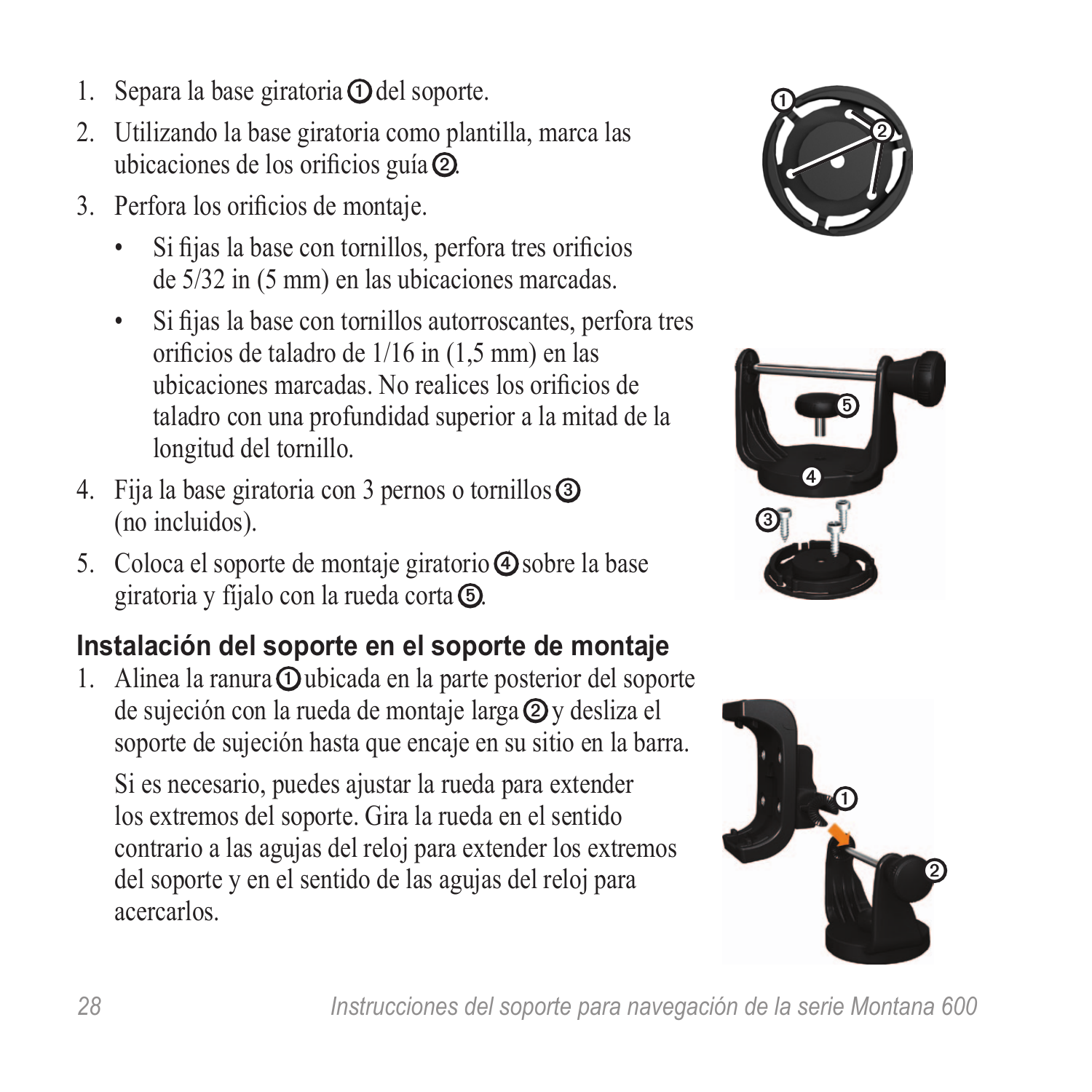- 2. Ajusta el ángulo del soporte de sujeción y aprieta la rueda larga de montaje hasta que el soporte de sujeción ➌ quede bien ajustado.
- 3. Gira el soporte de montaje giratorio  $\Phi$ a la izquierda o a la derecha. Al girar el soporte, éste emite un clic. Selecciona un ángulo de visión óptimo y, a continuación, aprieta ambas ruedas.



### **Conexión de una fuente de alimentación al soporte**

### *Notificación*

Si dejas suelto algún cable, aíslalo y fíjalo de forma segura en la embarcación.

1. Conecta los hilos rojo  $\Phi$  y negro  $\Phi$  a la fuente de alimentación principal de la embarcación (10 a 50 voltios).



- 2. Si es necesario, conecta los hilos de datos serie a la embarcación.
	- El hilo amarillo ➌ es el de entrada de datos serie.
	- El hilo azul $\Phi$  es el de salida de datos serie.
	- El hilo verde **S** es el hilo de tierra serie.
- 3. Si es necesario, conecta la clavija estéreo *o*.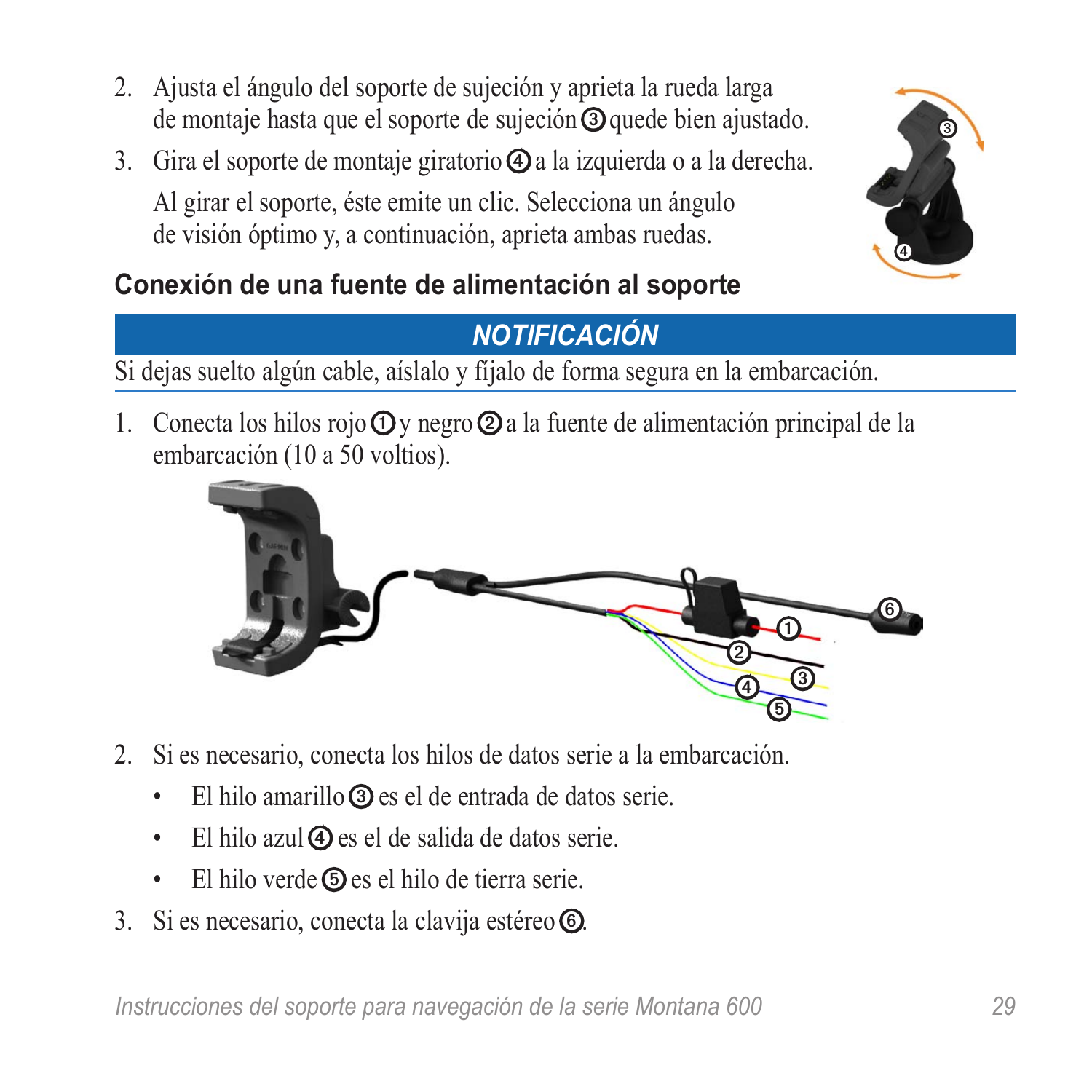#### **Instalación de la unidad Montana en el soporte**

### *Notificación*

Antes de colocar el dispositivo en el soporte, asegúrate de que los contactos de metal del dispositivo y el soporte estén secos para evitar daños en el equipo. Usa la tapa de goma para mantener el soporte de sujeción seco.

1. Coloca la tapa de goma en el área de almacenaje  $\Phi$  del soporte.



- 2. Instala la parte inferior del dispositivo en el soporte de sujeción ➋.
- 3. Inclina el dispositivo hacia atrás hasta que encaje en su sitio.
- 4. Para fijar el dispositivo y evitar robos, usa la herramienta del tornillo de seguridad  $\odot$ para apretar el tornillo ➍ de la parte superior del soporte.

**NOTA**: si la luz que se refleja o los brillos dificultan la visualización del dispositivo, aplica un protector de pantalla antibrillos a la pantalla.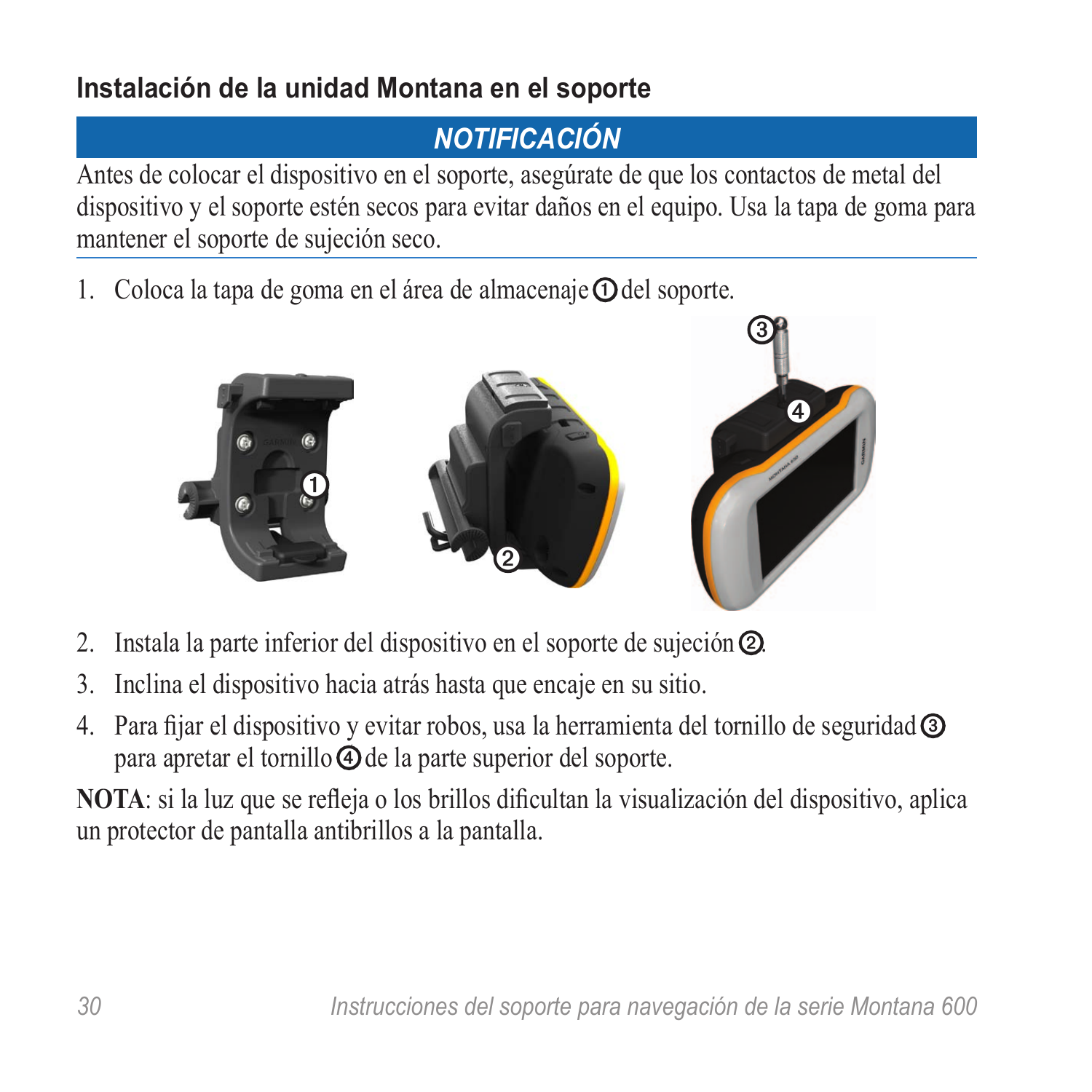#### **Retirada de la unidad Montana del soporte**

- 1. Afloja el tornillo de seguridad.
- 2. Pulsa el botón del lateral **O** del soporte para liberar el dispositivo.
- 3. Levanta el dispositivo.
- 4. Coloca la tapa de goma  $\odot$  en los contactos de metal del soporte de sujeción.



#### **Garantía limitada**

La garantía limitada estándar de Garmin se aplica a este accesorio. Para obtener más información, consulta la guía *Información importante sobre el producto y tu seguridad* que se incluye en la caja del producto del dispositivo.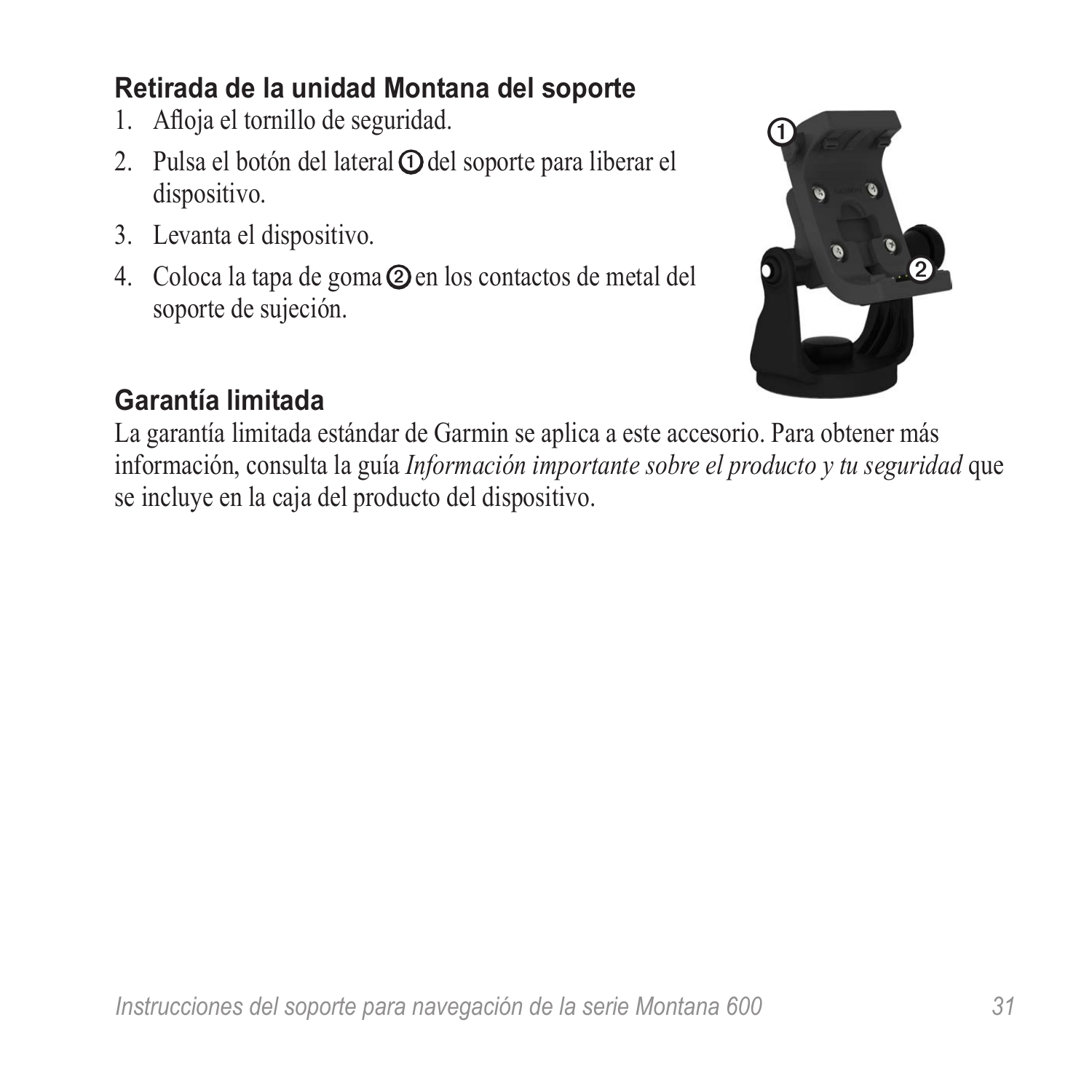# **Aviso**

<span id="page-31-0"></span>Consulte as *Informações Importantes de Segurança e do Produto* na embalagem do produto Montana antes de instalar o suporte marítimo.

# **ATENÇÃO**

Utilize sempre óculos de protecção, protecção nos ouvidos e uma máscara de pó quando perfurar, cortar ou lixar.

# *nota*

Ligar de forma incorrecta o cabo de alimentação/áudio aos fios eléctricos pode resultar em danos na embarcação ou na bateria. A Garmin recomenda vivamente que a unidade seja instalada por um técnico com experiência e formação específica na área de sistemas eléctricos.

Os contactos metálicos do Montana e do suporte devem ser mantidos secos para evitar danos no equipamento. Utilize a capa contra intempéries no suporte sempre que a unidade não se encontre montada para manter os contactos metálicos secos e protegidos.

## **Ferramentas e acessórios de fixação necessários**

- **Berbequim**
- Material para o suporte giratório: 3 pernos ou 3 parafusos (não incluídos)
	- Pernos com cabeça chata para máquinas de 4 mm (#8) com porcas e anilhas adequadas e uma broca de 5 mm (5/32 pol.)
	- Parafusos auto-roscantes com cabeça chata de 4 mm (#8) e uma broca de 1,5 mm (1/16 pol.) para perfurar os orifícios iniciais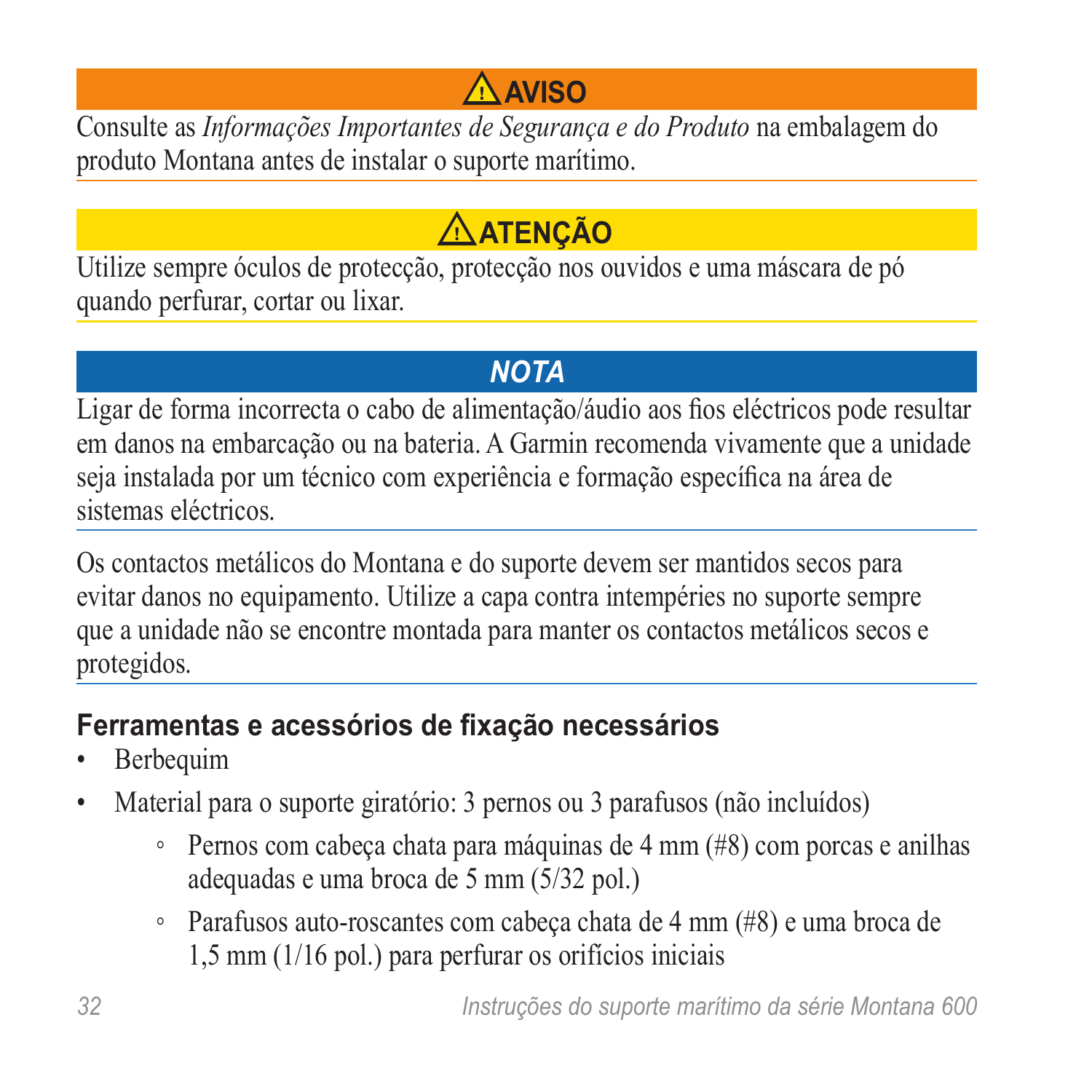- Chave inglesa ou de caixa de 9,5 mm (3/8 pol.)
- Chave de parafusos plana ou Philips

#### **Seleccionar um local para o suporte**

## *nota*

Não coloque o suporte giratório numa área exposta a temperaturas ou condições extremas. O intervalo de temperatura para o Montana é de -15 °C a 70 °C (de 5 °F a 158 °F). A exposição prolongada a temperaturas que ultrapassem este intervalo (em condições de armazenamento ou de funcionamento) pode causar a falha do ecrã LCD.

Utilize pernos com cabeça chata para máquinas ou parafusos auto-roscantes para fixar a base giratória. Se utilizar parafusos com cabeças escariadas, poderá danificar o suporte de montagem.

Seleccione um local para instalar o suporte.

- O local proporciona uma visão desimpedida do ecrã e acesso ao Montana.
- O local é suficientemente robusto para suportar o Montana e o suporte.
- O local tem espaço suficiente para o encaminhamento e ligação dos cabos. Deverá haver, pelo menos, 8 cm (3 pol.) de espaço livre atrás da caixa.

### **Montar o conjunto do suporte**

## *nota*

Não aperte os pernos ou parafusos demasiado, poderá danificar a base giratória.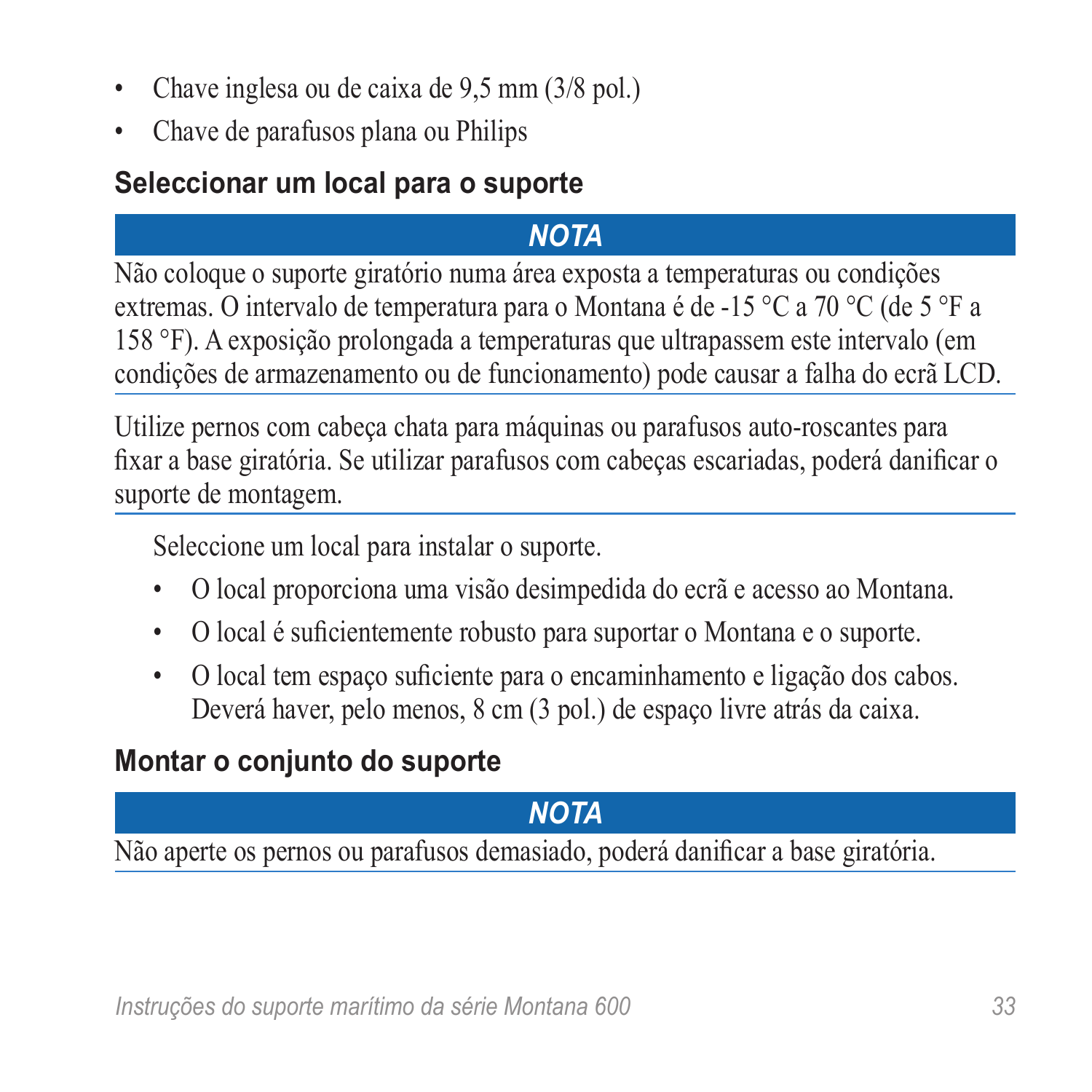- 1. Separe a base giratória  $\Phi$  do suporte.
- 2. Utilizando a base giratória como modelo, marque os locais dos orifícios-piloto ➋.
- 3. Perfure os orifícios de montagem.
	- Se fixar a base com pernos para máquinas, perfure três orifícios de 5 mm (5/32 pol.) nas posições que marcou.
	- Se fixar a base com parafusos auto-roscantes, perfure três orifícios iniciais de 1,5 mm (1/16 pol.) nas posições que marcou. Não faça os orifícios iniciais mais fundos que metade do comprimento do parafuso.
- 4. Fixe a base giratória com 3 pernos ou 3 parafusos ➌ (não incluídos).
- 5. Coloque o apoio do suporte giratório ➍ sobre a base giratória e fixe-o com o botão pequeno ➎.

### **Instalar o suporte no suporte de montagem**

1. Alinhe a ranhura  $\Omega$  na parte posterior do suporte com o botão de montagem comprido ➋ e deslize o suporte para o sítio na barra.

Se necessário, poderá ajustar o botão afastar os braços do suporte. Rode o botão para a esquerda para estender os braços do suporte, rode o botão para a direita to comprimir os braços do suporte.





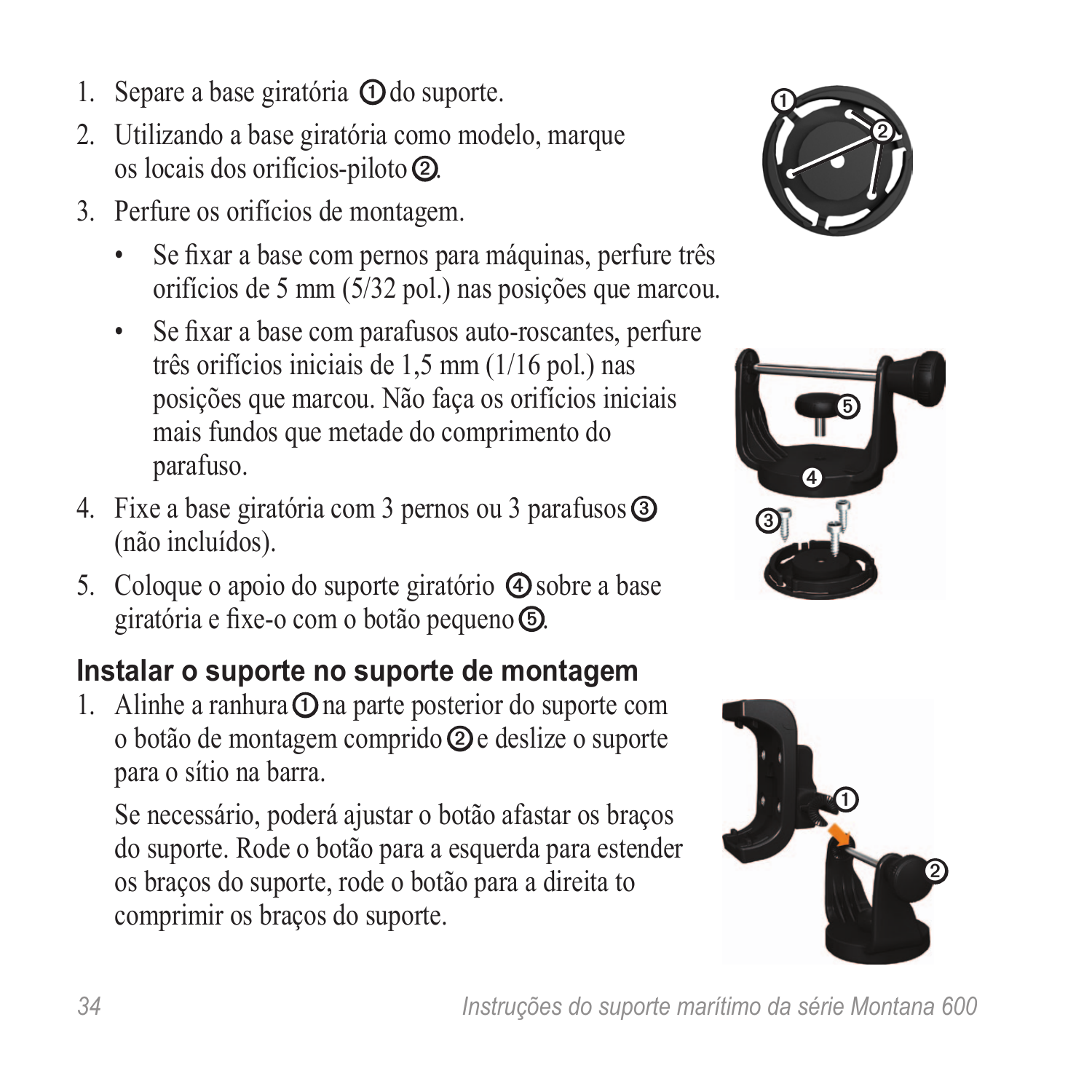- 2. Ajuste o ângulo do suporte, e aperte o botão de montagem comprido até que o suporte **③** se ajuste.
- 3. Rode apoio do suporte giratório ➍ torcendo-o para a esquerda ou para a direita.

Ouve-se um estalido quando vira o suporte. Seleccione um bom ângulo de visão e, em seguida, aperte os dois botões.

# **Ligação da alimentação ao suporte**

### *Nota*

Se deixar algum cabo por ligar, isole-o e fixe-o com segurança na embarcação.

1. Ligue os cabos vermelho  $\Omega$  e preto  $\Omega$  à fonte de alimentação da embarcação (10 a 50 Volts).

- 2. Se necessário, ligue os cabos de dados série à embarcação.
	- O cabo amarelo ➌ é o cabo de entrada de dados série.
	- O cabo azul $\Phi$  é o cabo de saída de dados série.
	- O cabo verde **D** é o cabo de saída série de terra.
- 3. Se necessário, ligue a tomada estéreo **.**

*Instruções do suporte marítimo da série Montana 600 35*



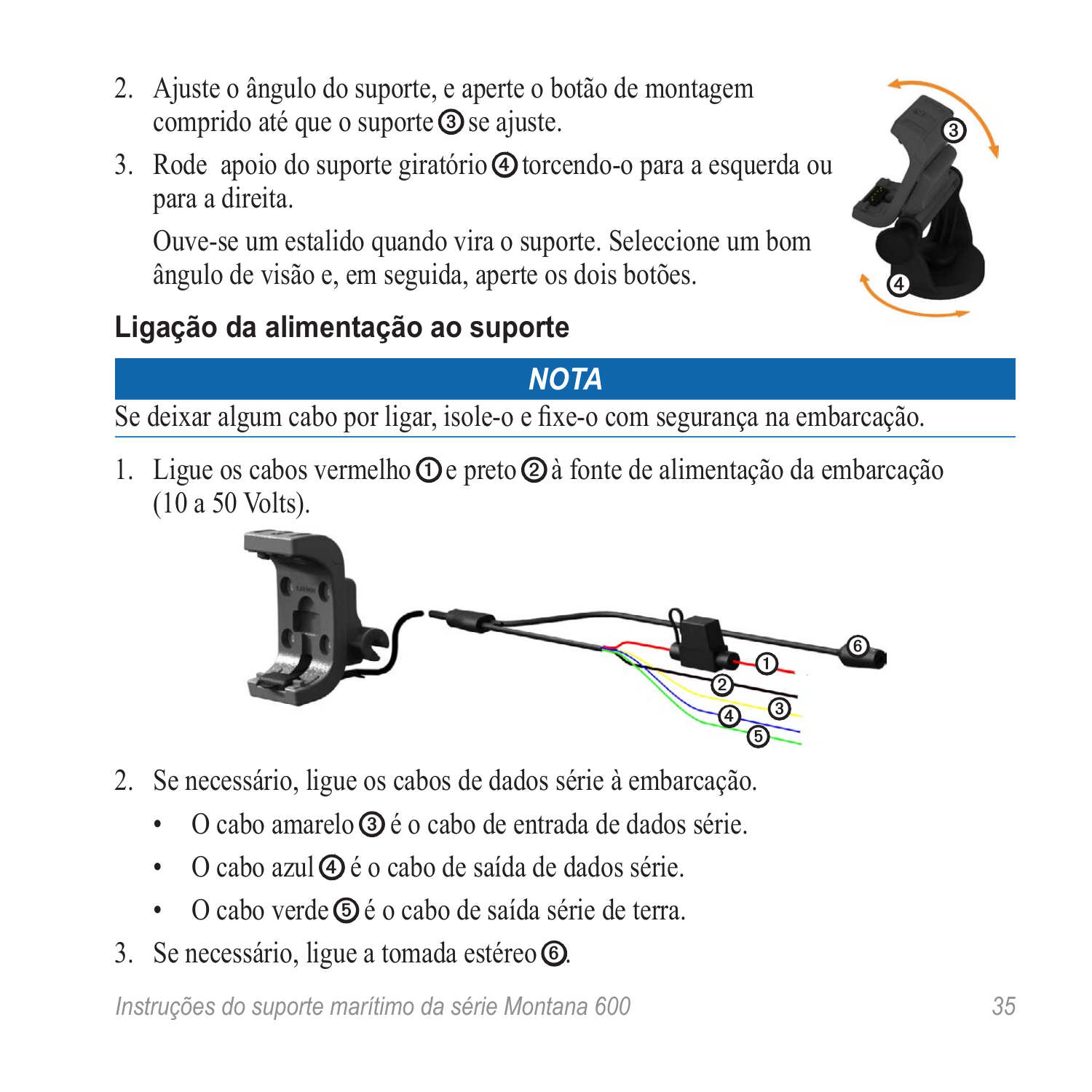### **Instalar o Montana no suporte**

## *NOTA*

Antes de colocar o dispositivo no suporte, certifique-se de que os contactos metálicos do dispositivo se encontram secos, para evitar danos no equipamento. Utilize a capa contra intempéries para manter seco o suporte de montagem.

1. Coloque a capa contra intempéries na área de armazenamento  $\Omega$  do suporte.



- 2. Encaixe a base do dispositivo no suporte ➋.
- 3. Incline o Montana para trás até ouvir um estalido.
- 4. Para fixar o dispositivo e desencorajar furtos, utilize a ferramenta do parafuso de segurança  $\odot$  para apertar o parafuso de segurança  $\odot$  na parte superior do suporte.

**NOTA**: se se tornar difícil visualizar o ecrã do dispositivo devido a reflexos de luz ou brilho, aplique um protector de ecrã anti-reflexo no ecrã.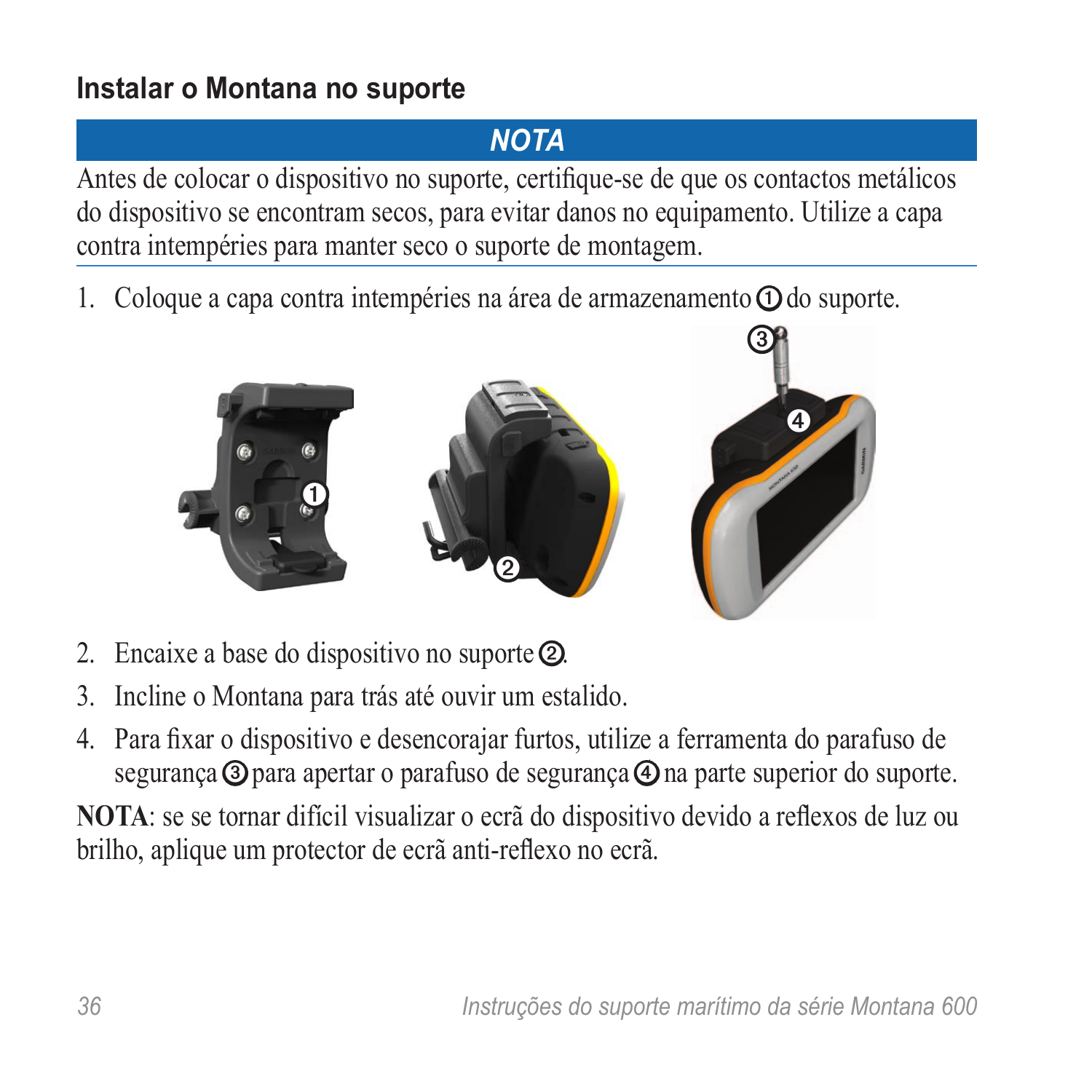#### **Remover o Montana do suporte**

- 1. Desaperte o parafuso de segurança.
- 2. Prima o botão **O** na parte lateral do suporte para libertar o dispositivo.
- 3. Retire o dispositivo no sentido ascendente.
- 4. Coloque a capa contra intempéries ➋ nos contactos metálicos do suporte.



#### **Garantia limitada**

A garantia limitada standard da Garmin aplica-se a este dispositivo. Para obter mais informações, consulte as *Informações Importantes de Segurança e do Produto* na embalagem do dispositivo.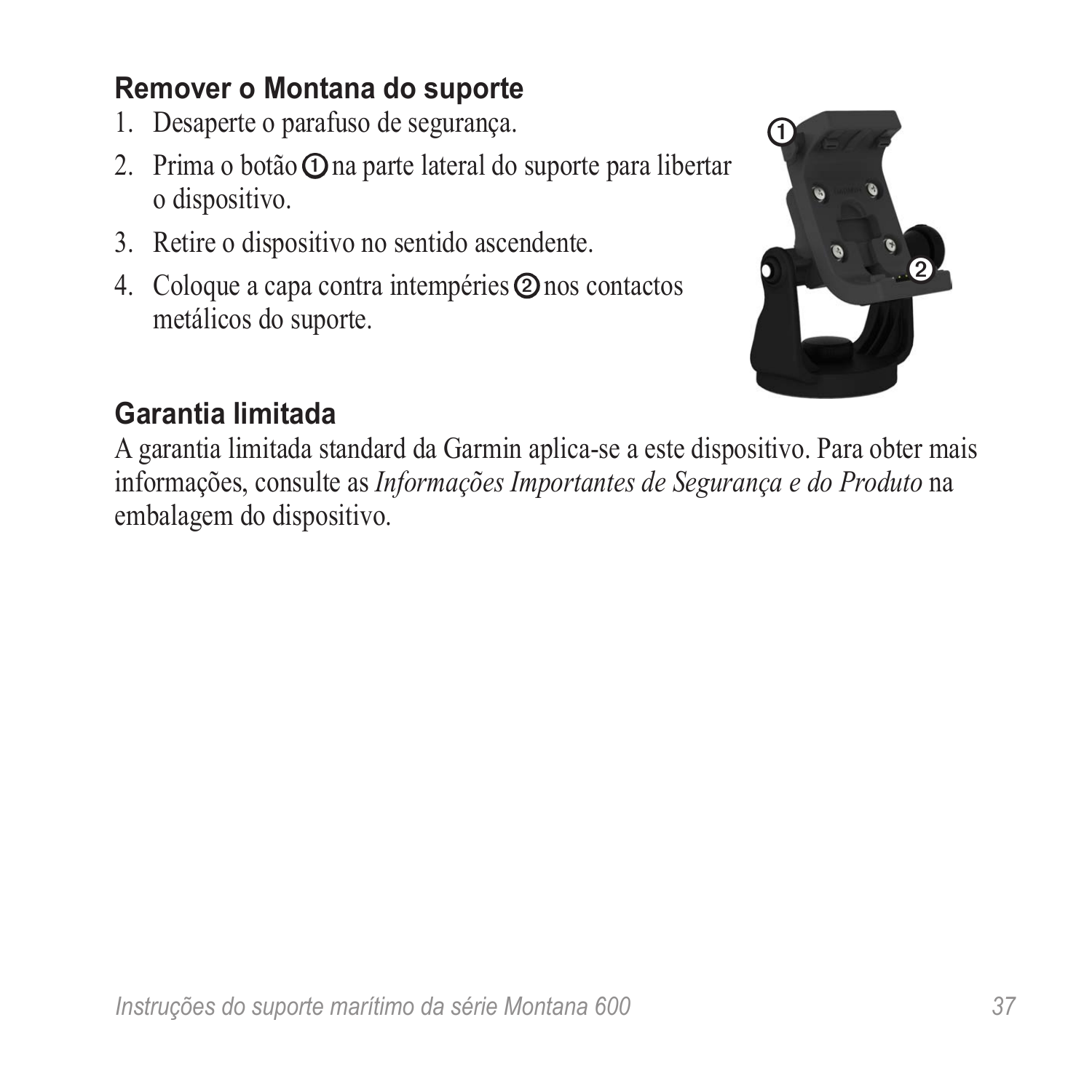# **Waarschuwing**

Zie *Belangrijke veiligheids- en productinformatie* in de Montana-productverpakking alvorens de steun voor scheepsmontage te installeren.

# **ALET OP**

Draag altijd een veiligheidsbril, oorbeschermers en een stofmasker tijdens het boren, zagen en schuren.

### *Opmerking*

Het onjuist aansluiten van stroom-/audiokabel met blootliggende draadeinden kan schade toebrengen aan de boot of accu. Garmin raadt aan dat een ervaren installateur met kennis van elektrische systemen het toestel installeert.

De metalen contactpunten van de Montana en de steun dienen droog te blijven om schade aan het toestel te voorkomen. Gebruik altijd de beschermkap op de steun als het toestel niet is gemonteerd om de metalen contactpunten droog te houden en te beschermen.

### **Benodigd gereedschap en materiaal**

- Boormachine
- Materiaal voor draaivoetmontage: 3 bouten en 3 schroeven (niet inbegrepen)
	- machinebouten met cilinderkop #8 (4 mm) en overeenkomstige moeren en sluitringen en een boor van 5 mm (5/32 inch)
	- zelftappende schroeven met cilinderkop #8 (4 mm) en een boor van 1,5 mm (1/16 inch) om voor te boren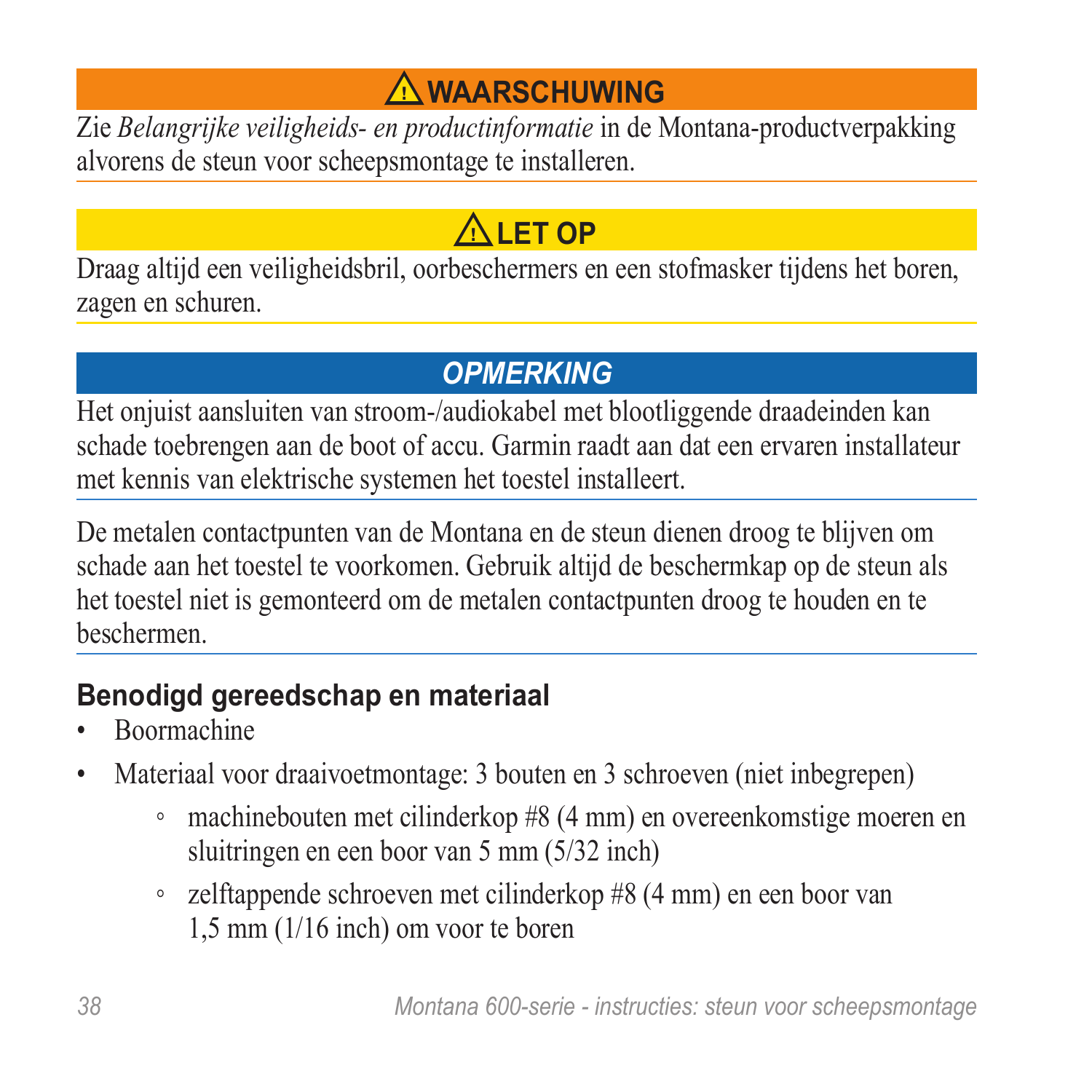- Moersleutel of sok van 9,5 mm (3/8 inch)
- Kruiskopschroevendraaier of platte schroevendraaier

#### **Een montageplaats kiezen**

### *Opmerking*

Plaats de draaivoetmontage niet in een gebied dat wordt blootgesteld aan extreme temperaturen of omstandigheden. Het temperatuurbereik voor de Montana is -15°C tot 70°C (5°F tot 158°F). Langdurige blootstelling aan temperaturen buiten dit bereik (in opslag of bij in gebruik) kan ertoe leiden dat het lcd-scherm defect raakt.

Gebruik machinebouten met cilinderkop of zelftappende schroeven om de draaivoet te bevestigen. Als u schroeven met een verzonken kop gebruikt, kunt u de montagesteun beschadigen.

Kies waar u de steun wilt bevestigen.

- De locatie moet duidelijk zicht op het scherm geven en de Montana moet goed toegankelijk zijn.
- De locatie moet stevig genoeg zijn om de Montana en steun te dragen.
- De locatie moet ruimte laten om de kabels langs te leiden en aan te kunnen sluiten. Er dient minimaal 8 cm (3 inch) ruimte achter de behuizing te zijn.

#### **De steun monteren**

### *Opmerking*

Draai de schroeven en bouten niet te stevig aan zodat u de draaivoet niet beschadigt.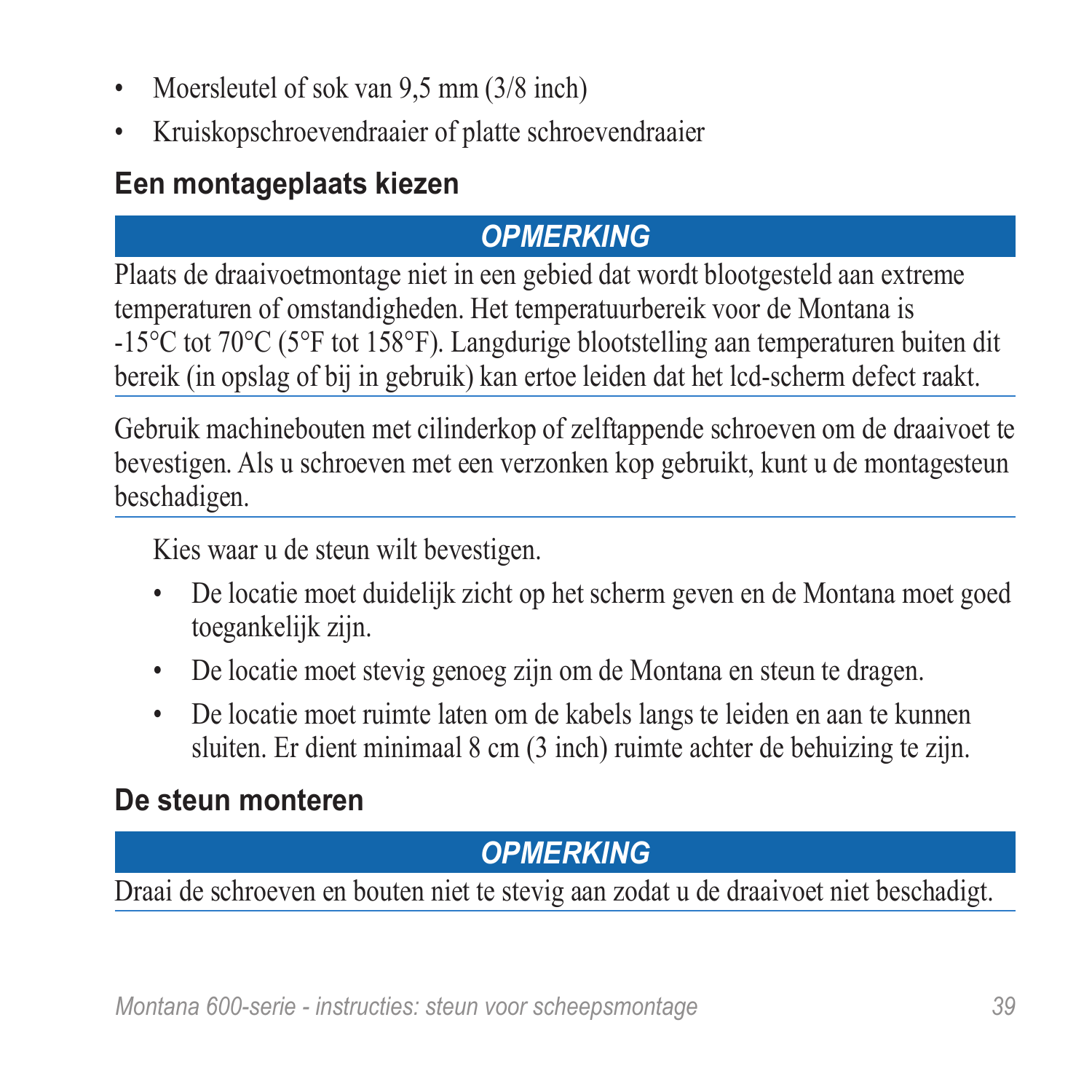- 1. Maak de draaivoet  $\Omega$  los van de steun.
- 2. Gebruik de draaivoet als sjabloon, markeer de locaties waar u wilt voorboren **②**
- 3. Boor de gaten voor de steun.
	- Als u de basis met machinebouten bevestigt, boor dan drie gaten van 5 mm (5/32 inch) op de door u gemarkeerde locaties.
	- Als u de basis met zelftappende schroeven bevestigt, boor dan drie gaten voor van 1,5 mm (1/16 inch) op de door u gemarkeerde locaties. Boor niet verder voor dan de helft van de lengte van de schroeven.
- 4. Bevestig de draaivoet met 3 bouten of 3 schroeven ➌ (niet meegeleverd).
- 5. Plaats de draaivoetsteun ➍ over de draaivoetbasis en draai deze met de korte knop *vast*.

# **De steun op de montagesteun plaatsen**

1. Lijn de sleuf $\Phi$  aan de achterzijde van de houder uit met de lange montageknop ➋ en schuif de houder op zijn plaats op de balk.

U kunt de knop desgewenst aanpassen om de steunarmen verder uit elkaar te schuiven. Draai de knop tegen de wijzers van de knop in om de steunarmen uit elkaar te schuiven, draai de knop met de wijzers van de klok mee om de steunarmen vast te draaien.





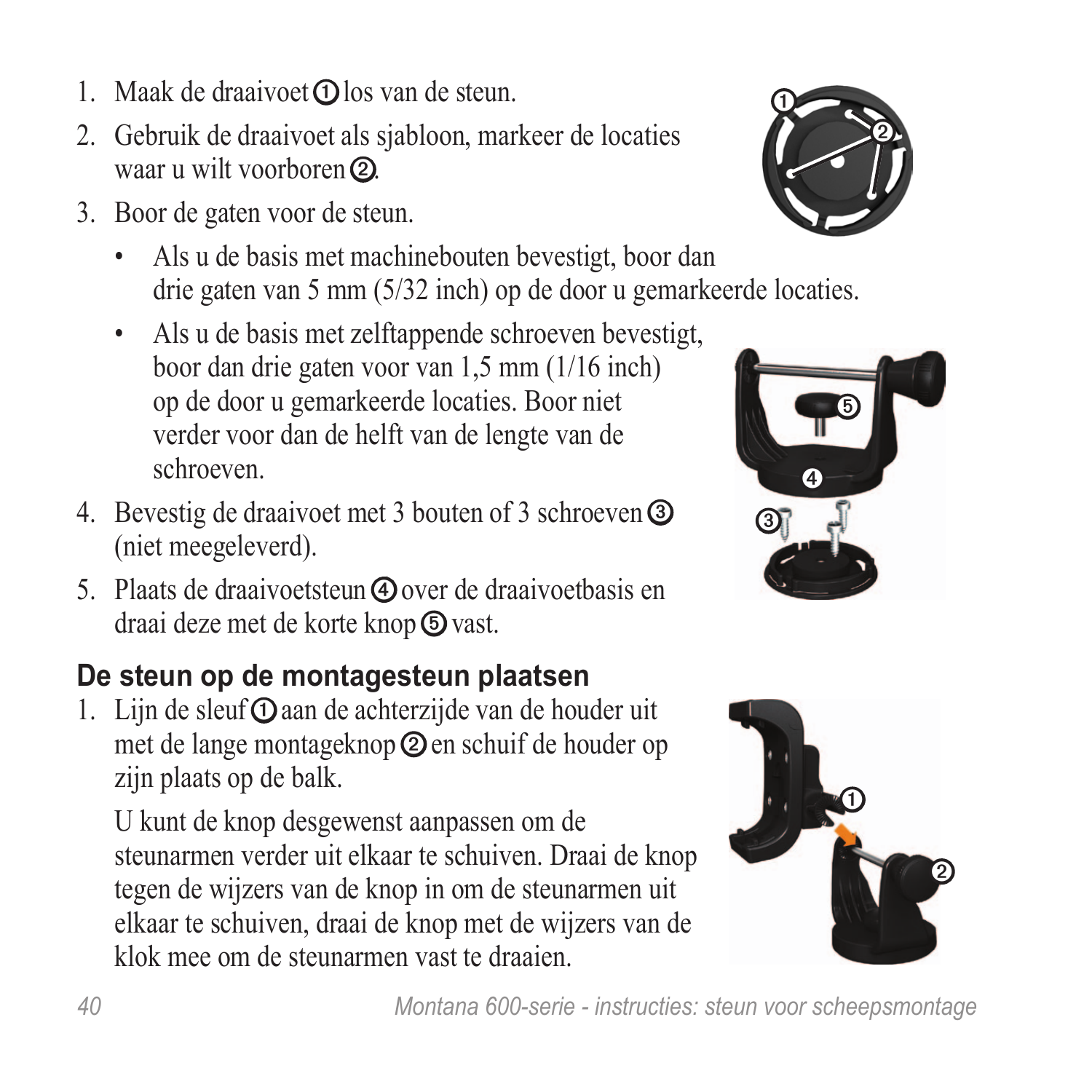- 2. Pas de hoek van de houder aan en draai de lange montageknop aan tot de houder ➌ stevig vastzit.
- 3. Draai de draaivoetsteun ➍ door deze naar rechts of links te bewegen.

De steun klikt als u eraan draait. Kies een juiste kijkhoek en draai beide knoppen vast.

### **Stroom aansluiten op de houder**

### *OPMERKING*

Als een draad niet wordt aangesloten, isoleer de draad dan en bevestig deze veilig aan uw boot.

1. Sluit de rode **O** en zwarte **②** draden aan op de hoofdvoeding van de boot (10 tot 50 Volt).

- 2. Sluit indien nodig de seriële gegevenskabels aan op uw boot.
	- Geel **③** is de seriële ingangsdraad.
	- Blauw  $\Phi$  is de seriële uitgangsdraad.
	- Groen **D** is de seriële aardedraad.
- 3. Sluit indien nodig de stereo-aansluiting  $\odot$  aan.

*Montana 600-serie - instructies: steun voor scheepsmontage 41*



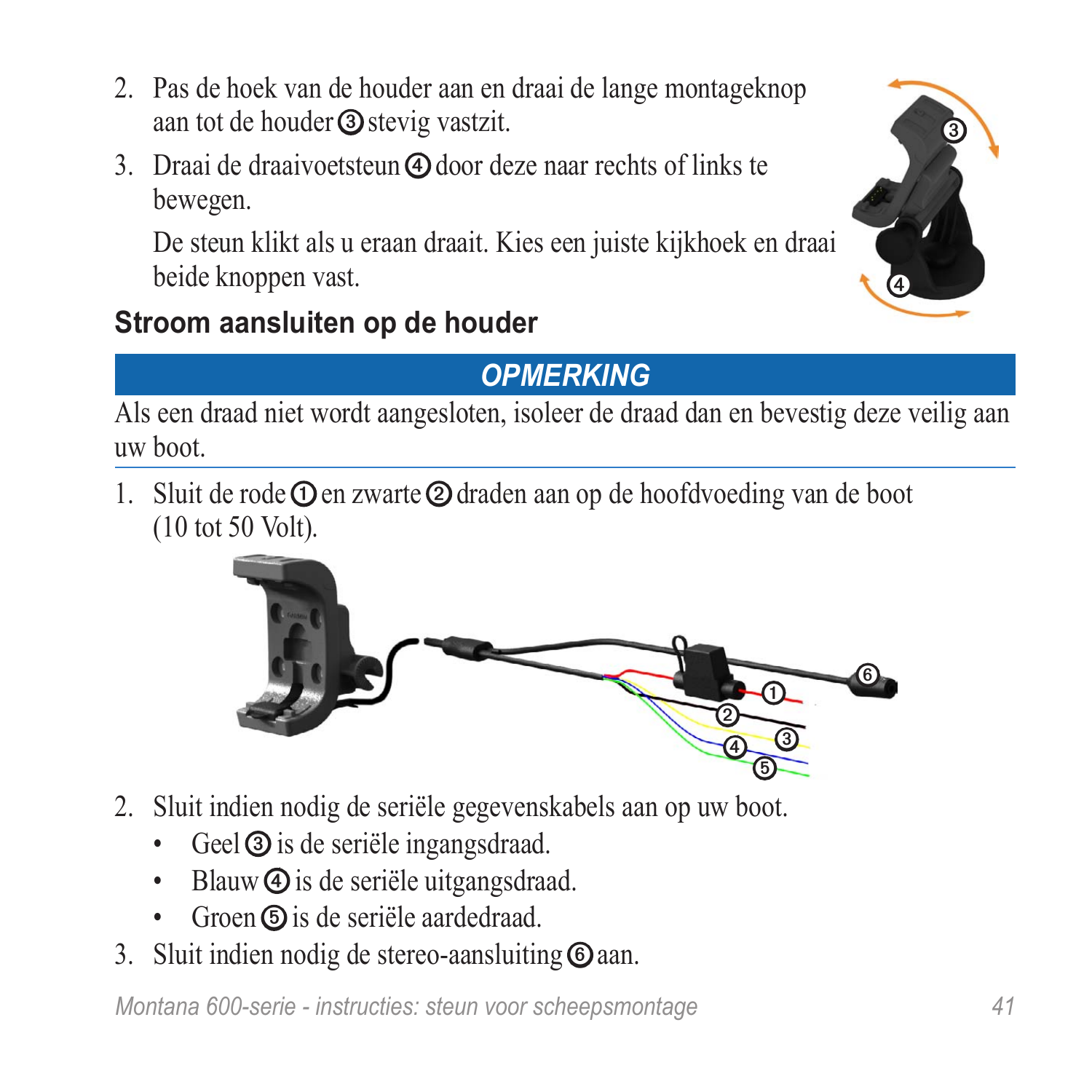### **De Montana in de steun installeren**

### *OPMERKING*

Zorg er voordat u het toestel in de steun bevestigt voor dat de metalen contactpunten op het toestel en de steun droog zijn om schade aan de apparatuur te voorkomen. Gebruik de beschermkap om de steunhouder droog te houden.

1. Plaats de beschermkap  $\odot$  in de bevestigingsruimte op de steun.



- 2. Plaats de onderkant van het toestel in de houder ②
- 3. Kantel het toestel naar achteren totdat het vastklikt.
- 4. Gebruik om het toestel te bevestigen en diefstal te voorkomen het borgschroefgereedschap **③** om de borgschroef **④** aan de bovenkant van de steun te bevestigen.

**OPMERKING**: als reflecterend licht of schitteringen het scherm moeilijk leesbaar maken, pas dan een antireflecterende beschermingslaag toe op het scherm.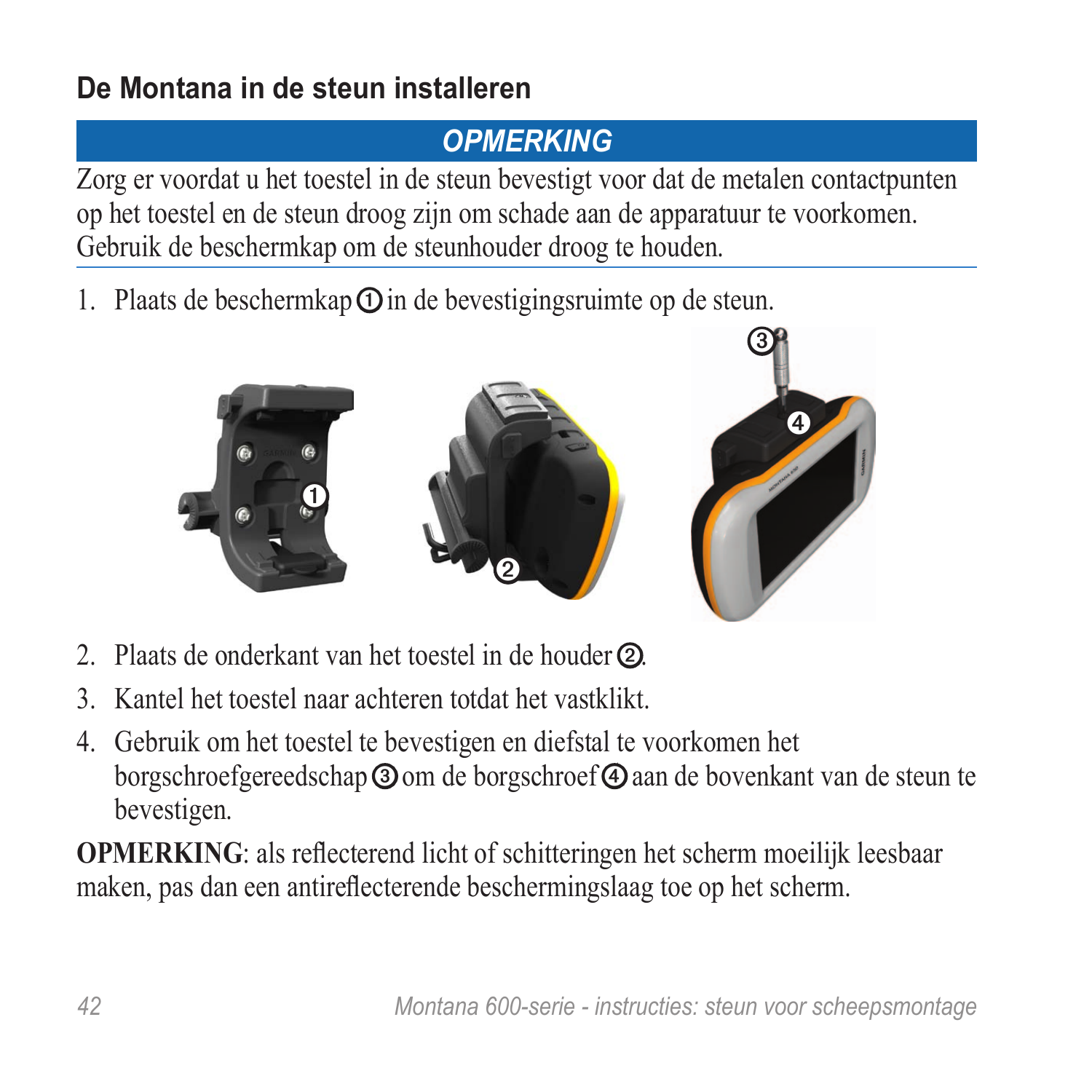#### **De Montana van de steun verwijderen**

- 1. Maak de borgschroef los.
- 2. Druk op de knop **①** aan de zijkant van de steun om het toestel te ontgrendelen.
- 3. Til het toestel op.
- 4. Plaats de beschermkap  $\odot$  op de metalen contactpunten op de houder.



### **Beperkte garantie**

Op dit accessoire is de standaard beperkte garantie van Garmin van toepassing. Raadpleeg voor meer informatie de *Belangrijke veiligheids- en productinformatie* in de verpakking van het product.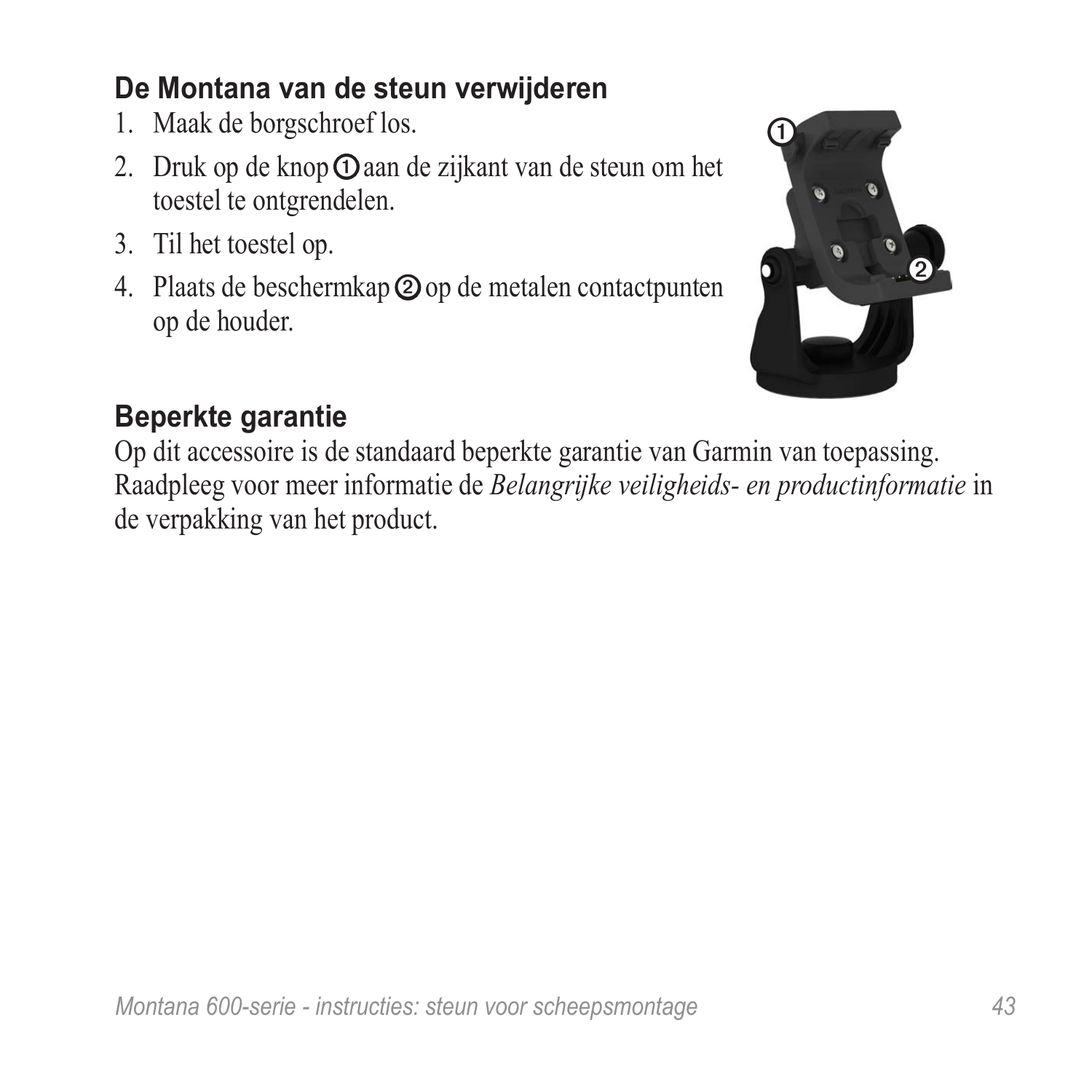# **Advarsel**

Se *Vigtige produkt- og sikkerhedsinformationer* i Montana-produktæsken, inden du monterer marinebeslaget.

# **ADVARSEL**

Bær altid beskyttelsesbriller, høreværn og støvmaske, når du borer, skærer eller sliber.

# *bemærk*

Hvis du tilslutter strøm- eller lydkablet forkert med uisolerede ledninger, kan det beskadige båden eller batteriet. Garmin anbefaler kraftigt, at du får en erfaren installatør med den rette viden om elektriske systemer til at installere holderen.

Metalkontakterne på Montana og på holderen må ikke blive våde, da det kan beskadige udstyret. Brug altid vejrhætten på holderen, når enheden ikke er monteret, for at holde metalkontakterne tørre og beskyttede.

# **Værktøjer, der skal bruges**

- Bor
- Udstyr til drejeholderen: 3 bolte eller 3 skruer (medfølger ikke)
	- #8 (4 mm) fladhovedede maskinbolte med matchende møtrikker og pakskiver samt et 5/32 tommer (5 mm) borehoved
	- #8 (4 mm) fladhovedede selvskærende skruer og et 1/16 tommer (1,5 mm) borehoved til forboringshuller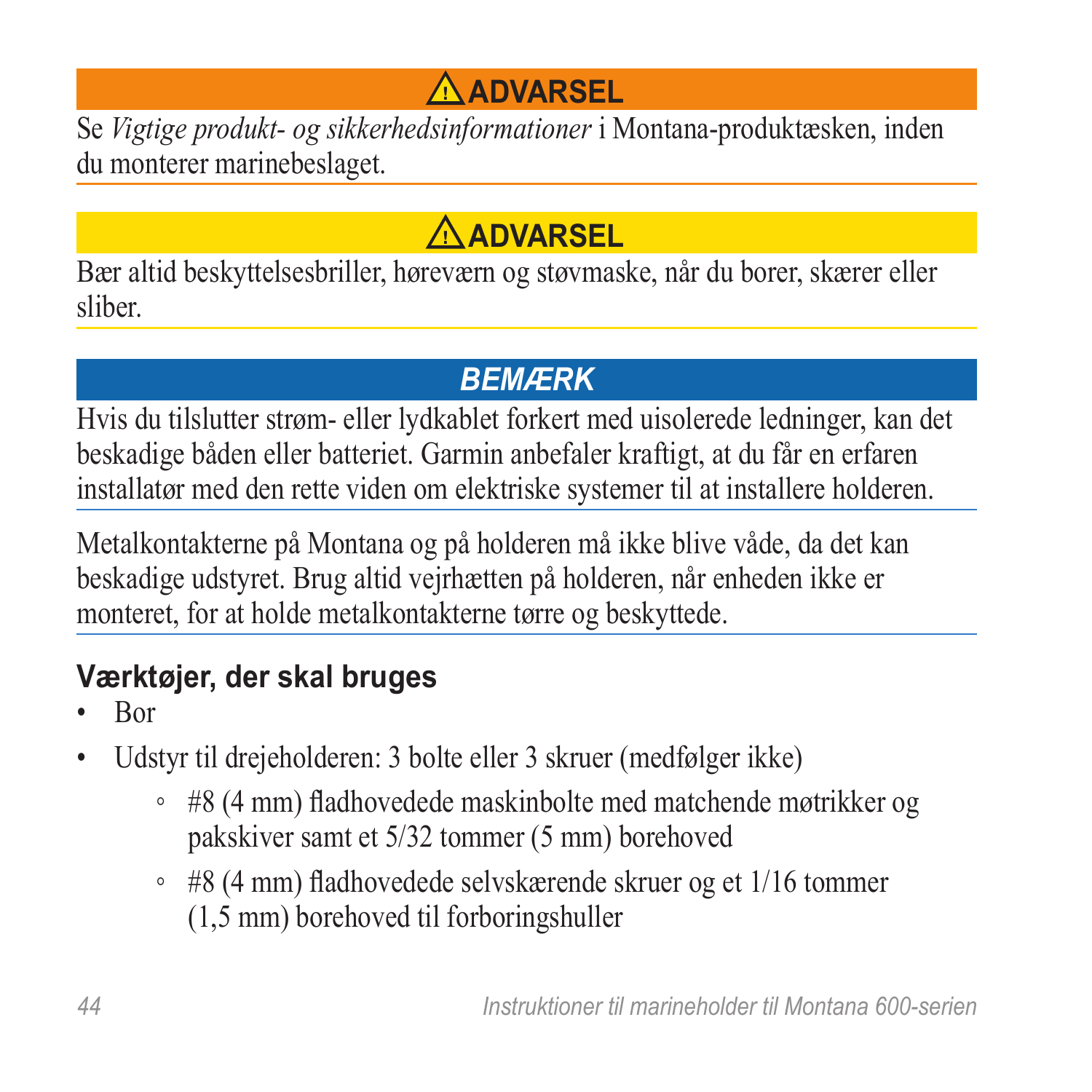- 3/8 tommer (9,5 mm) skruenøgle eller indsatspatron
- Stjerneskruetrækker eller skruetrækker med flad kærv

# **Valg af placering til holder**

#### *bemærk*

Monter ikke drejeholderen i et område, der udsættes for ekstreme temperaturforhold. Temperaturområdet for Montana er fra -15 °C til 70 °C (5 °F til 158 °F). Længere tids temperaturpåvirkning uden for dette område (ved opbevaring eller drift) kan forårsage fejl på LCD-skærmen.

Anvend fladhovedede maskinbolte eller selvskærende skruer til at fæstne drejefoden. Hvis du anvender skruer med forsænkede hoveder, risikerer du at beskadige monteringsholderen.

Vælg et sted at installere holderen.

- Der skal være frit udsyn til skærmen og fri adgang til Montana-enheden.
- Monteringsstedet skal være solidt nok til at kunne bære Montana-enheden og holderen.
- Placeringen giver plads til føring og tilslutning af kablerne. Der skal være mindst 3 tommer (8 cm) friplads bag kabinettet.

# **Montering af beslagsamlingen**

# *bemærk*

Undgå at overspænde skruerne eller boltene, da du kan beskadige drejearmens fod.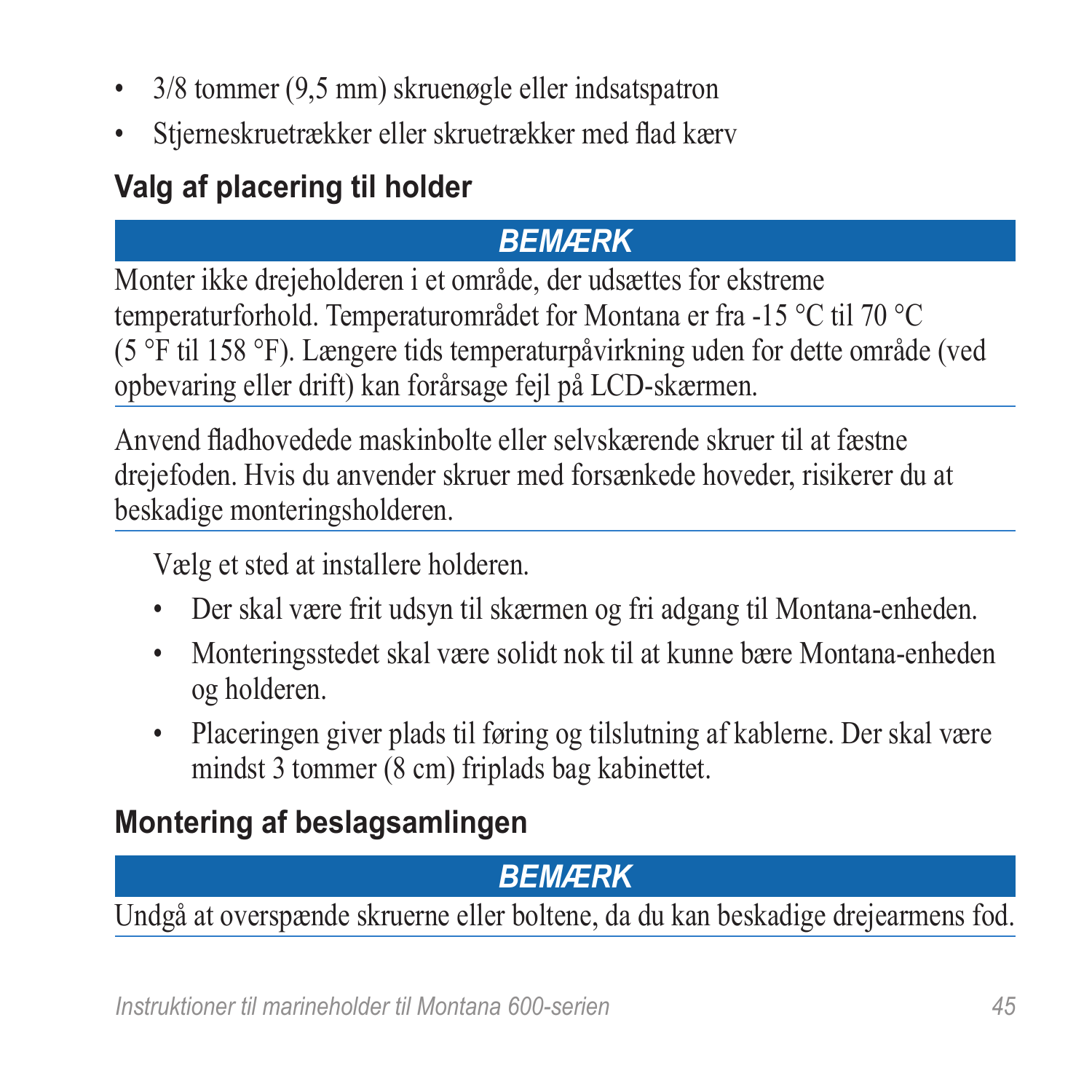- 1. Adskil drejefoden **①** fra holderen.
- 2. Anvend drejefoden som skabelon, og afmærk placeringen af forboringshullerne ➋.
- 3. Bor monteringshullerne.
	- Hvis du fastgør foden med maskinbolte, skal du bore tre 5/32 tommer (5 mm) huller på de placeringer, du har afmærket.
	- Hvis du sikrer foden med selvskærende skruer, skal du bore tre 1/16 tommer (1,5 mm) forboringshuller på de placeringer, du har afmærket. Lav ikke starthullerne dybere end en halv skruelængde.
- 4. Fastgør drejefoden med 3 bolte eller 3 skruer ➌ (medfølger ikke).
- 5. Placer drejeholderen ➍ over drejefoden, og skru den fast med det korte greb **to**.

# **Installering af holderen i monteringsbeslaget**

1. Placer stikket **O** bag på holderen, så det passer på det lange monteringsgreb ➋, og skub holderen på plads.

Du kan justere grebet for at sprede holderens arme, hvis det er nødvendigt. Drej grebet mod uret for at sprede holderens arme, og drej grebet med uret for at stramme holderens arme.





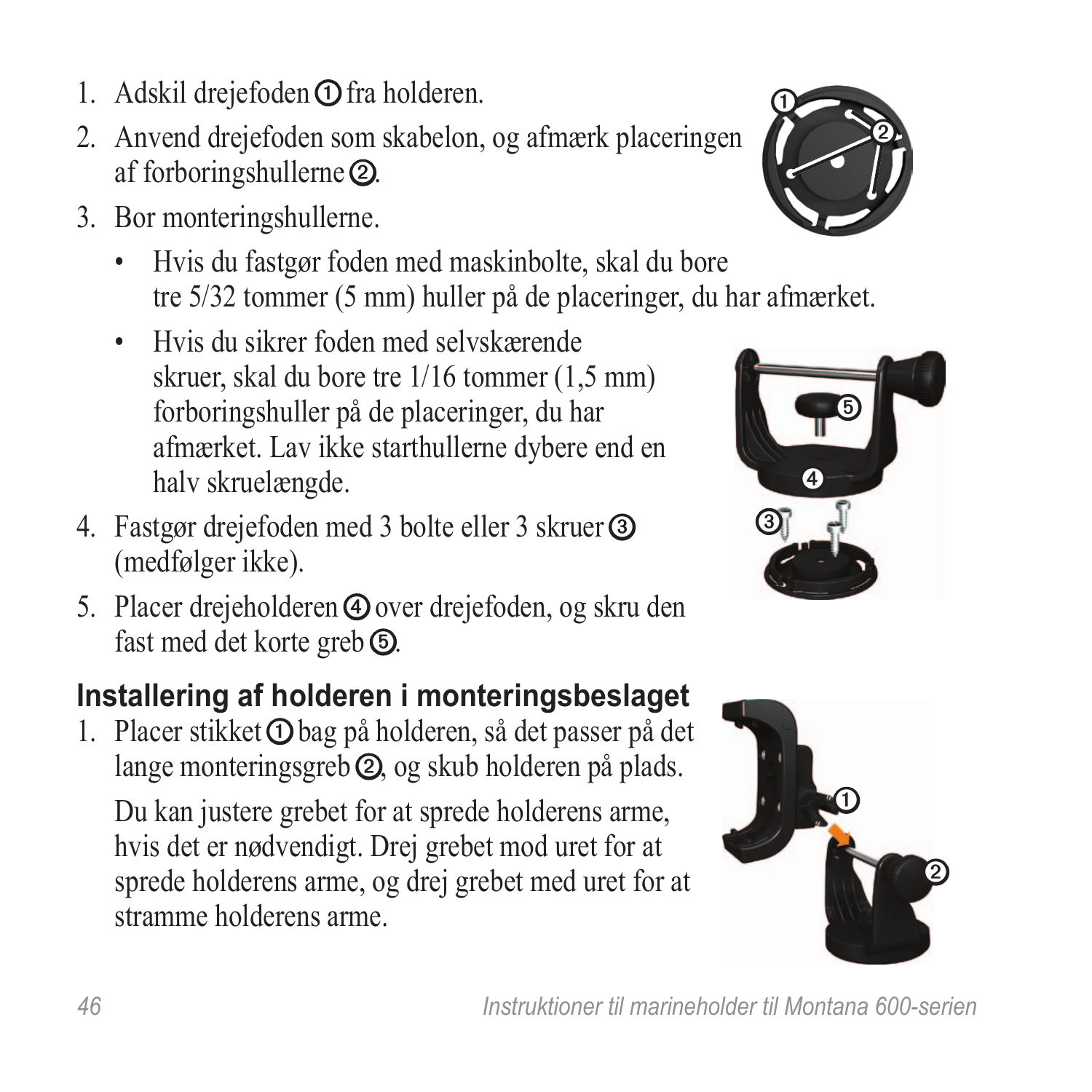- 2. Juster holderens vinkel, og stram det lange monteringsgreb, indtil holderen ➌ sidder helt stramt.
- 3. Roter drejeholderen ➍ ved at dreje den til venstre eller højre. Armen klikker, idet du drejer den. Vælg en god synsvinkel, og stram begge greb.



# **Tilslutning af strøm til holderen**

### *Bemærk*

Hvis et afisoleret kabel ikke er tilsluttet, skal du isolere det og fastgøre det sikkert på din båd.

1. Slut det røde  $\overline{O}$  og det sorte  $\overline{O}$  kabel til din båds hovedstrømkilde (10 til 50 Volt).



- 2. Slut de serielle datakabler til din båd, hvis det er nødvendigt.
	- Gul **③** er inputkablet til serielle data.
	- Blå **4** er outputkablet til serielle data.
	- Grøn ➎ er jordkablet til serielle data.
- 3. Tilslut stereostikket *t*, hvis det er nødvendigt.

*Instruktioner til marineholder til Montana 600-serien 47*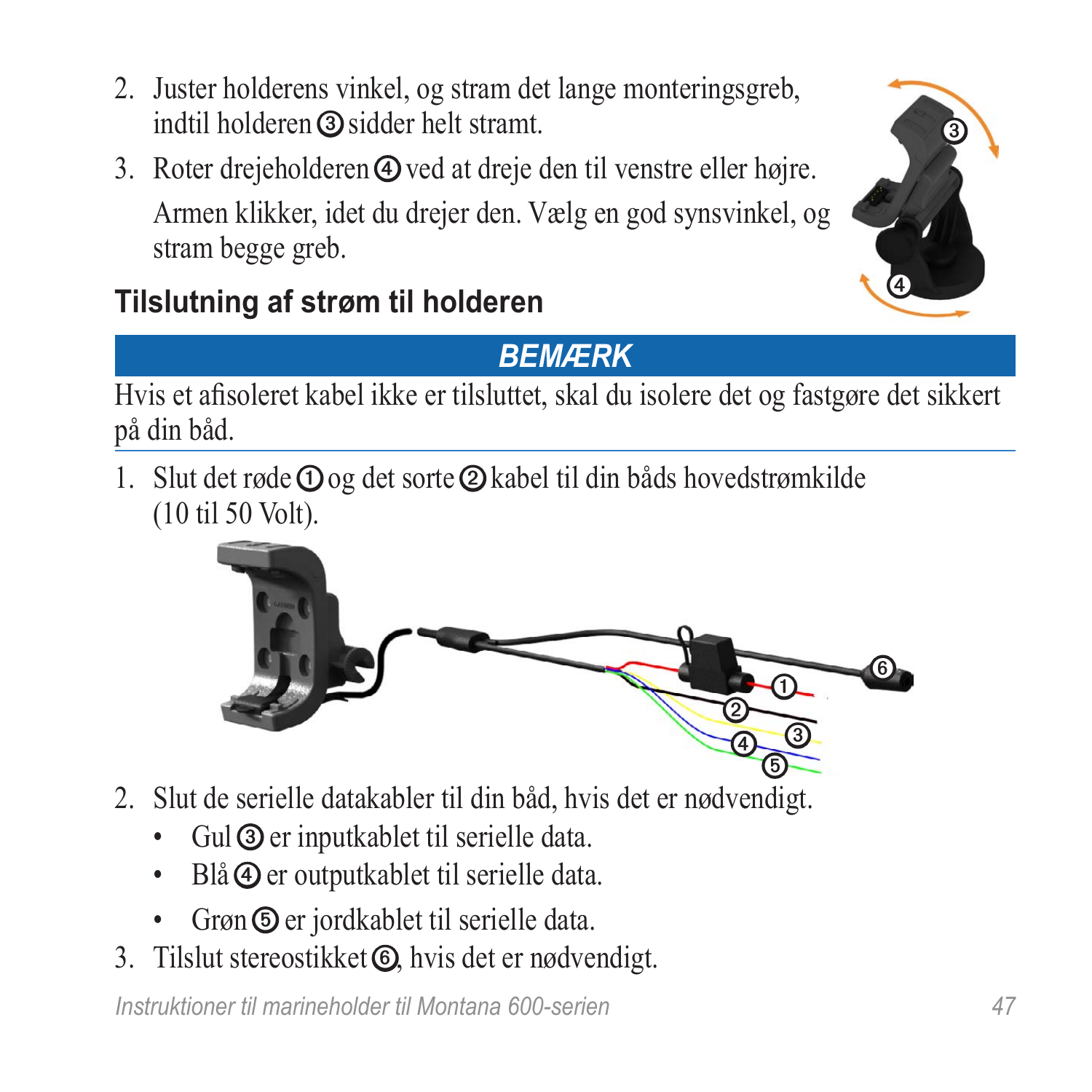# **Installer Montana i holderen**

### *Bemærk*

Før du placerer enheden i holderen, skal du sørge for, at metalkontakterne på enheden og holderen er tørre for at undgå skader på udstyret. Brug vejrhætten til at holde monteringsholderen tør.

1. Placer vejrhætten **O** på opbevaringspladsen på holderen.



- 2. Placer bunden af enheden i holderen **②**.
- 3. Skub enheden tilbage, så den klikker på plads.
- 4. Brug sikkerhedsskrueværktøjet ➌ til at stramme sikkerhedsskruen ➍ øverst på holderen, for at fastgøre enheden og undgå tyveri.

**BEMÆRK**: Hvis reflekteret eller stærkt lys gør det svært at se enhedens skærm, skal du sætte en antirefleks skærmbeskytter på skærmen.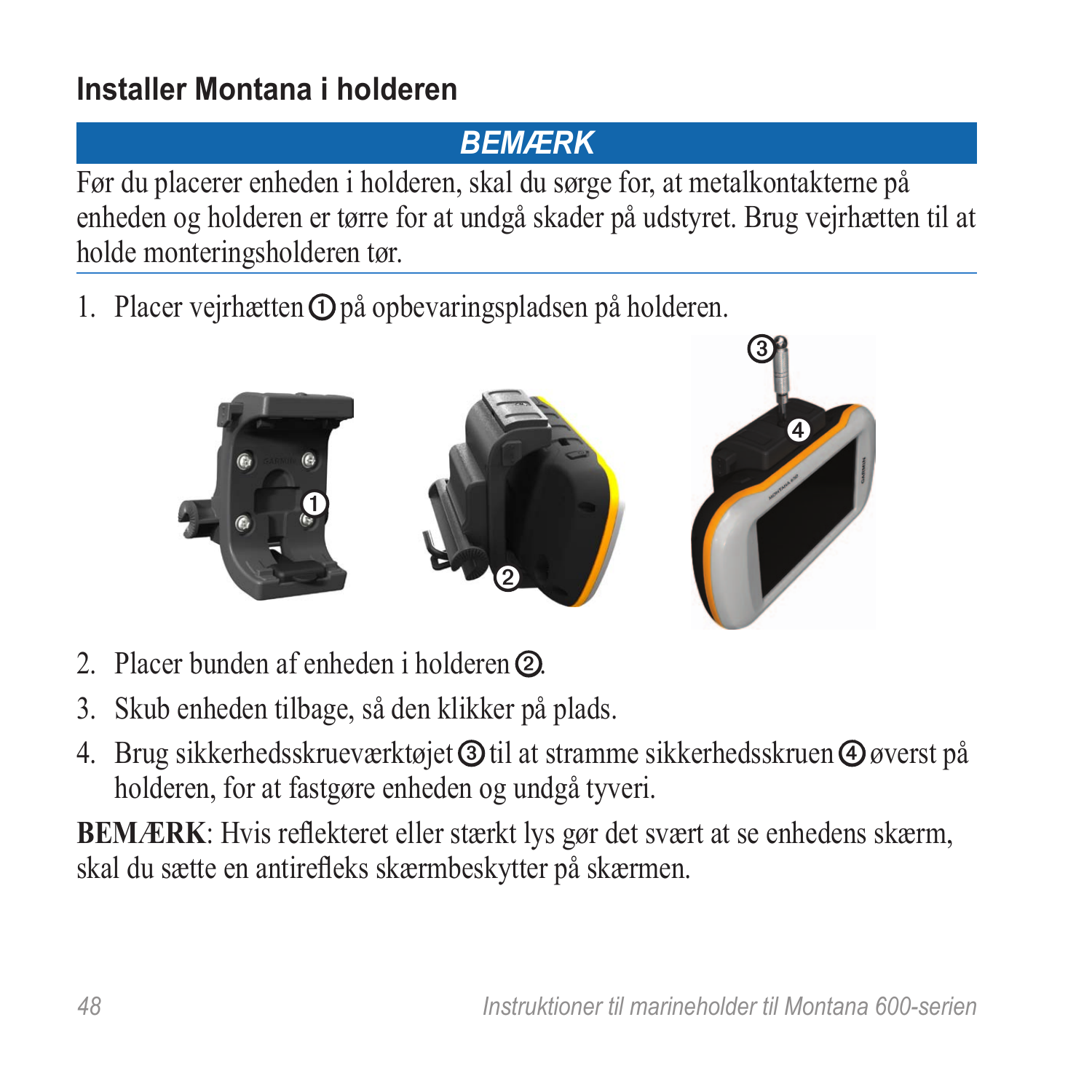# **Sådan fjerner du Montana fra holderen**

- 1. Løsn sikkerhedsskruen.
- 2. Tryk på knappen  $\odot$  på siden af monteringen for at frigøre enheden.
- 3. Løft enheden ud.
- 4. Placer vejrhætten ➋ på metalknapperne på holderen.



# **Begrænset garanti**

Garmins almindelige forbrugergaranti gælder for dette tilbehør. Du kan finde flere oplysninger i *Vigtige produkt- og sikkerhedsinformationer* i æsken til enheden.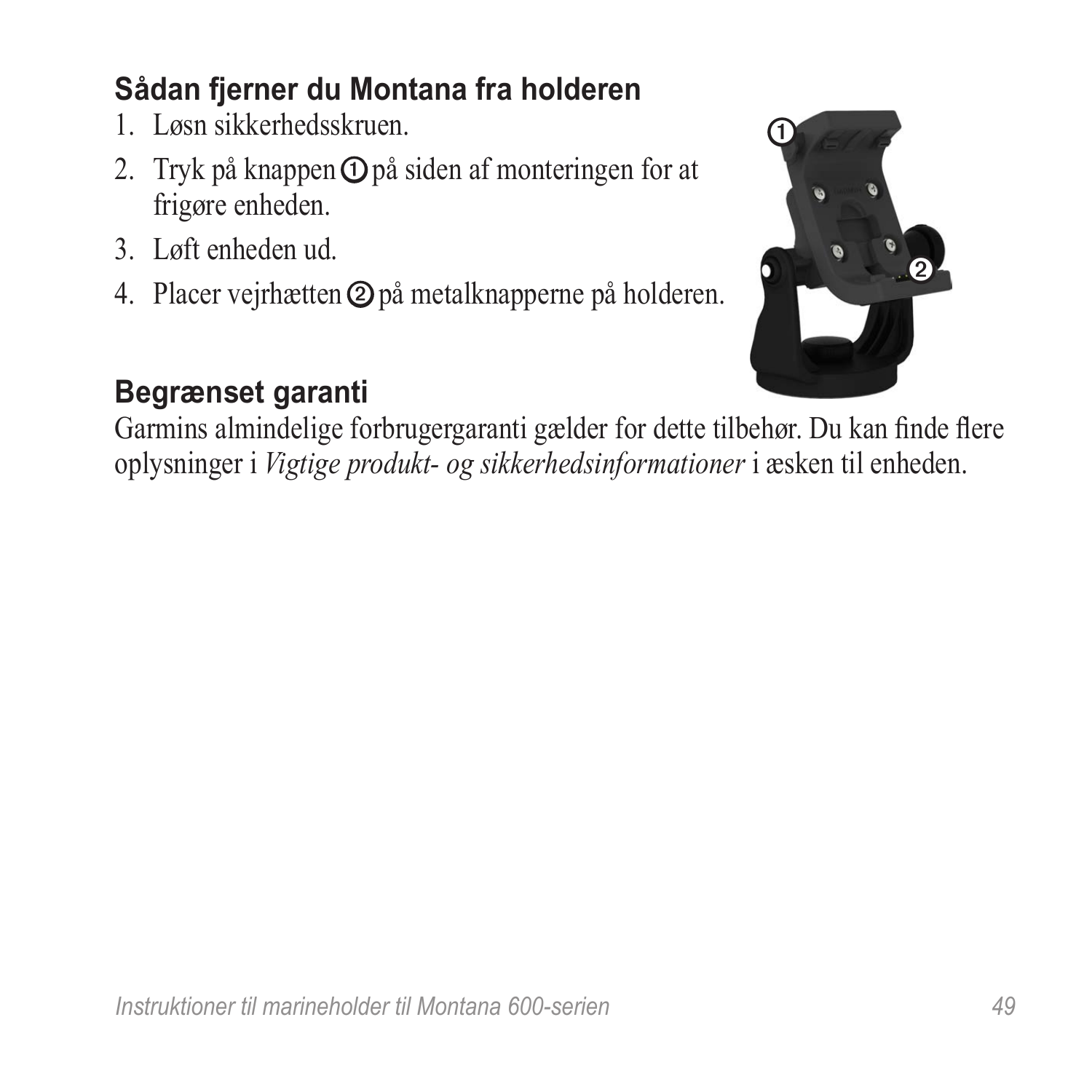# **Varoitus**

Lue Montana-laitteen mukana toimitetut *Tärkeitä turvallisuus- ja tuotetietoja* -ohjeet ennen venetelineen asentamista.

# **VAROITUS**

Pidä turvalaseja, korvasuojaimia ja hengityssuojusta, kun poraat, sahaat tai hiot osia.

# *ilmoitus*

Jos virta- tai äänikaapeli liitetään väärin paljaisiin johtimiin, vene tai akku voi vahingoittua. Garmin suosittelee, että telineen asentaa kokenut asentaja, joka tuntee sähköjärjestelmät.

Pidä Montana-laitteen metalliset liitinpinnat kuivina, jotta laite ei vahingoitu. Käytä telineessä suojusta aina, kun laite ei ole kiinnitettynä, jotta metalliset liitinpinnat pysyvät kuivina ja suojassa.

# **Tarvittavat työkalut ja kiinnitystarvikkeet**

- Pora
- Tarvikkeet kiertotelinettä varten: 3 pulttia tai 3 ruuvia (ei mukana)
	- nro 8 (4 mm) lieriökantaiset pultit, vastaavat mutterit ja aluslevyt sekä 5 mm:n (5/32 tuuman) poranterä
	- nro 8 (4 mm) lieriökantaiset ruuvit ja 1,5 mm:n (1/16 tuuman) poranterä aloitusreikien poraamista varten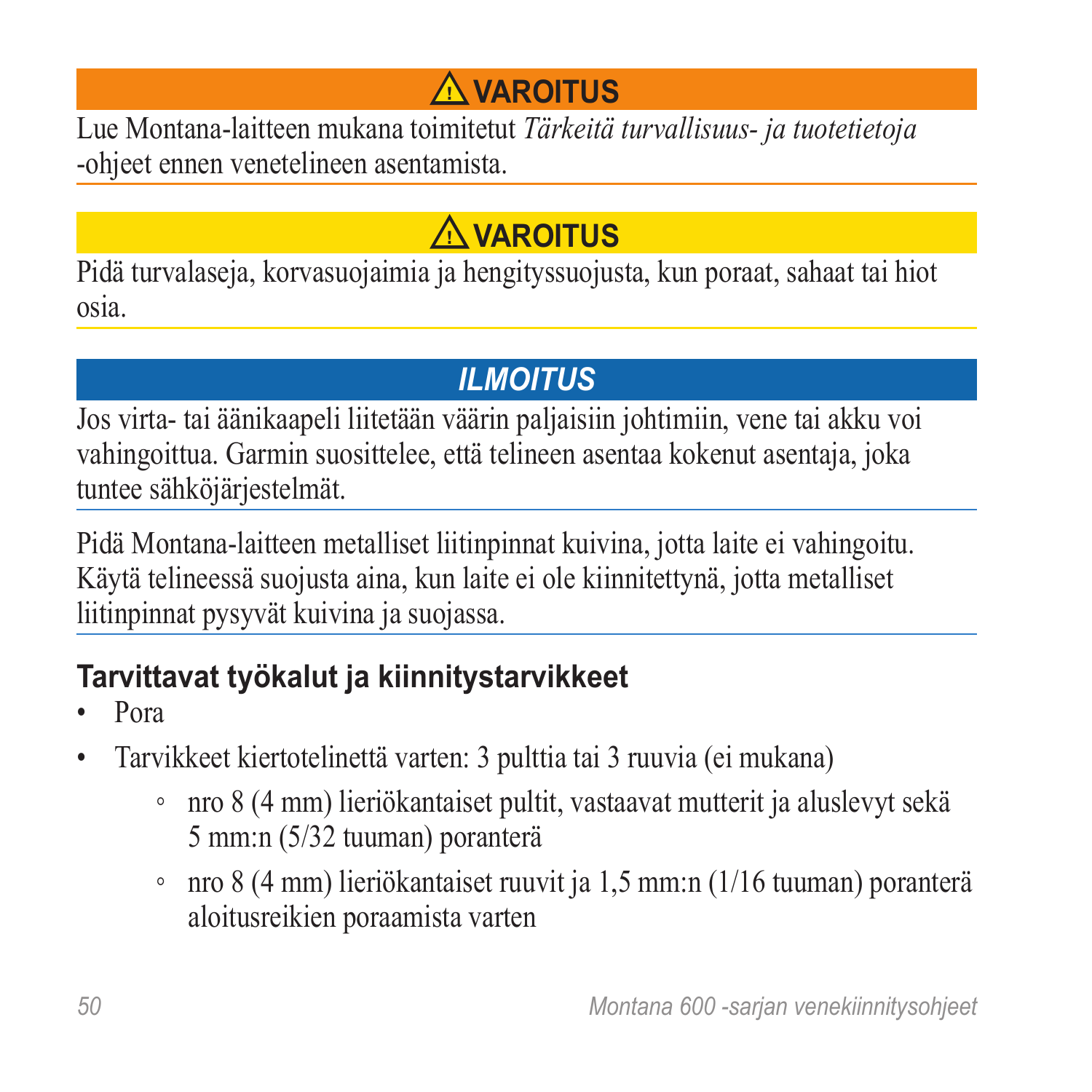- 9,5 mm:n (3/8 tuuman) ruuvi- tai hylsyavain
- risti- tai tasapäinen ruuvitaltta

# **Telineen paikan valitseminen**

# *ilmoitus*

Älä kiinnitä kiertotelinettä paikkaan, joka altistuu äärimmäisille lämpöolosuhteille. Montana-laitteen säilytys- ja käyttölämpötila on -15 - 70 °C (5 - 158 °F). Laitteen säilyttäminen tai käyttäminen sitä alemmissa tai korkeammissa lämpötiloissa voi vahingoittaa LCD-näyttöä.

Kiinnitä kiertoteline paikalleen lieriökantaisilla pulteilla tai ruuveilla. Uppokantaiset ruuvit saattavat vahingoittaa telinettä.

Valitse telineen asennuspaikka.

- Paikassa näet Montana-laitteen näytön hyvin ja voit käyttää sitä kätevästi.
- Paikka kestää Montana-laitteen ja telineen painon.
- Paikassa on tarpeeksi tilaa kaapeleiden ohjaamiseen ja liittämiseen. Kotelon takana on oltava vähintään 8 cm (3 tuumaa) vapaata tilaa.

# **Telineen kiinnittäminen**

# *ilmoitus*

Älä kiristä ruuveja tai pultteja liian tiukalle, koska kiertoteline voi vahingoittua.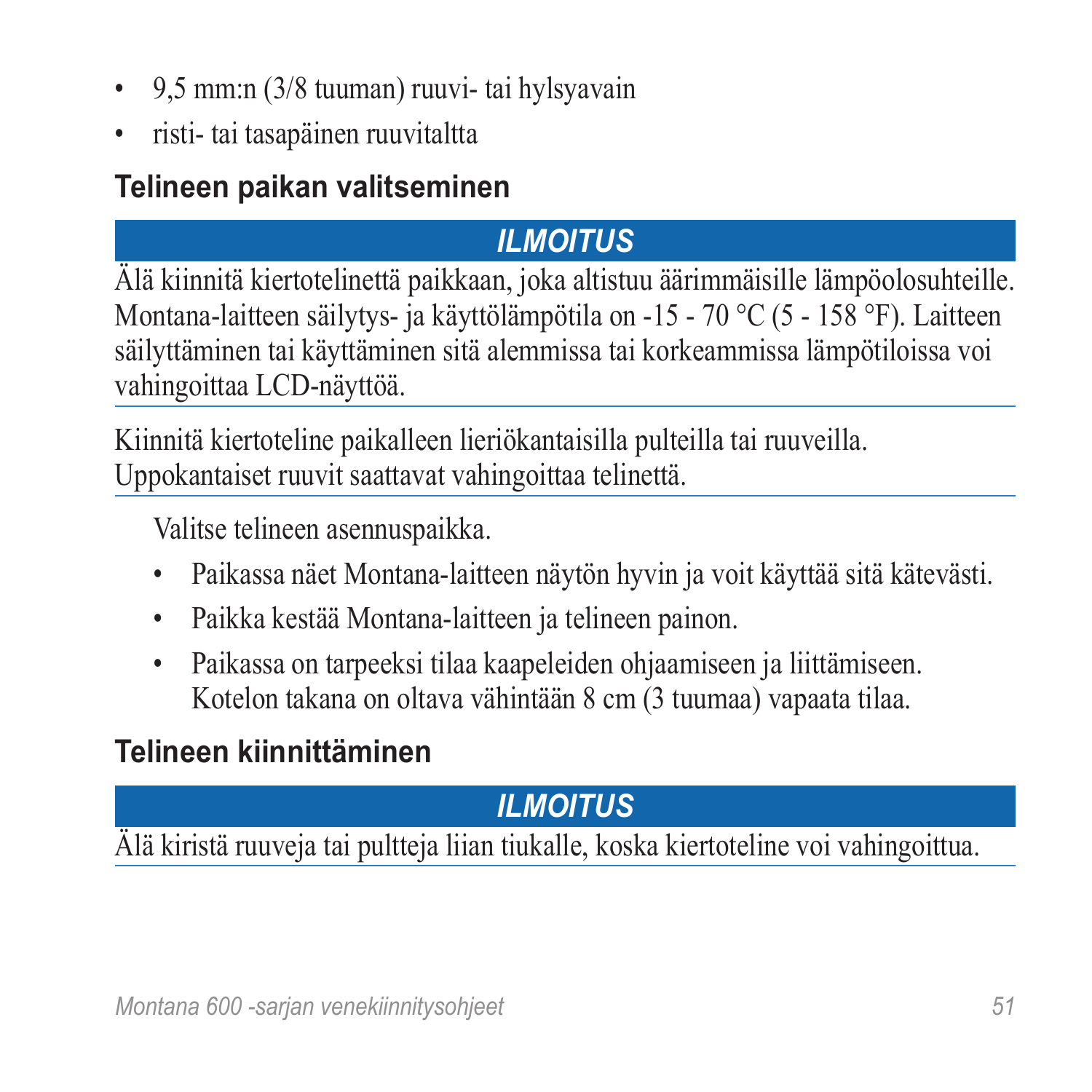- 1. Irrota kiertoalusta  $\Omega$  telineestä.
- 2. Merkitse aloitusreikien paikat ➋ kiertoalustan reikien avulla.
- 3. Poraa kiinnitysreiät.
	- Jos kiinnität alustan pulteilla, poraa kolme 5 mm:n (5/32 tuuman) aloitusreikää merkitsemiisi kohtiin.
	- Jos kiinnität alustan ruuveilla, poraa kolme 1,5 mm:n (1/16 tuuman) aloitusreikää merkitsemiisi kohtiin. Aloitusreikien syvyys saa olla enintään puolet ruuvin pituudesta.
- 4. Kiinnitä kiertoteline 3 pultilla tai 3 ruuvilla ➌ (ei mukana).
- 5. Aseta kiertokiinnitysteline **①** kiertoalustalle ja kiinnitä se lyhytvartisella nupilla ➎.

# **Telineen asentaminen kiinnitystelineeseen**

1. Kohdista telakan takana oleva paikka $\Phi$ pitkävartisen kiinnitysnupin ➋ kanssa ja työnnä telakka paikalleen tangossa.

Tarvittaessa voit säätää nuppia siten, että telineen kannattimet erkanevat lisää. Voit levittää telineen kannattimia kääntämällä nuppia vastapäivään ja kiristää niitä kääntämällä nuppia myötäpäivään.





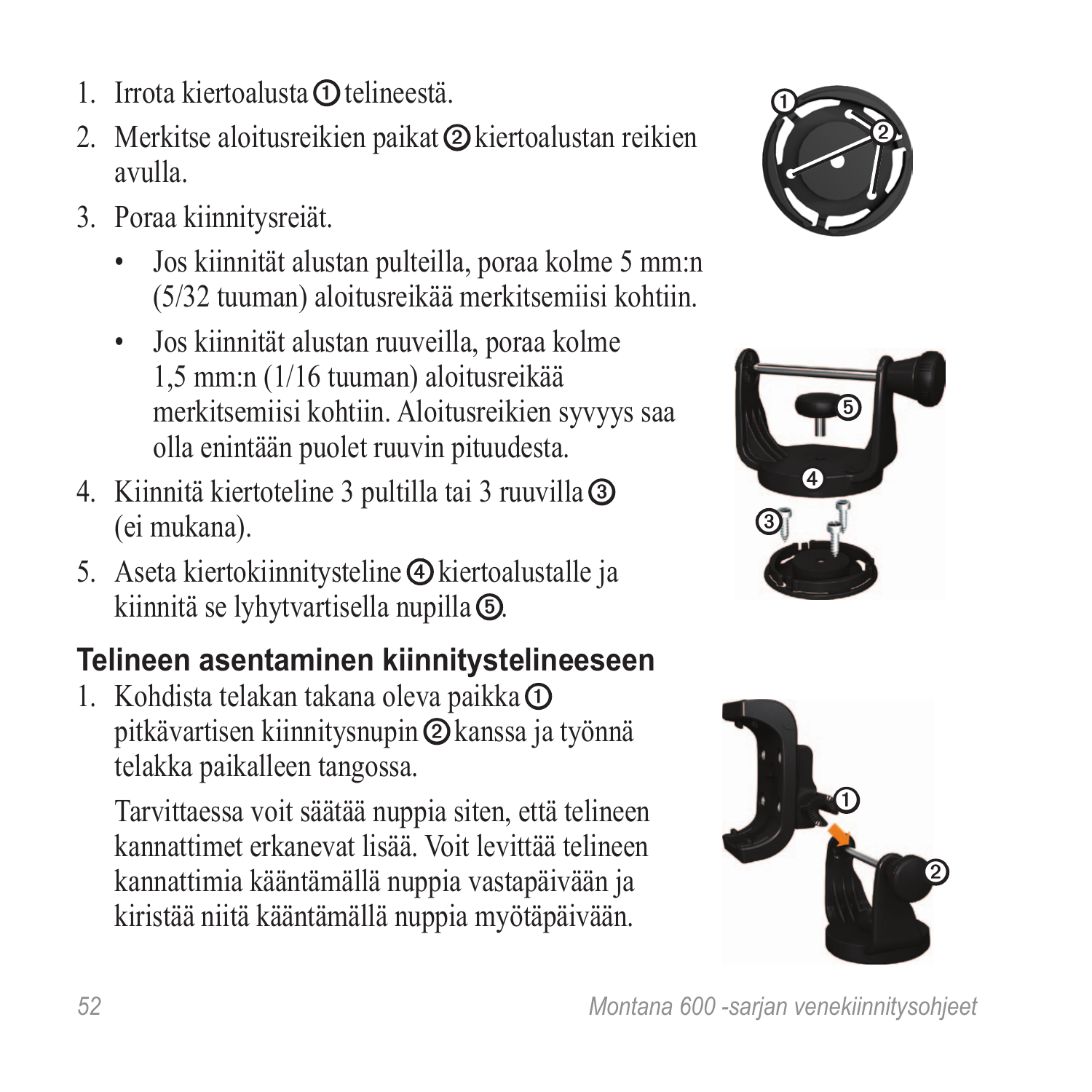*Montana 600 -sarjan venekiinnitysohjeet 53*

- 2. Säädä telakan kulma ja kiristä pitkävartista kiinnitysnuppia, kunnes telakka ➌ on tukevasti kiinni.
- 3. Kierrä kiertokiinnitystelinettä ➍ vasemmalle tai oikealle. Se napsahtaa kierrettäessä. Valitse hyvä katselukulma ja kiristä molemmat nupit.



# *Ilmoitus*

Eristä mahdolliset kytkemättömät johtimet ja kiinnitä ne turvallisesti veneeseen.

1. Kytke punainen  $\Phi$  ja musta  $\Phi$  johdin veneen päävirtalähteeseen (10 - 50 volttia).

- 2. Kytke sarjadatakaapelit tarvittaessa veneeseen.
	- Sarjadatan tulojohdin on keltainen **③**.
	- Sarjadatan lähtöjohdin on sininen  $\Phi$ .
	- Sarjamaadoitusjohdin on vihreä **⑤**.
- 3. Liitä tarvittaessa stereoliitin ➏.



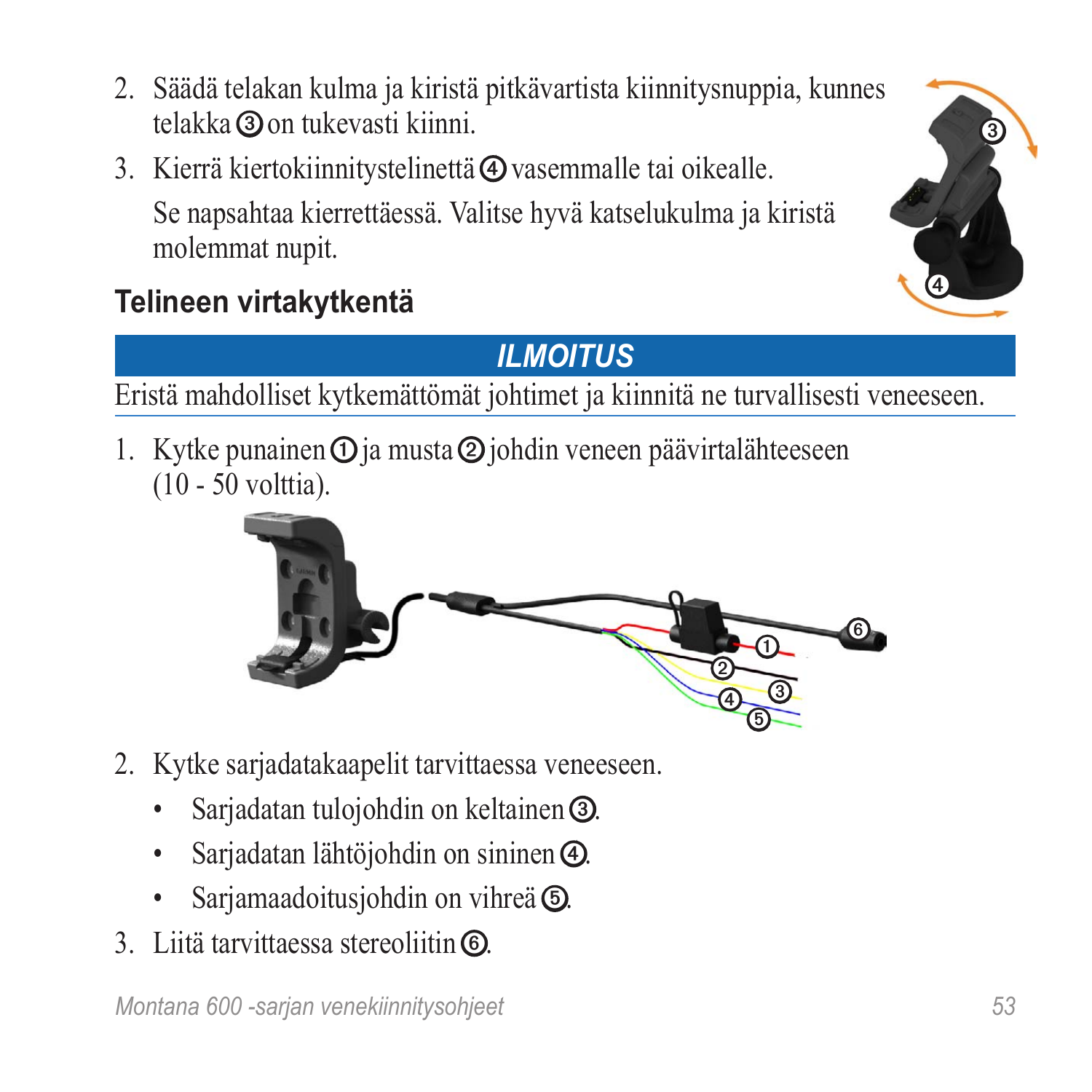### **Montana-laitteen asentaminen telineeseen**

# *Ilmoitus*

Varmista ennen laitteen asettamista telineeseen, että että laitteen ja telineen metalliset liitinpinnat ovat kuivat, jotta laite ei vahingoitu. Pidä telineen telakka kuivana suojuksen avulla.

1. Laita suojus telineen säilytyslokeroon **①**.



- 2. Aseta laitteen alaosa telineeseen **②**.
- 3. Kallista laitetta takaisinpäin, kunnes se napsahtaa paikalleen.
- 4. Voit suojata laitetta ja estää sen varastamisen kiristämällä telineen päällä oleva varmistusruuvi **4** sen omalla työkalulla **③**.

**HUOMAUTUS**: jos laitteen näyttö on vaikea nähdä heijastuvan valon tai muun häikäisyn vuoksi, kiinnitä näyttöön häikäisyä estävä näytönsuojus.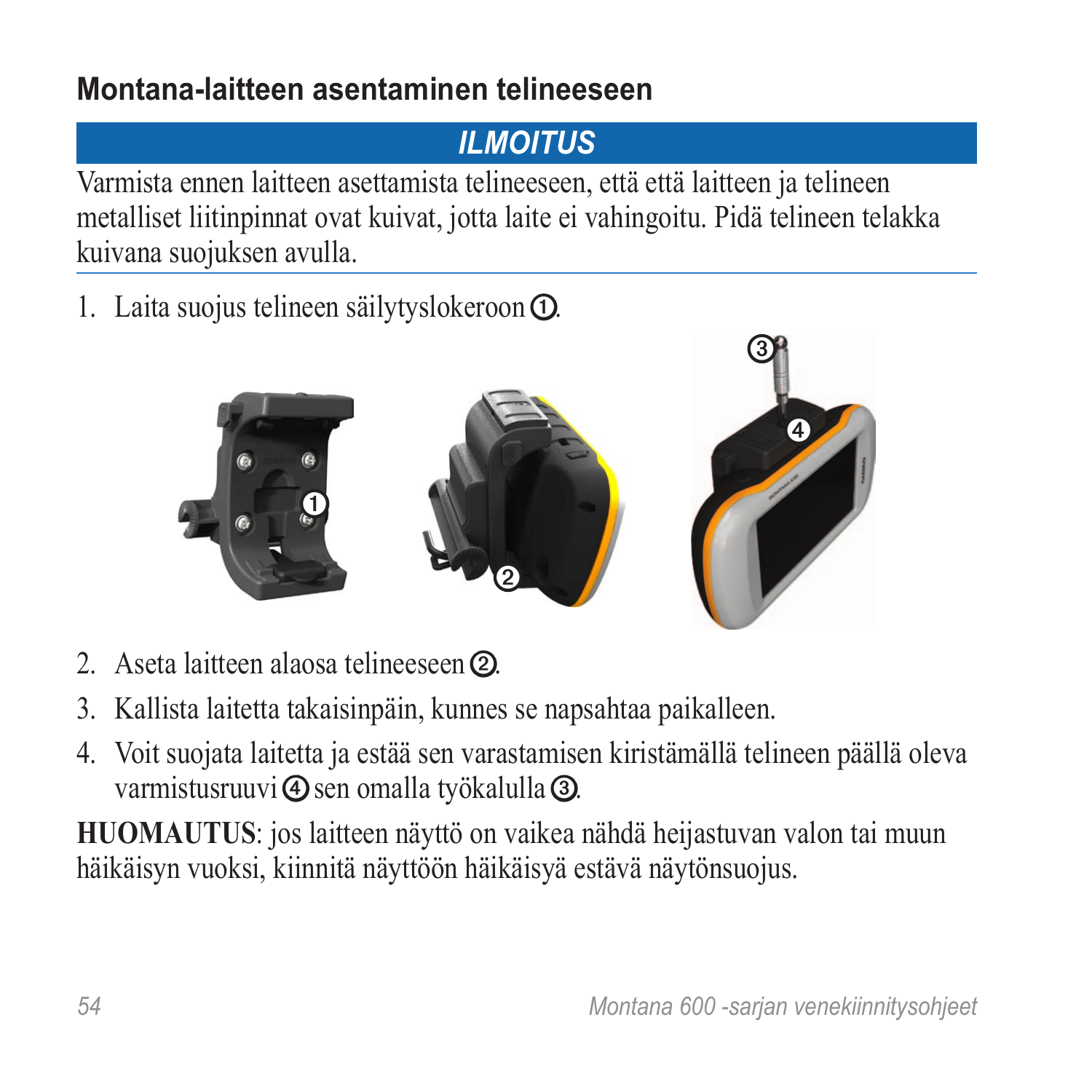### **Montana-laitteen irrottaminen telineestä**

- 1. Löysää varmistusruuvi.
- 2. Irrota laite painamalla telineen sivussa olevaa painiketta  $\Omega$
- 3. Nosta laite telineestä.
- 4. Aseta suojus ➋ telakan metallisten liitinpintojen päälle.



### **Rajoitettu takuu**

Garminin yleinen rajoitettu tuotetakuu pätee tähän lisävarusteeseen. Lisätietoja on laitteen mukana toimitetussa *Tärkeitä turvallisuus- ja tuotetietoja* -oppaassa.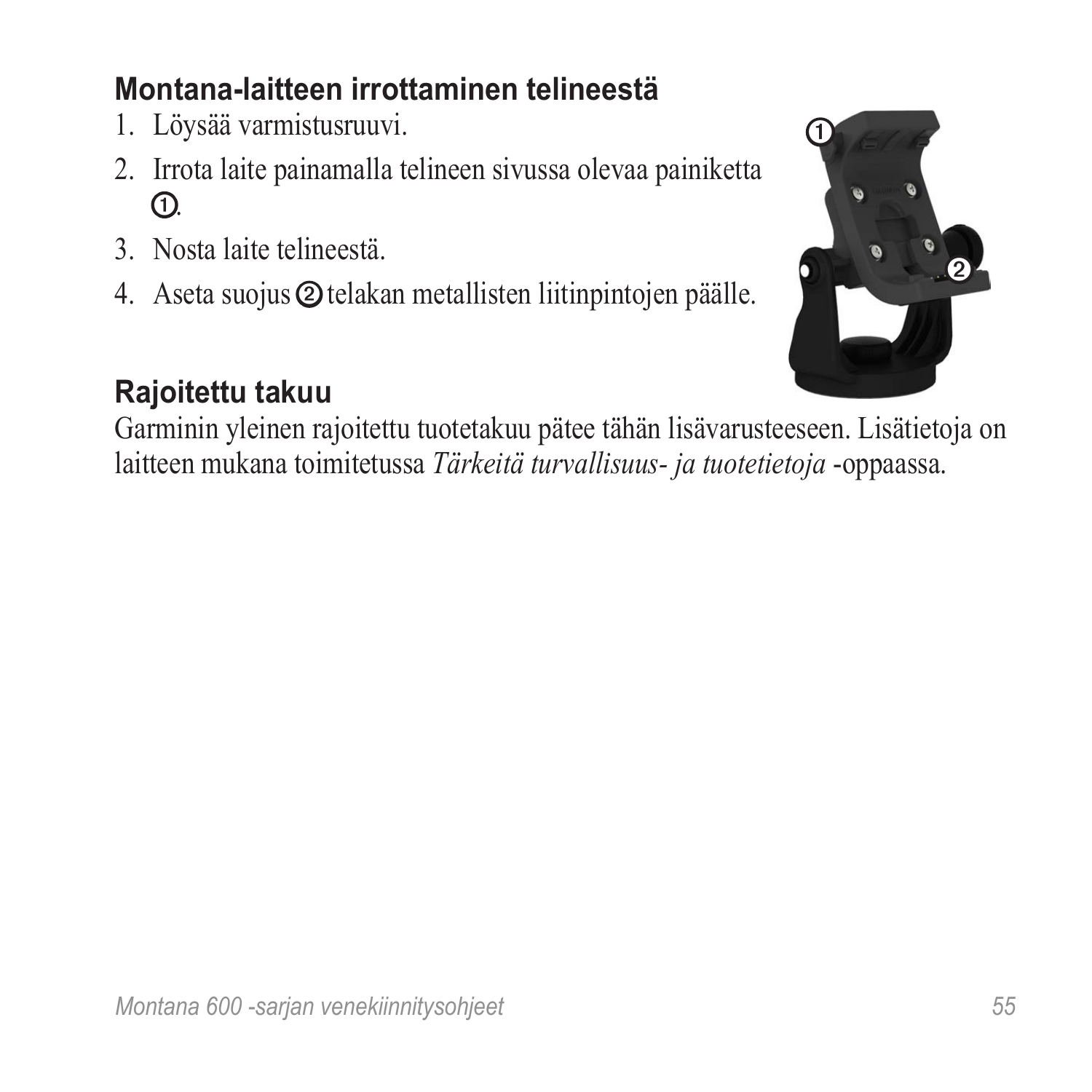# **Advarsel**

Se *Viktig sikkerhets- og produktinformasjon* i produktesken til Montana-enheten før du installerer båtbraketten.

# **FORSIKTIG**

Bruk alltid vernebriller, øreklokker og støvmaske når du borer, skjærer eller sliper.

#### *merknad*

Feil kabling av strøm- eller lydkabelen med uisolerte ledninger kan medføre skade på båten eller batteriet. Garmin anbefaler på det sterkeste at enheten installeres av en erfaren installatør som har den nødvendige kunnskapen om elektriske systemer.

Metallkontaktene på Montana-enheten og på braketten må holdes tørre for å unngå skade på utstyret. Bruk alltid gummihetten på braketten når enheten ikke er montert, for å holde metallkontaktene tørre og beskyttet.

# **Nødvendige verktøy og festeanordninger**

- Bor
- Festeanordninger for dreiebraketten: tre bolter eller tre skruer (medfølger ikke)
	- #8 (4 mm) flathodete maskinbolter med samsvarende muttere og tetningsskiver og en 5 mm (5/32 tommer) borbits
	- #8 (4 mm) flathodete selvborende skruer og en 1,5 mm (1/16 tommer) borbits for å bore styrehullene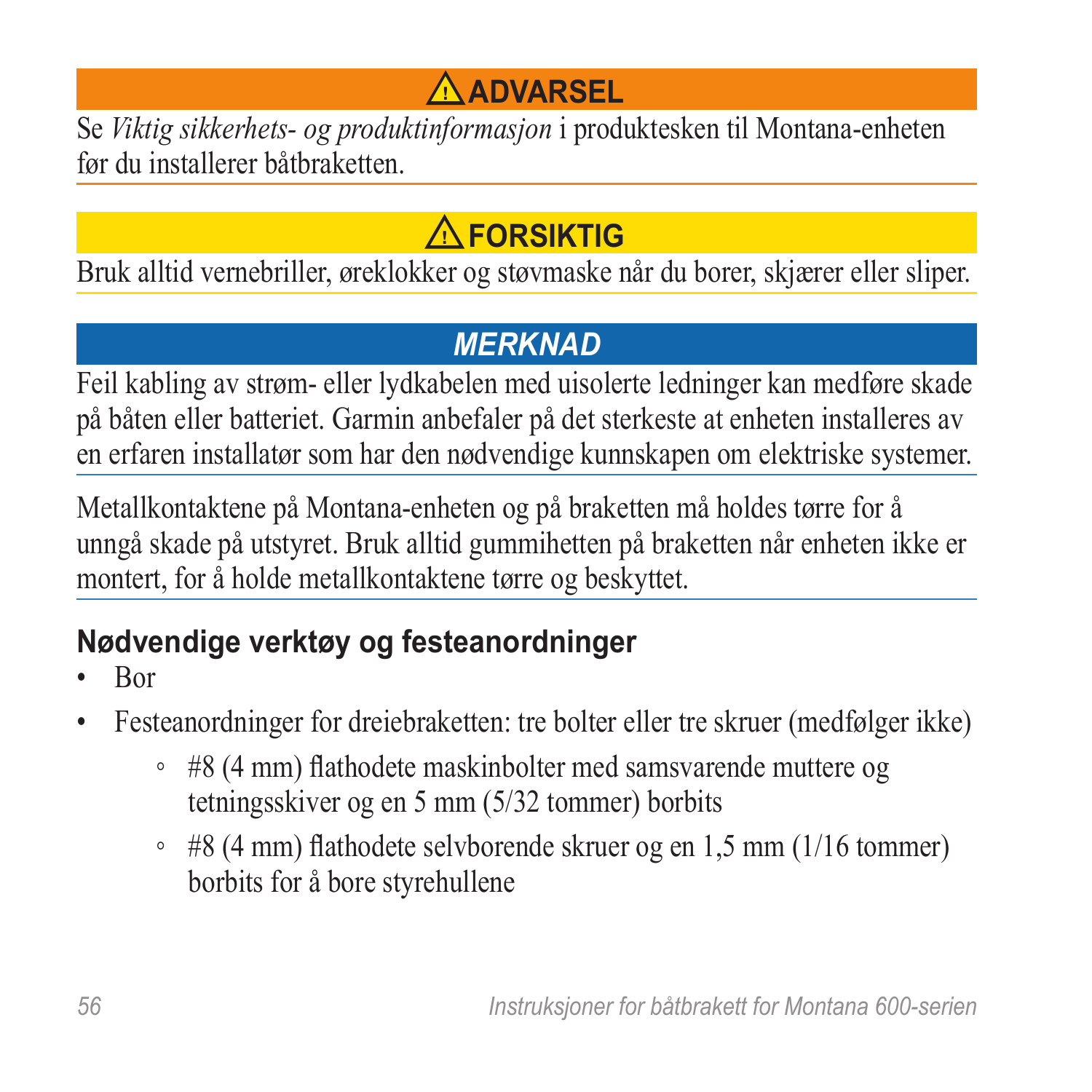- 9,5 mm (3/8 tommer) skiftenøkkel eller hylsenøkkel
- Stjerneskrutrekker eller skrutrekker med flatt spor

### **Velge et monteringssted**

### *merknad*

Ikke monter dreiebraketten i et område der den utsettes for ekstreme temperaturer eller værforhold. Temperaturområdet for Montana-enheten er fra -15 °C til 70 °C (fra 5 °F til 158 °F). Hvis enheten blir utsatt for temperaturer utenfor dette området (under oppbevaring eller bruk), kan det føre til feil på LCD-skjermen.

Bruk flathodete maskinbolter eller selvborende skruer til å sikre dreiesokkelen. Hvis du bruker skruer med forsenket hode, kan du skade monteringsbraketten.

Velg et sted å montere braketten.

- Stedet gir fri sikt til skjermen og enkel tilgang til Montana-enheten.
- Stedet er robust nok til å tåle vekten av Montana-enheten og braketten.
- Stedet gir rom for ruting og tilkobling av kablene. Det skal være minst 8 cm (3 tommer) klaring bak dekselet.

### **Montere den sammensatte braketten**

# *merknad*

Ikke fest skruene eller boltene for hardt. Det kan skade dreiesokkelen.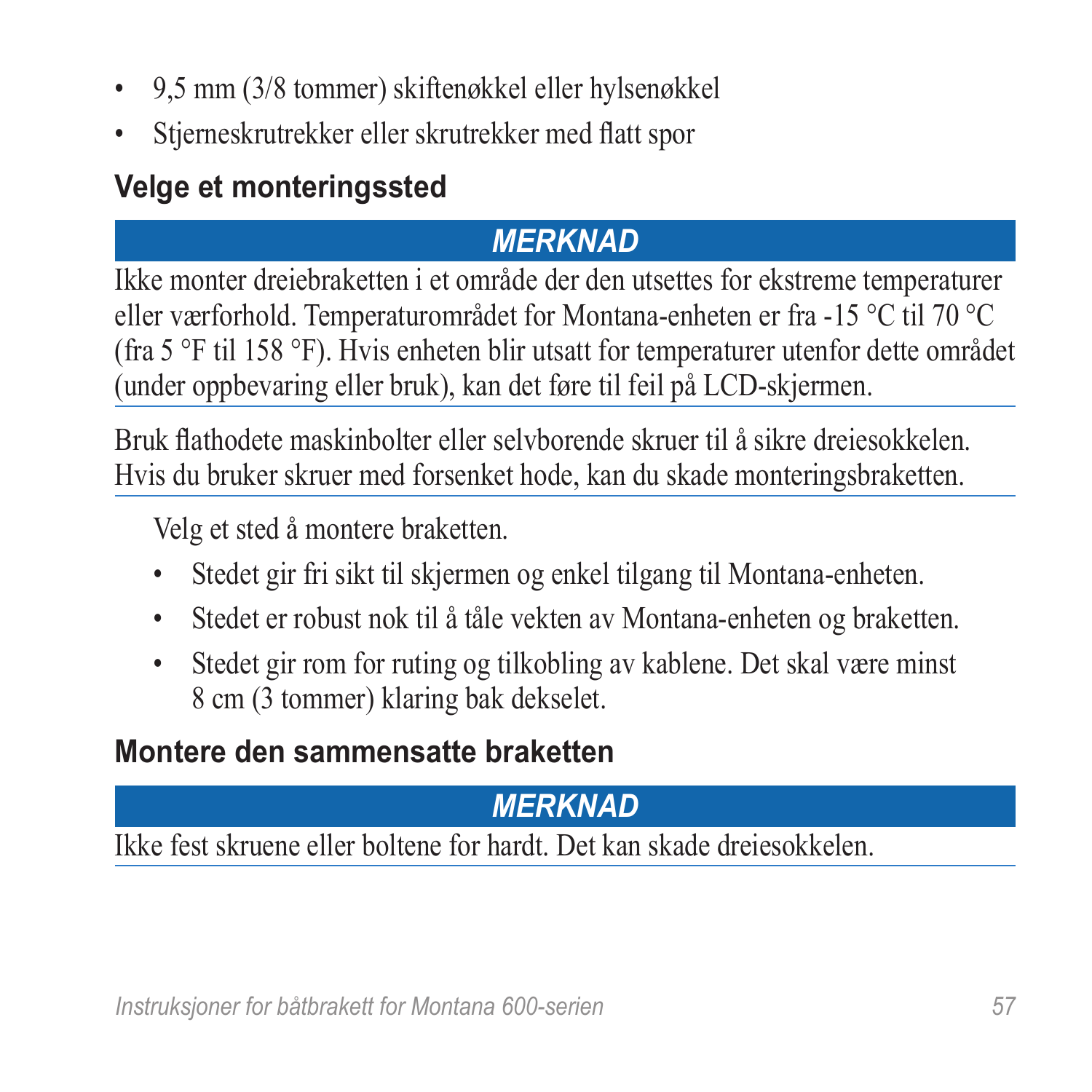- 1. Skill dreiesokkelen  $\Omega$  fra festet.
- 2. Bruk dreiesokkelen som mal, og marker plasseringen til styrehullene ➋.
- 3. Bor monteringshullene.
	- Hvis du fester sokkelen med maskinbolter, borer du tre 5 mm (5/32 tommer) hull på stedene du har merket av.
	- Hvis du fester sokkelen med selvborende skruer, borer du tre 1,5 mm (1/16 tommer) styrehull på stedene du har merket av. Ikke lag styrehullene dypere enn halve skruens lengde.
- 4. Fest dreiesokkelen med tre bolter eller tre skruer ➌ (medfølger ikke).
- 5. Plasser dreiemonteringsbraketten **①** over dreiesokkelen, og fest den med den korte monteringsknotten ➎.

# **Montere braketten på monteringsbraketten**

1. Juster sporet  $\Phi$  på baksiden av holderen etter den lange monteringsknotten ➋, og skyv holderen på plass på stangen.

Ved behov kan knotten justeres for å skyve brakettarmene lenger fra hverandre. Skru knotten mot klokken for å spre brakettarmene, skru knotten med klokken for å stramme brakettarmene.





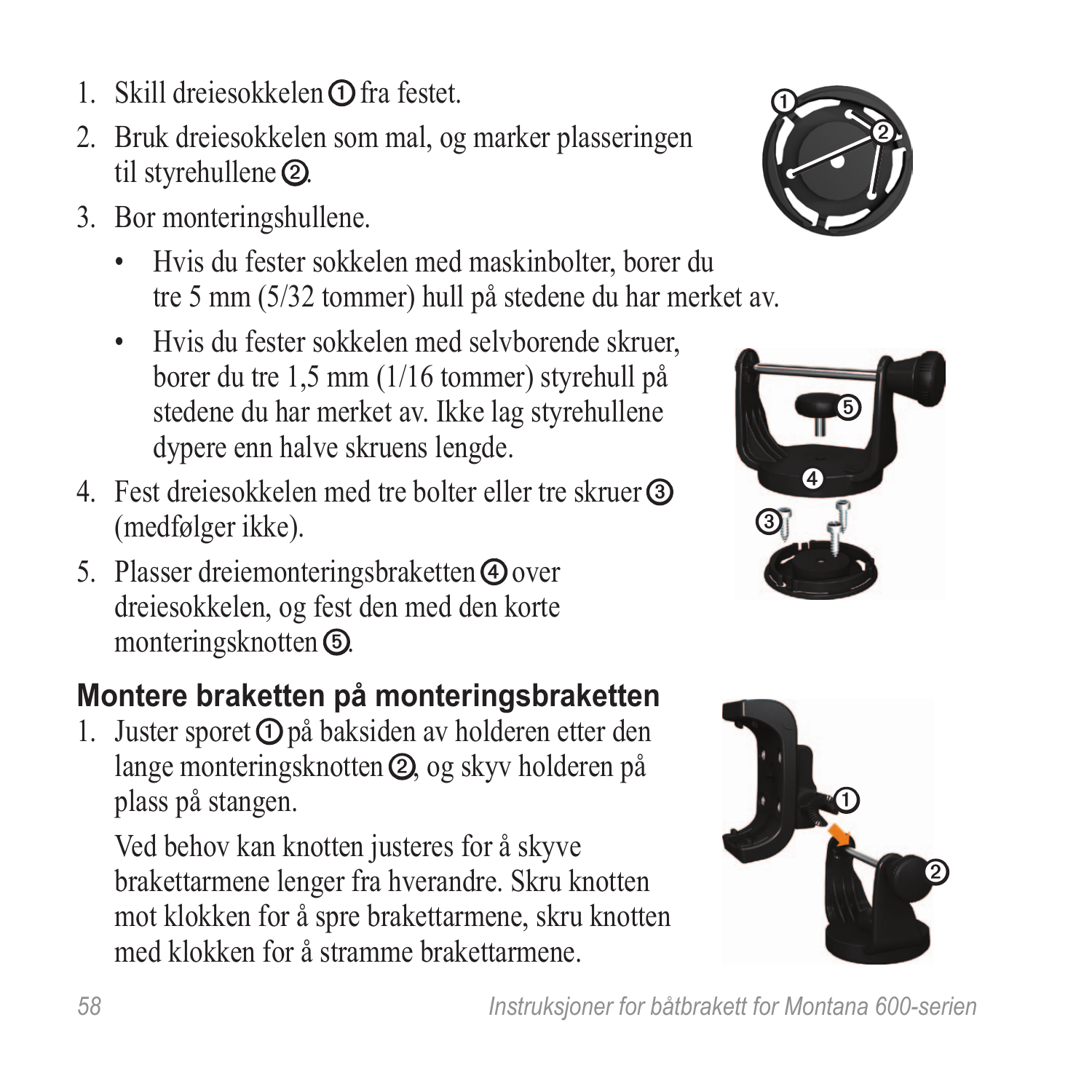- 2. Juster vinkelen på holderen, og stram den lange monteringsknotten til holderen ➌ sitter godt.
- 3. Drei monteringsbraketten  $\Phi$  ved å vri den til venstre eller høyre.

Du hører klikkelyder når du dreier braketten. Velg en god visningsvinkel, og stram begge knottene.

# **Koble strøm til braketten**



### *Merknad*

Hvis en ledning blir stående frakoblet, må du isolere ledningen og feste den til båten på en sikker måte.

1. Koble de røde  $\Omega$  og svarte  $\Omega$  ledningene til båtens hovedstrømkilde (10 til 50 volt).



- 2. Koble de serielle dataledningene til båten ved behov.
	- Gul **③** er den serielle ledningen for inndata.
	- Blå  $\Phi$  er den serielle ledningen for utdata.
	- Grønn  $\odot$  er den serielle jordledningen.
- 3. Koble til stereokontakten © ved behov.

*Instruksjoner for båtbrakett for Montana 600-serien 59*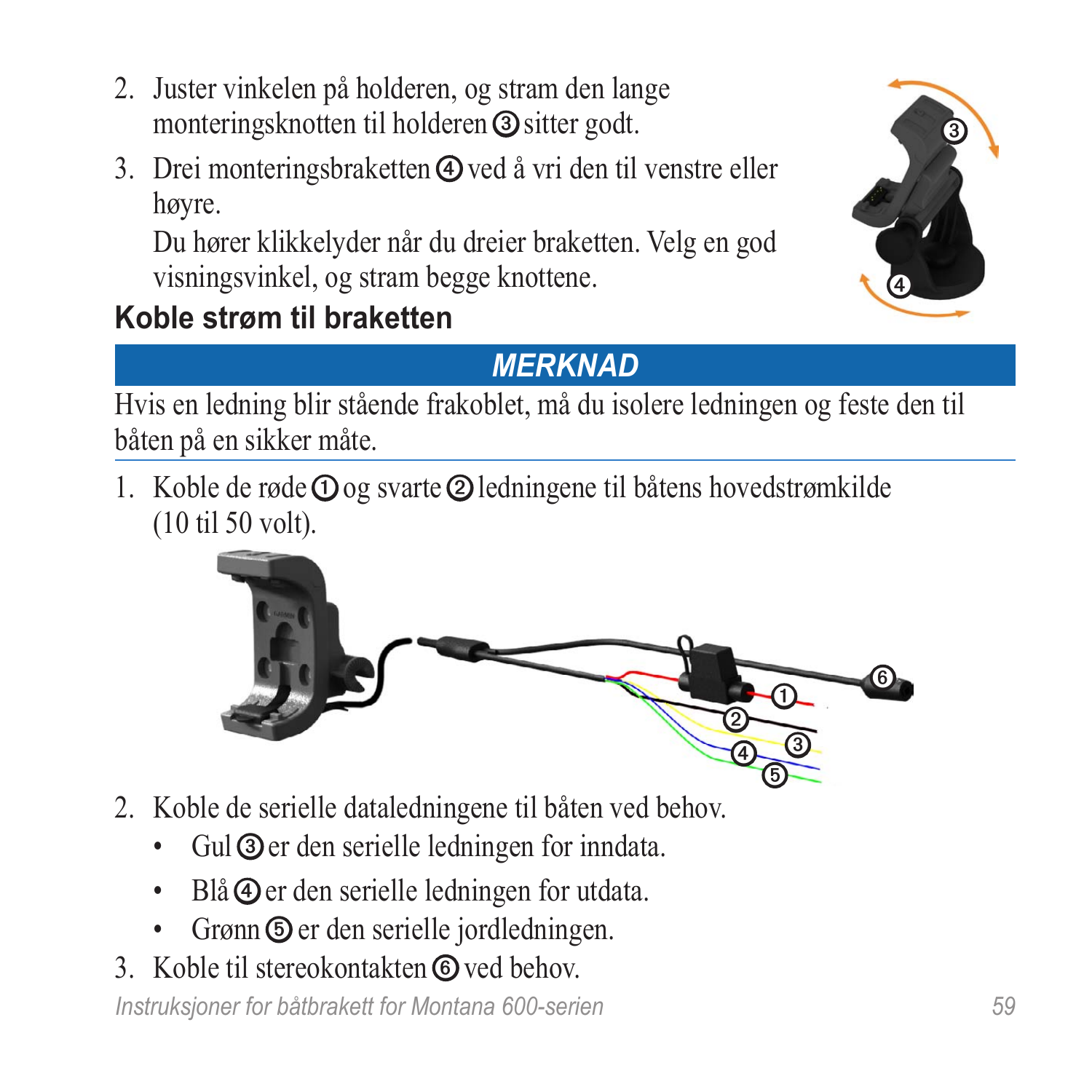### **Montere Montana-enheten i braketten**

### *Merknad*

For å unngå skade på utstyret bør du kontrollere at metallkontaktene på enheten og braketten er tørre før du plasserer enheten i braketten. Bruk gummihetten til å holde brakettholderen tørr.

1. Plasser gummihetten i lagringsrommet **O** på braketten.



- 2. Sett bunnen av enheten inn i holderen **②**.
- 3. Vipp enheten bakover til den klikker på plass.
- 4. Du kan feste enheten og hindre tyveri. Bruk verktøyet for sikkerhetsskruer ➌ til å stramme sikkerhetsskruen **④** på toppen av braketten.

**MERK**: Hvis reflektert lys eller skarpt sollys gjør det vanskelig å se skjermen på enheten, kan du påføre en skjermbeskytter mot blendende lys.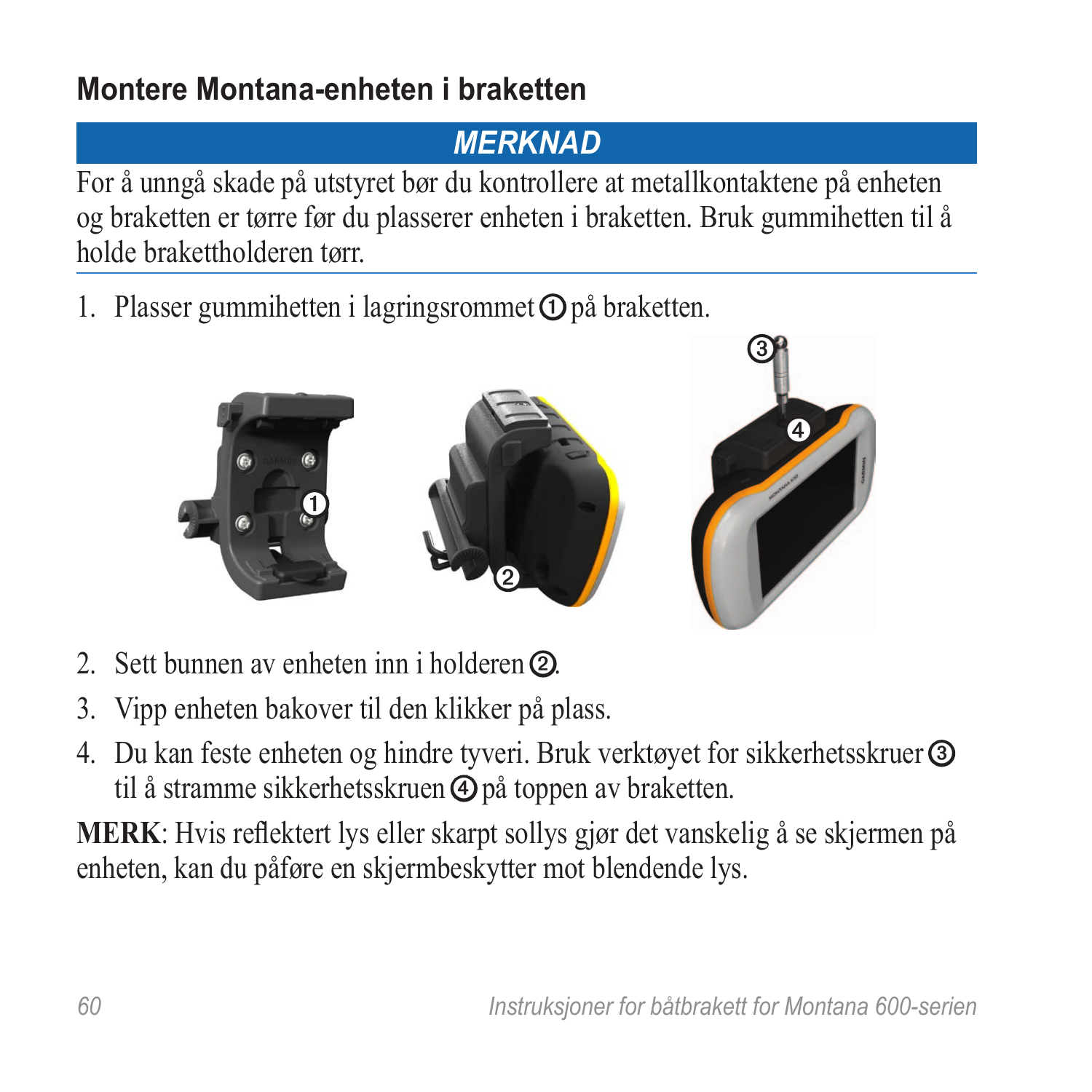# **Fjerne Montana-enheten fra braketten**

- 1. Løsne sikkerhetsskruen.
- 2. Trykk på knappen **①** på siden av braketten for å løsne enheten.
- 3. Løft enheten ut av braketten.
- 4. Sett gummihetten ➋ på metallkontaktene på holderen.



### **Begrenset garanti**

Garmins standard begrenset garanti gjelder for dette tilbehøret. Hvis du vil ha mer informasjon, kan du se *Viktig sikkerhets- og produktinformasjon* i produktesken til enheten.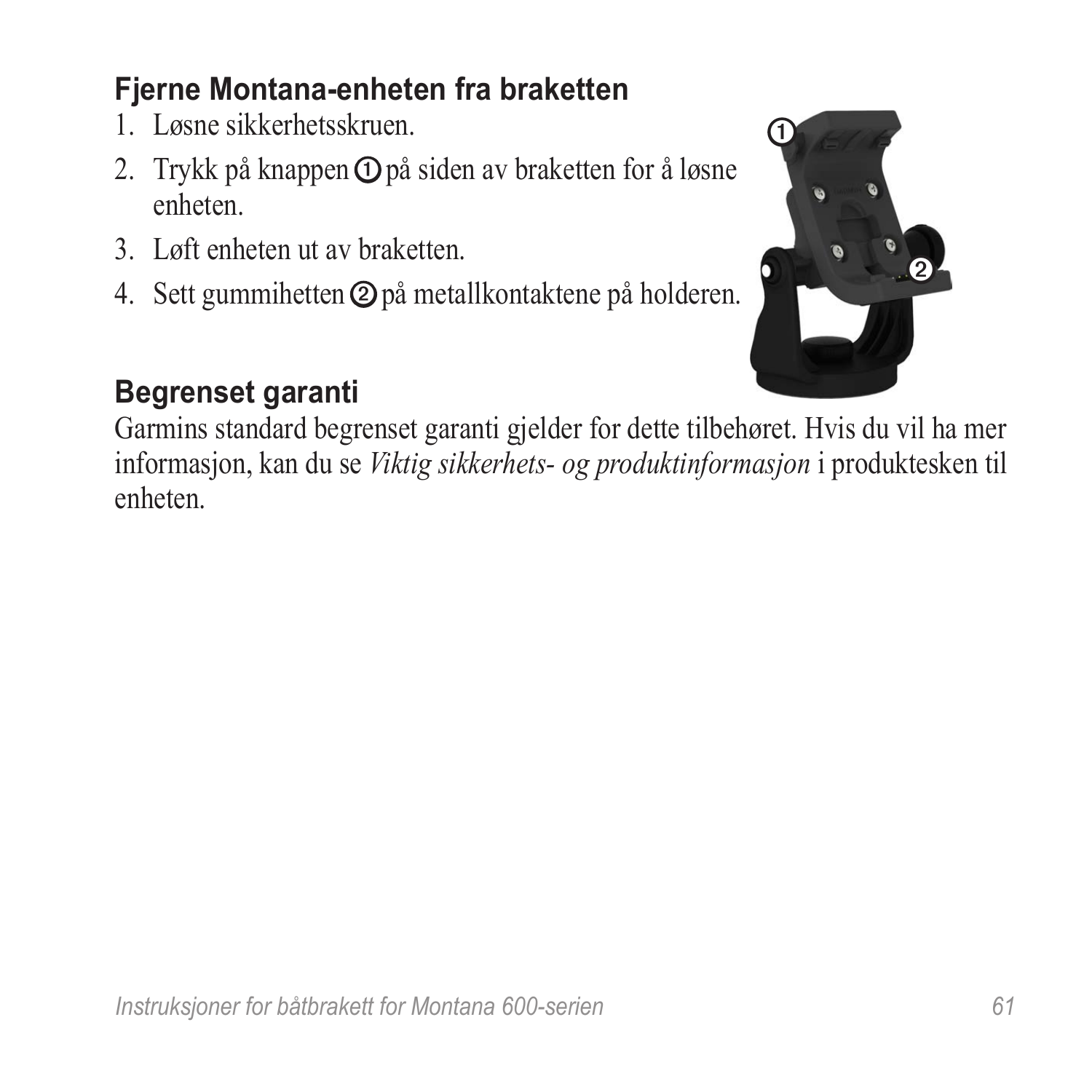# **Varning**

Läs *Viktig säkerhets- och produktinformation* i Montana-produktförpackningen innan du monterar marinfästet.

# **VARNING**

Använd alltid skyddsglasögon, hörselskydd och andningsskydd när du borrar, skär eller slipar.

# *meddelande*

Felaktig anslutning av ström- eller ljudkabeln med blottade ledningstrådar kan resultera i skada på båten eller batteriet. Garmin rekommenderar starkt att du låter en erfaren montör med kunskap om elektriska system installera fästet.

Metallkontakterna på Montana-enheten och fästet bör hållas torra för att undvika skador på utrustningen. Håll metallkontakterna torra och skyddade genom att alltid använda fästets väderskyddslock när enheten inte är monterad.

# **Verktyg och fästen som behövs**

- Borrmaskin
- Material för vridbart fäste: 3 bultar eller 3 skruvar (medföljer ej)
	- Nr 8 (4 mm) maskinbultar med kullrigt huvud med passande muttrar och brickor samt en 5 mm (5/32 tums) borrspets
	- Nr 8 (4 mm) självgängande skruvar med kullrigt huvud och en 1,5 mm (1/16 tums) borrspets för förborrning.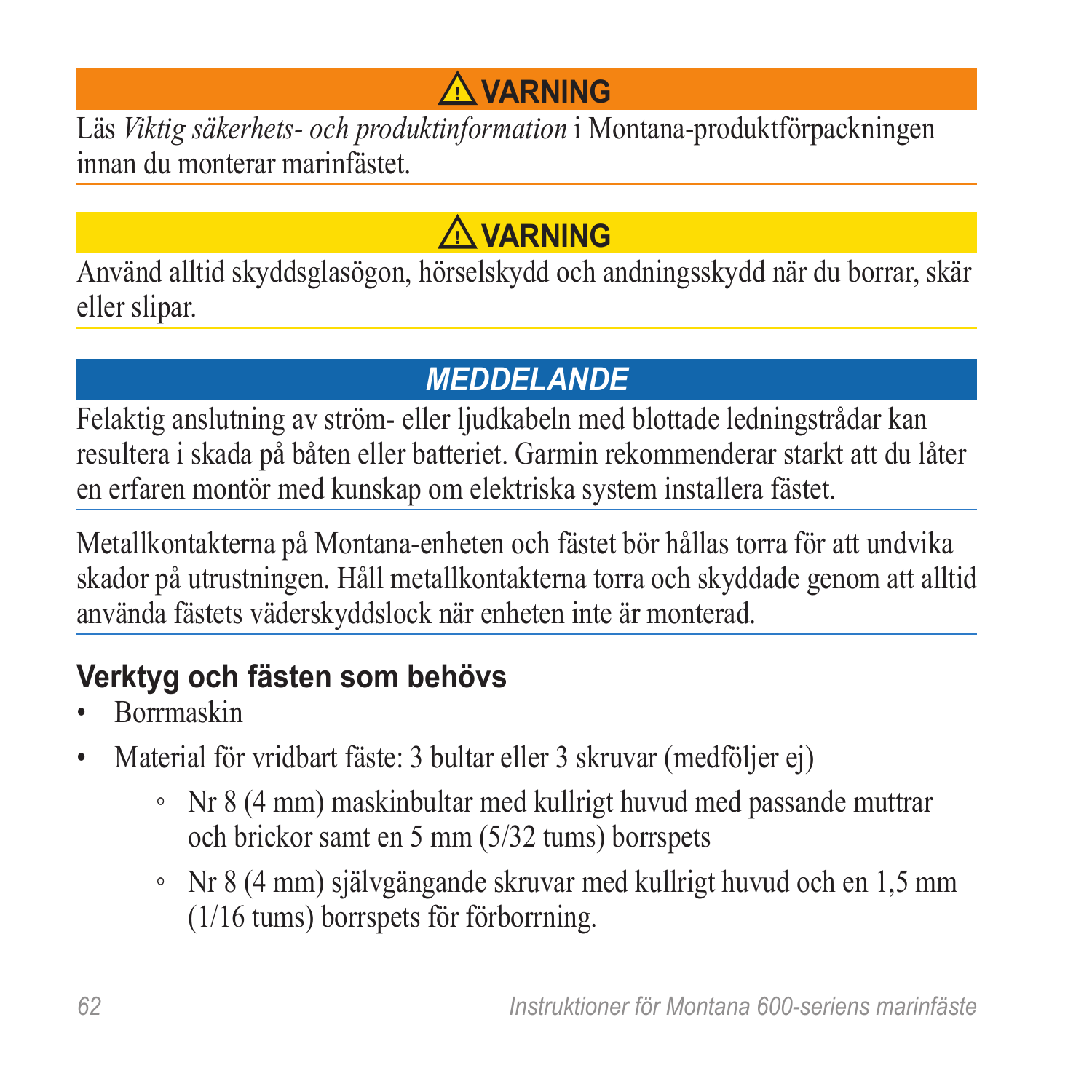- 9,5 mm (3/8 tums) nyckel eller hylsa
- Stjärnskruvmejsel eller rak skruvmejsel

# **Välja plats för fästet**

# *meddelande*

Montera inte vridfästet på en plats som utsätts för extrema temperaturer eller förhållanden. Temperaturintervallet för Montana är -15 °C till 70 °C (5 °F till 158 °F). Lång exponering för temperaturer som överskrider detta område (i förvarings- eller användningsförhållanden) kan leda till att LCD-skärmen går sönder.

Använd rundskallade maskinbultar eller självgängande skruvar för montering av vridbasen. Om du använder skruvar med försänkt skalle kan du skada monteringsfästet.

Välj en plats för montering av fästet.

- Platsen möjliggör tydlig uppsikt över skärmen och åtkomst till Montanaenhetens knappar.
- Platsen är tillräckligt stabil för att bära upp Montana-enheten och fästet.
- Se till att du har tillräckligt med plats för dragning och anslutning av kablarna. Du bör lämna minst 8 cm (3 tum) utrymme bakom höljet.

# **Montera fästenheten**

### *meddelande*

Dra inte åt skruvarna eller bultarna för hårt. Det kan skada vridbasen.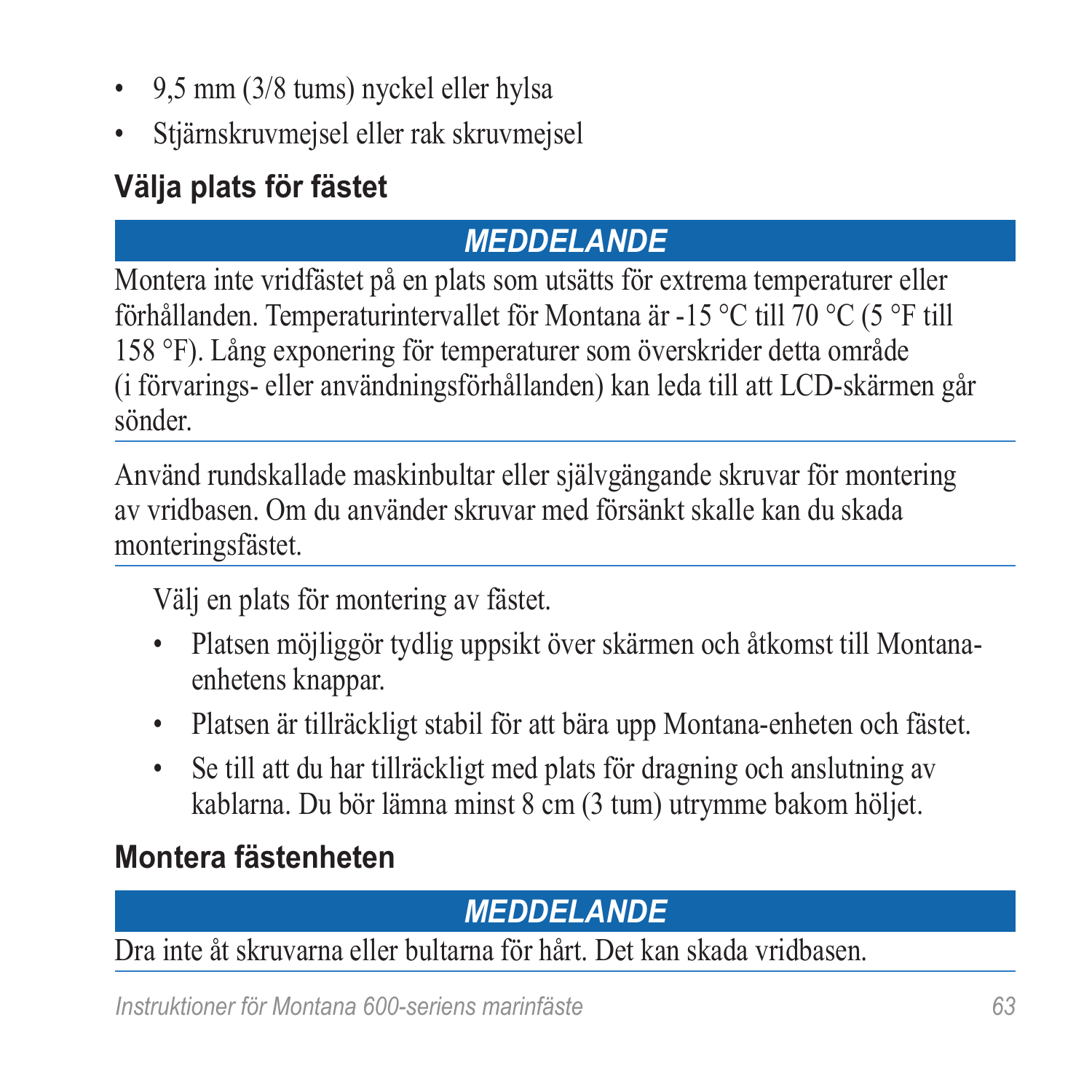- 1. Separera vridbasen från **①** fästet.
- 2. Med vridbasen som mall markerar du rikthålens platser ➋.
- 3. Borra monteringshålen.
	- Om du sätter fast basen med maskinbultar borrar du tre 5 mm (5/32 tums) hål på de markerade platserna.
	- Om du sätter fast basen med självgängande skruvar förborrar du tre 1,5 mm (1/16 tums) hål på de markerade platserna. Förborra inte mer än halva skruvlängden.
- 4. Fäst vridbasen med 3 bultar eller 3 skruvar ➌ (medföljer ej).
- 5. Placera det vridbara monteringsfästet ➍ över vridbasen och fäst det med den korta ratten **6**.

# **Installera enheten på monteringsfästet**

1. Passa in spåret  $\Phi$  på vaggans baksida med den långa fästratten **②** och skjut vaggan på plats på stången. Om det behövs justerar du ratten så att fästets armar säras. Vrid ratten motsols för att sära fästets armar, och vrid den medsols för att dra åt dem.





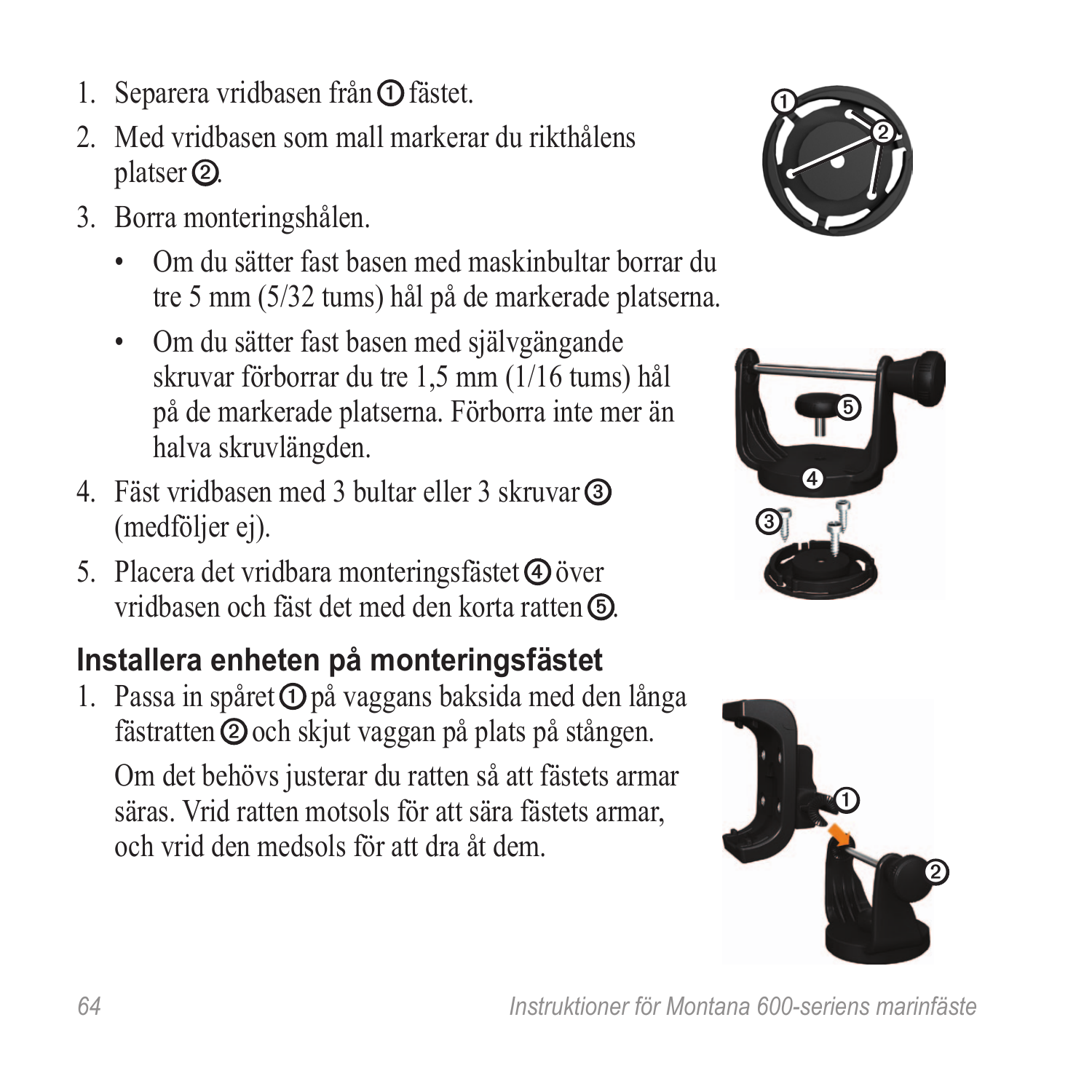- 2. Justera vaggans vinkel och dra åt den långa monteringsratten tills vaggan ➌ sitter fast ordentligt.
- 3. Rotera det vridbara monteringsfästet <a>Q genom att vrida det åt vänster eller höger.

Fästet klickar när du vrider det. Välj en bra betraktningsvinkel och dra sedan åt båda rattarna.

# **Ansluta ström till fästet**



# *Meddelande*

Om någon kabel inte ansluts ska du isolera och fästa den på båten på ett säkert sätt.

1. Anslut den röda  $\Omega$  och svarta  $\Omega$  kabeln till båtens huvudströmkälla (10 till 50 V).



- 2. Vid behov ansluter du de seriella datakablarna till båten.
	- Gul ➌ är den seriella ingångsdataledningen.
	- Blå  $\Phi$  är den seriella utgångsdataledningen.
	- Grön  $\circledcirc$  är den seriella jordledningen.
- 3. Vid behov ansluter du stereouttaget *to*.

*Instruktioner för Montana 600-seriens marinfäste 65*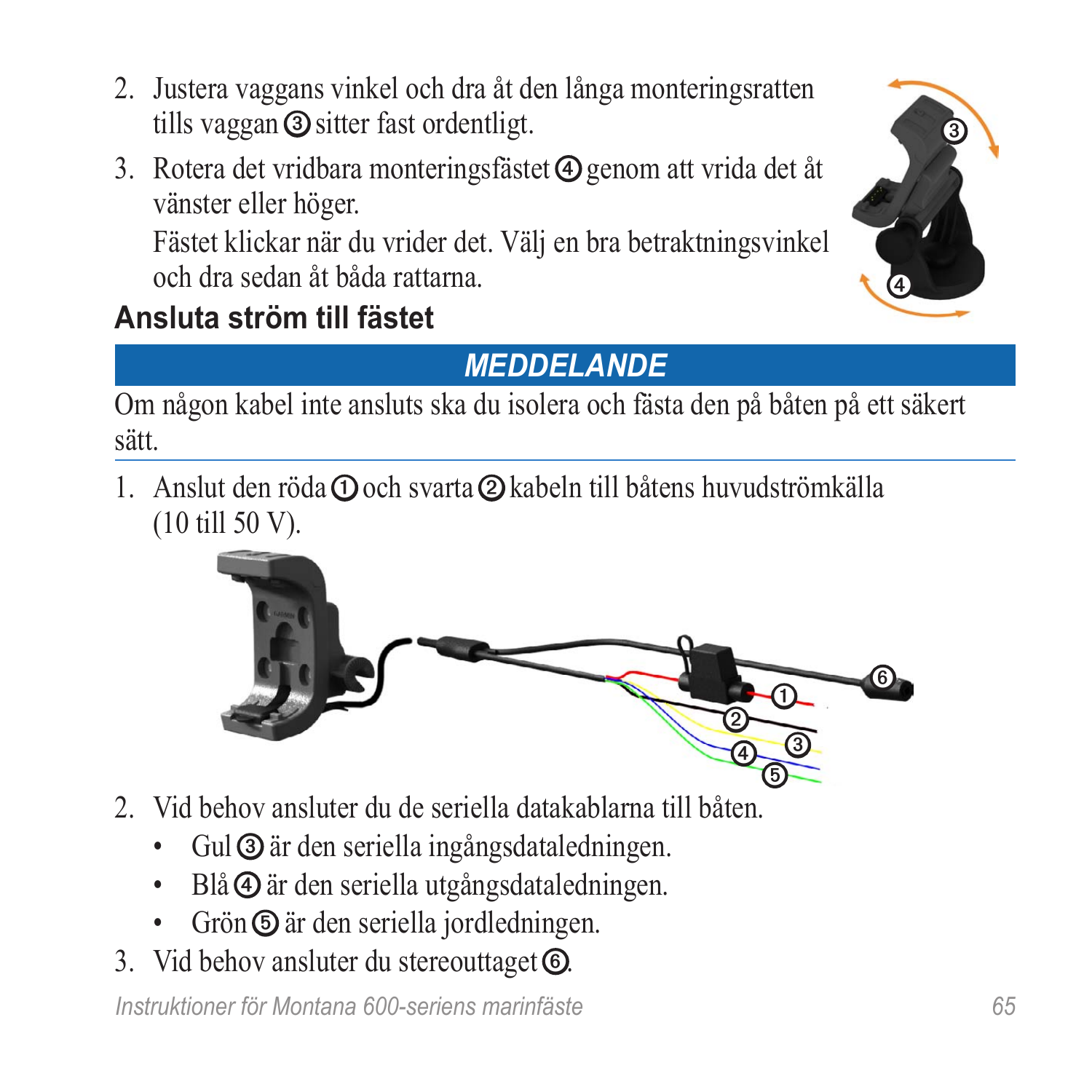### **Montera Montana-enheten i fästet**

# *Meddelande*

Innan du placerar enheten i fästet ska du se till att metallkontakterna på enheten och fästet är torra för att undvika skador på utrustningen. Använd väderskyddslocket för att hålla monteringsvaggan torr.

1. Placera väderskyddslocket i fästets förvaringsplats **①**.



- 2. Placera underkanten av enheten i vaggan ➋.
- 3. Luta enheten bakåt tills den knäpps fast.
- 4. Om du vill säkra enheten och förhindra stöld kan du använda säkerhetsskruvmejseln ➌ och dra åt säkerhetsskruven ➍ på fästets ovansida.

**Obs!** Om reflekterat eller bländande ljus gör det svårt att se enhetens display monterar du ett skärmbländskydd på skärmen.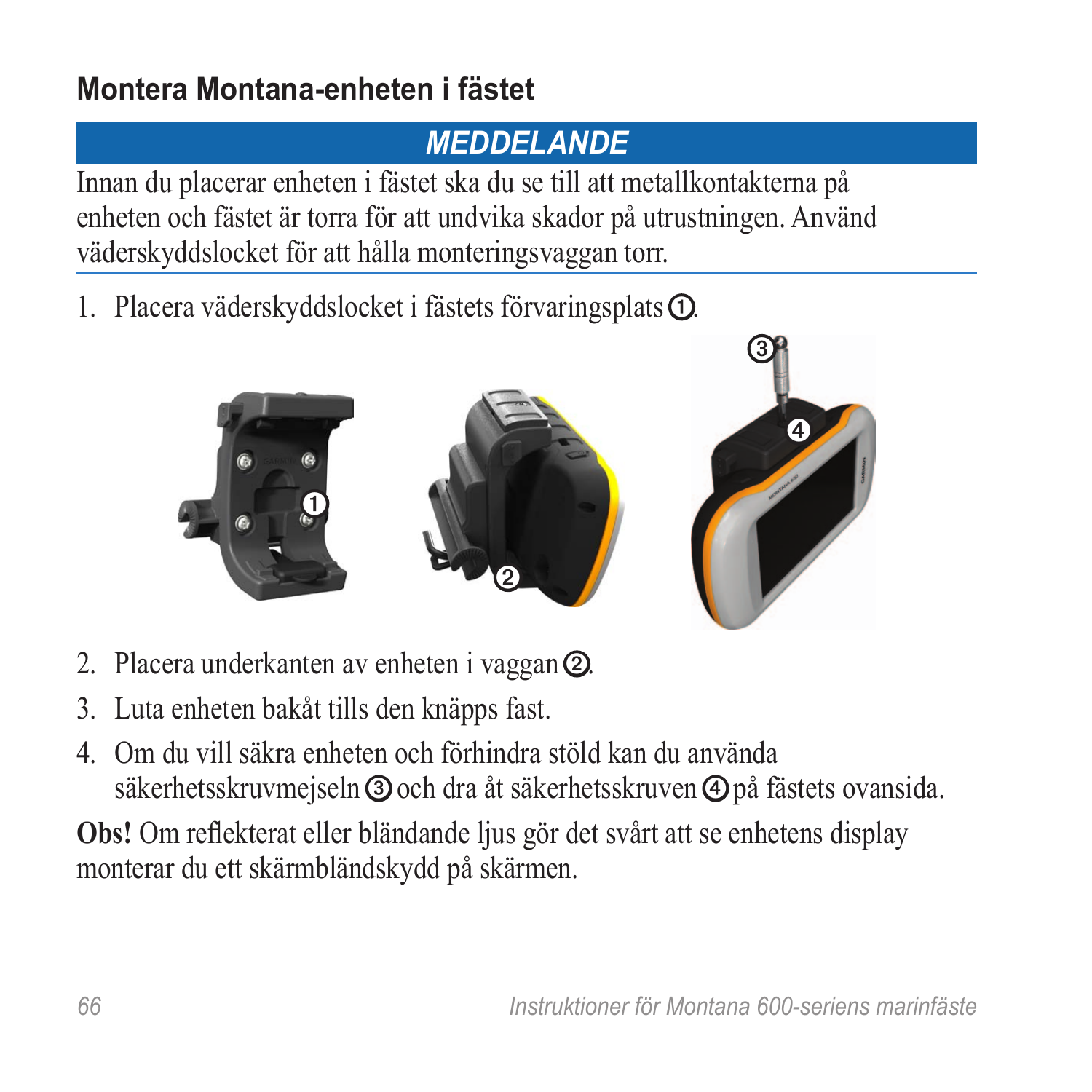# **Ta bort Montana-enheten från fästet**

- 1. Lossa säkerhetsskruven.
- 2. Koppla loss enheten genom att trycka på knappen **①** på sidan av fästet.
- 3. Lyft ut enheten.
- 4. Placera väderskyddslocket ➋ på metallkontakterna på vaggan.



# **Begränsad garanti**

Garmins vanliga begränsade garanti gäller för detta tillbehör. Mer information finns i *Viktig säkerhets- och produktinformation* i enhetens produktförpackning.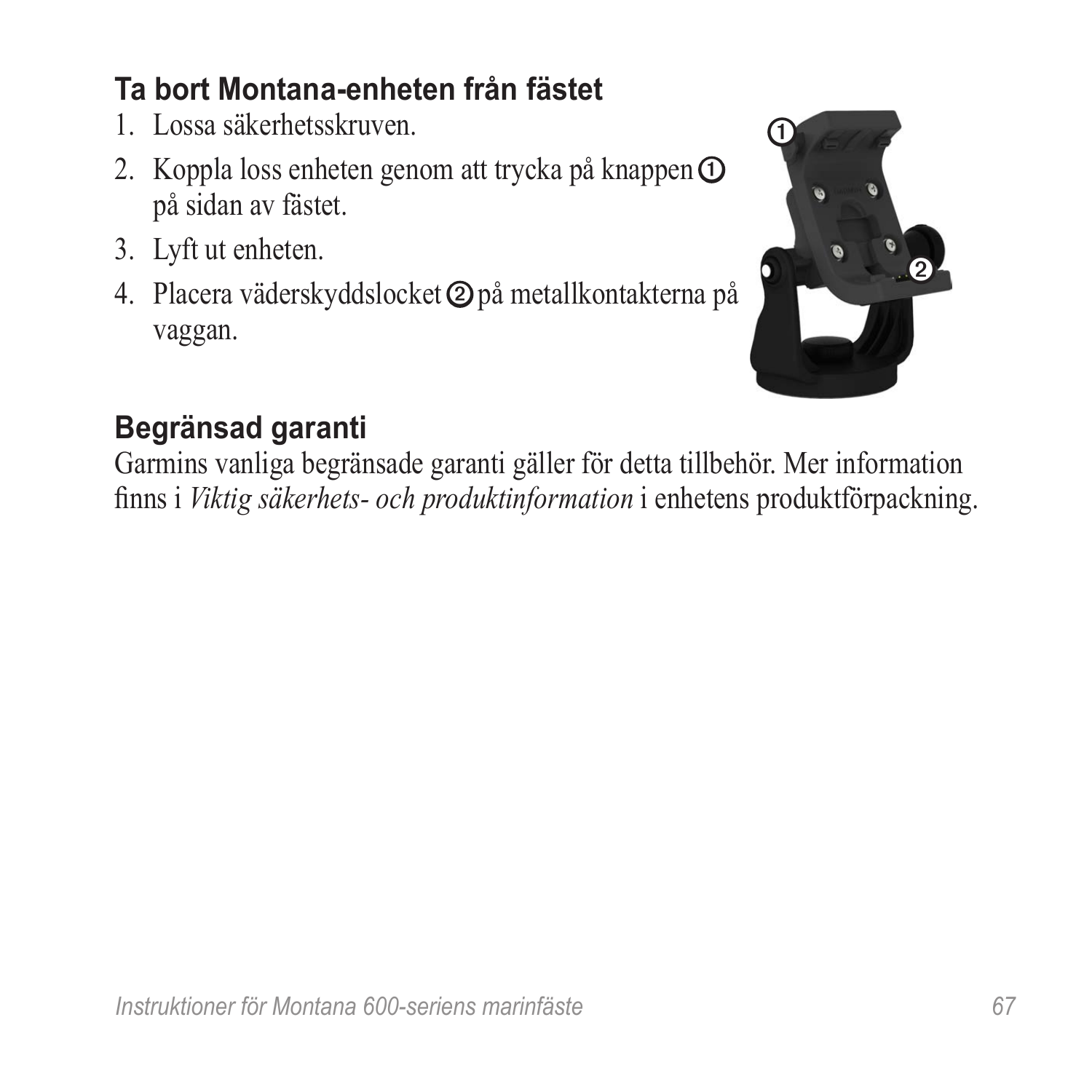# **Ostrzeżenie**

Przed montażem uchwytu jachtowego należy zapoznać się z przewodnikiem *Ważne informacje dotyczące bezpieczeństwa i produktu* zamieszczonym w opakowaniu produktu Montana.

# **PRZESTROGA**

Podczas wiercenia, cięcia lub szlifowania należy zawsze nosić okulary ochronne, ochronniki słuchu i maskę przeciwpyłową.

#### *uwaga*

Nieprawidłowe połączenie przewodu zasilania lub kabla audio z nieizolowanymi przewodami może spowodować uszkodzenie łodzi lub akumulatora. Firma Garmin zaleca zlecić montaż uchwytu doświadczonemu instalatorowi, dysponującemu odpowiednią wiedzą z zakresu układów elektrycznych.

Metalowe styki urządzenia Montana oraz uchwytu powinny być przez cały czas suche, co pozwoli uniknąć uszkodzenia sprzętu. Gdy urządzenie nie jest umieszczone w uchwycie, należy zawsze korzystać z anteny komunikatów pogodowych uchwytu w celu zabezpieczenia i ochrony przed zamoczeniem metalowych styków.

#### **Niezbędne narzędzia i elementy łączące**

- Wiertarka
- Osprzęt do uchwytu obrotowego: 3 śruby lub 3 wkręty (niedołączone do zestawu)
	- Śruby maszynowe z łbem stożkowym ściętym w rozmiarze 8 (4 mm) z dopasowanymi nakrętkami i podkładkami, wiertło o średnicy 5/32 cala (5 mm)
	- Wkręty samogwintujące z łbem stożkowym ściętym w rozmiarze 8 (4 mm) oraz wiertło o średnicy 1/16 cala (1,5 mm) do wstępnego nawiercania otworów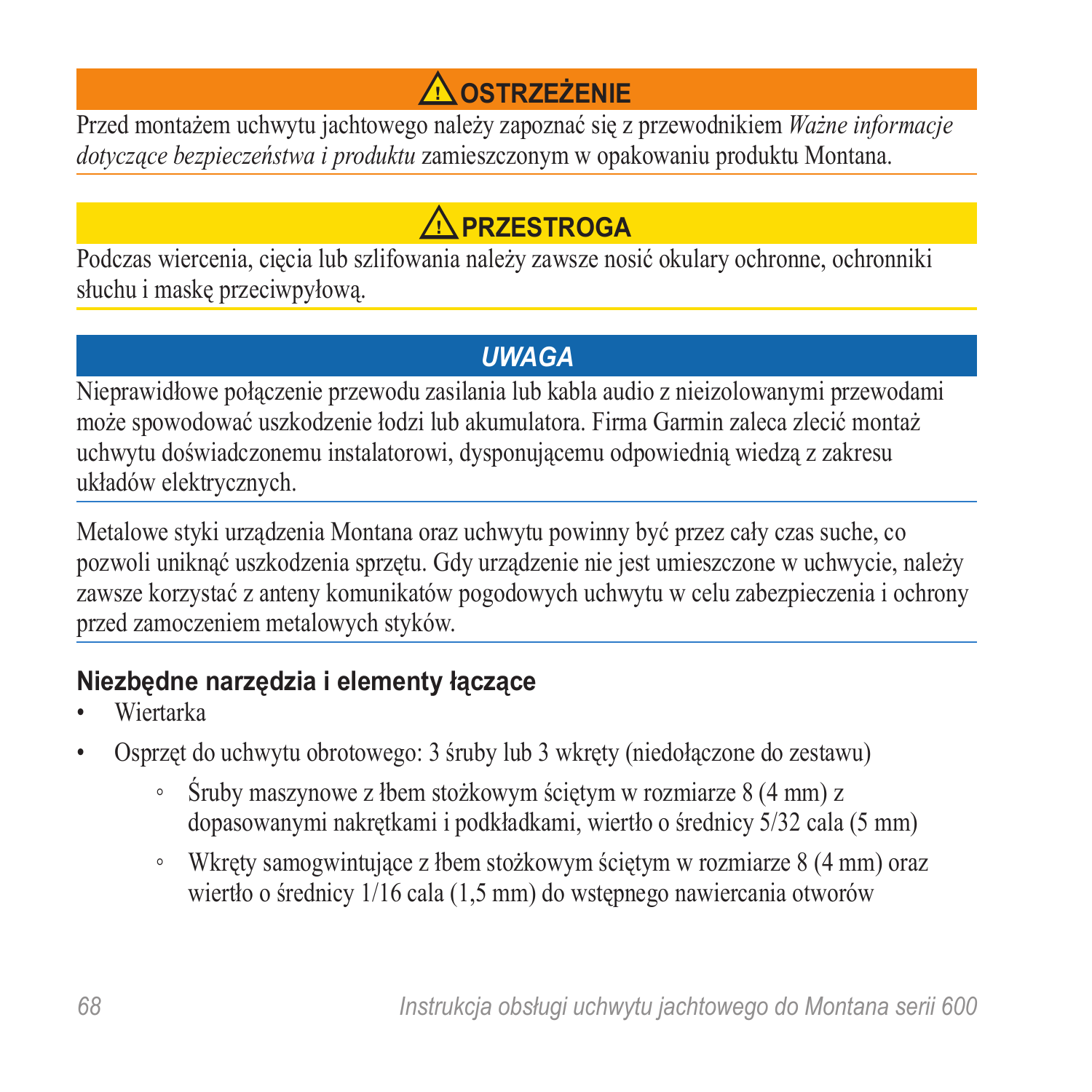- Klucz maszynowy lub nasadowy 3/8 cala (9,5 mm)
- Wkrętak krzyżowy lub płaski

#### **Wybór miejsca instalacji uchwytu**

#### *uwaga*

Nie należy umieszczać uchwytu obrotowego w miejscach, w których występują ekstremalne temperatury lub ekstremalne warunki. Odpowiedni zakres temperatury dla urządzenia Montana wynosi od -15°C do 70°C (5°F do 158°F). Długotrwałe wystawianie urządzenia na działanie temperatur spoza tego zakresu (dotyczy przechowywania i użytkowania) może spowodować uszkodzenie ekranu LCD.

Dokręć podstawę obrotową za pomocą śrub maszynowych lub wkrętów samogwintujących z łbem stożkowym ściętym. Użycie śrub z łbem stożkowym płaskim może spowodować uszkodzenie uchwytu montażowego.

Wybierz miejsce, w którym chcesz zainstalować uchwyt.

- Miejsce musi zapewniać dobrą widoczność ekranu i dostep do urządzenia Montana.
- Miejsce musi być na tyle wytrzymałe, aby umożliwić montaż urządzenia Montana wraz z uchwytem.
- Miejsce musi umożliwiać doprowadzenie i podłączenie przewodów. Należy zachować co najmniej 3 cale (8 cm) wolnej przestrzeni za obudową.

#### **Montaż elementów uchwytu**

#### *uwaga*

Wkrętów i śrub nie należy dokręcać zbyt mocno, ponieważ może to spowodować uszkodzenie podstawy obrotowej.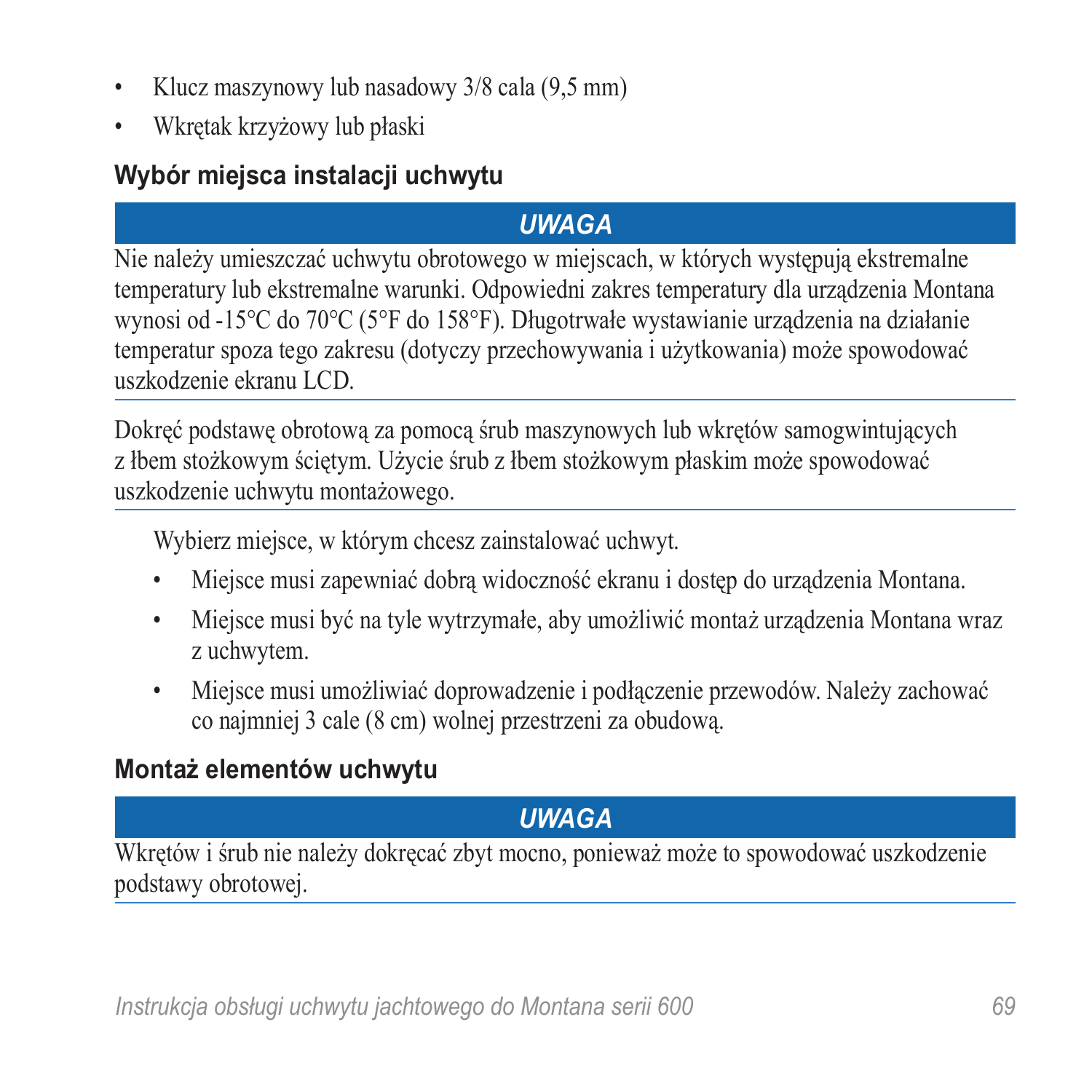- 1. Odłacz podstawe $\Omega$  od uchwytu.
- 2. Używając podstawy obrotowej jako szablonu, zaznacz położenie otworów prowadzących ➋.
- 3. Wywierć otwory montażowe.
	- Aby przykręcić podstawę za pomocą śrub maszynowych, wywierć trzy otwory o średnicy 5/32 cala (5 mm) w zaznaczonych miejscach.
	- Aby przykręcić podstawę za pomocą wkrętów samogwintujących, nawiercić trzy otwory o średnicy 1/16 cala (1,5 mm) w zaznaczonych miejscach. Wstępnie nawiercone otwory nie powinny być głębsze niż połowa długości śruby.
- 4. Dokręć podstawę obrotową za pomocą 3 wkrętów lub 3 śrub ➌ (niedołączone do zestawu).
- 5. Umieść uchwyt obrotowy ➍ na podstawie obrotowej i dokręć go za pomocą krótkiego pokrętła ➎.

#### **Montaż uchwytu na urządzenie w uchwycie montażowym**

1. Dopasuj otwór ➊ z tyłu podstawki do długiego pokrętła montażowego ➋ i wsuń podstawkę w odpowiednie miejsce na drążku.

W razie potrzeby użyj pokrętła, aby rozsunąć ramiona uchwytu. Obróć pokrętło w lewo, aby rozsunąć ramiona uchwytu, albo w prawo, aby je zsunąć.





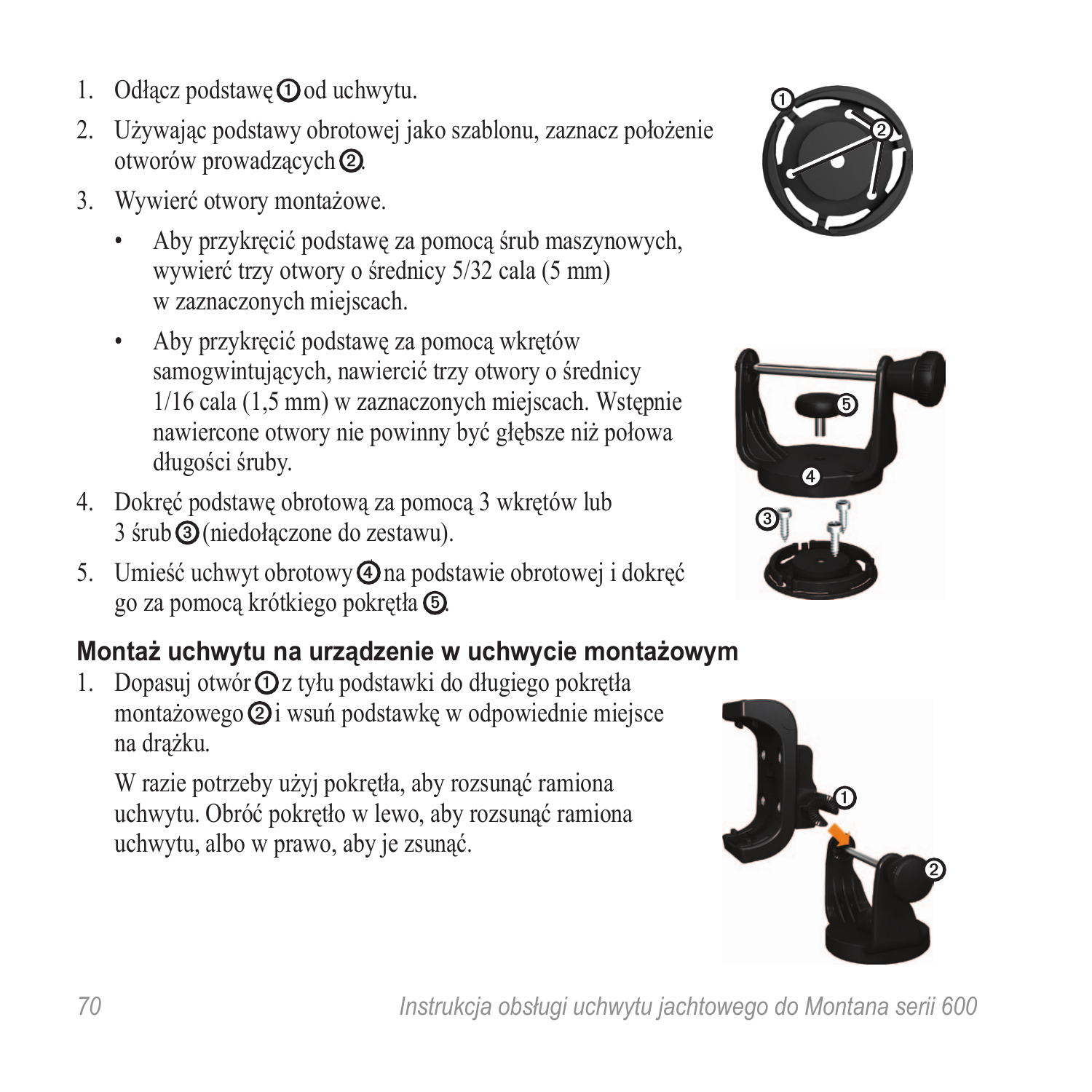- 2. Ponownie wyreguluj kąt podstawki i dokręć długie pokrętło montażowe do momentu, aż podstawka ➌ zostanie unieruchomiona.
- 3. Obróć uchwyt obrotowy ➍, przekręcając go w lewo i w prawo.

Podczas przekręcania uchwytu powinny być słyszalne pstryknięcia. Wybierz odpowiedni kąt widzenia, po czym dokręć oba pokrętła.





#### *Uwaga*

W przypadku niepodłączenia któregokolwiek z przewodów, należy zaizolować go i zabezpieczyć w łodzi.

1. Podłącz przewód czerwony **O** i czarny **②** do głównego gniazda zasilania łodzi (od 10 do 50 V).



- 2. W razie potrzeby podłącz w łodzi przewody szeregowe.
	- Przewód żółty **③**: przewód wejściowy do szeregowej transmisji danych.
	- Przewód niebieski $\Phi$ : przewód wyjściowy do szeregowej transmisji danych.
	- Przewód zielony **<u>O:**</u> szeregowy przewód uziemiający.
- 3. W razie potrzeby podłącz wtyk stereo **.**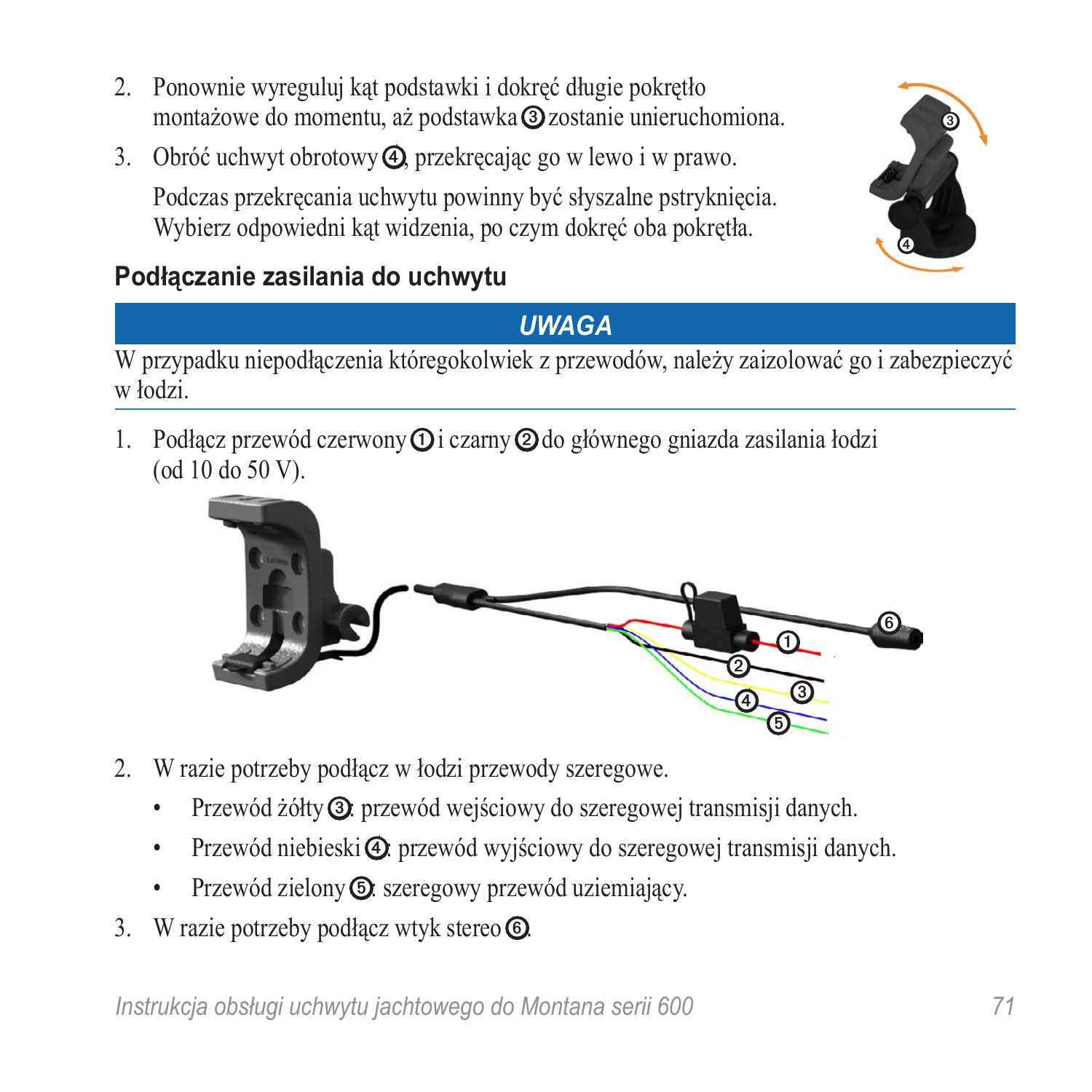#### **Montaż w uchwycie urządzenia Montana**

#### *Uwaga*

W celu uniknięcia uszkodzenia sprzętu, przed umieszczeniem urządzenia w uchwycie należy upewnić się, że metalowe styki urządzenia i uchwytu są suche. Antena komunikatów pogodowych pozwoli zachować podstawkę uchwytu suchą.

1. Umieść antenę komunikatów pogodowych na swoim miejscu $\Omega$  w uchwycie.



- 2. Umieść dolną część urządzenia w podstawce ➋.
- 3. Przechyl urządzenie do tyłu, tak aby zatrzasnęło się na swoim miejscu.
- 4. Aby zabezpieczyć urządzenie i zapobiec kradzieży, dokręć śrubę zabezpieczającą  $\Phi$ u góry uchwytu za pomocą wkrętaka nasadowego ➌.

**UWAGA**: Jeśli światło odbija się od ekranu, utrudniając odczyt danych z urządzenia, należy nałożyć folię antyrefleksyjną na ekran.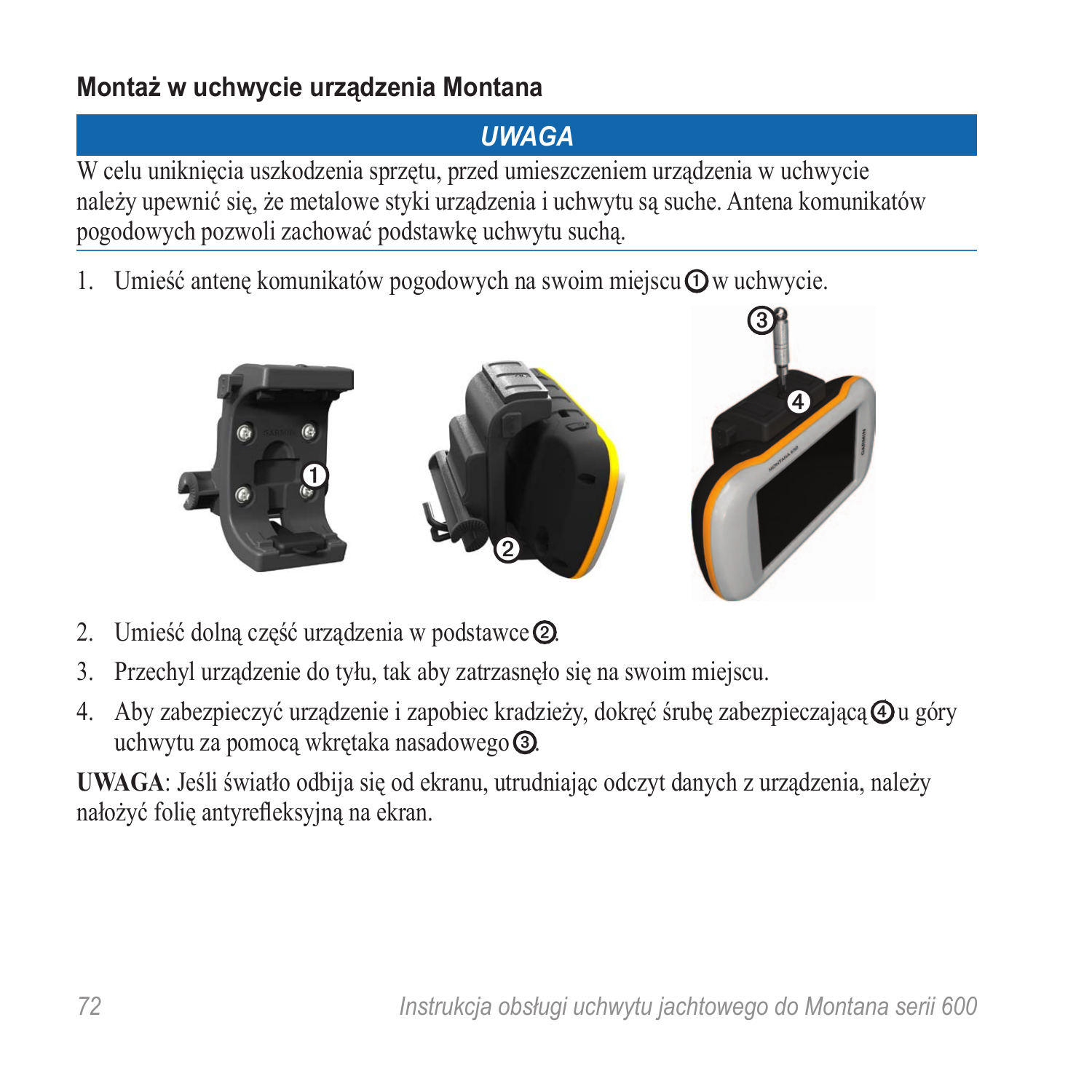## **Wyjmowanie z uchwytu urządzenia Montana**

- 1. Poluzuj śrubę zabezpieczającą.
- 2. Naciśnij przycisk  $\Phi$ z boku uchwytu, aby zwolnić urządzenie.
- 3. Wyjmij urządzenie.
- 4. Załóż antenę komunikatów pogodowych ➋ na metalowe styki podstawki.

## **Ograniczona gwarancja**

To urządzenie objęte jest standardową gwarancją ograniczoną firmy Garmin. Więcej informacji znajduje się w przewodniku *Ważne* 

*informacje dotyczące bezpieczeństwa i produktu* zamieszczonym w opakowaniu produktu.

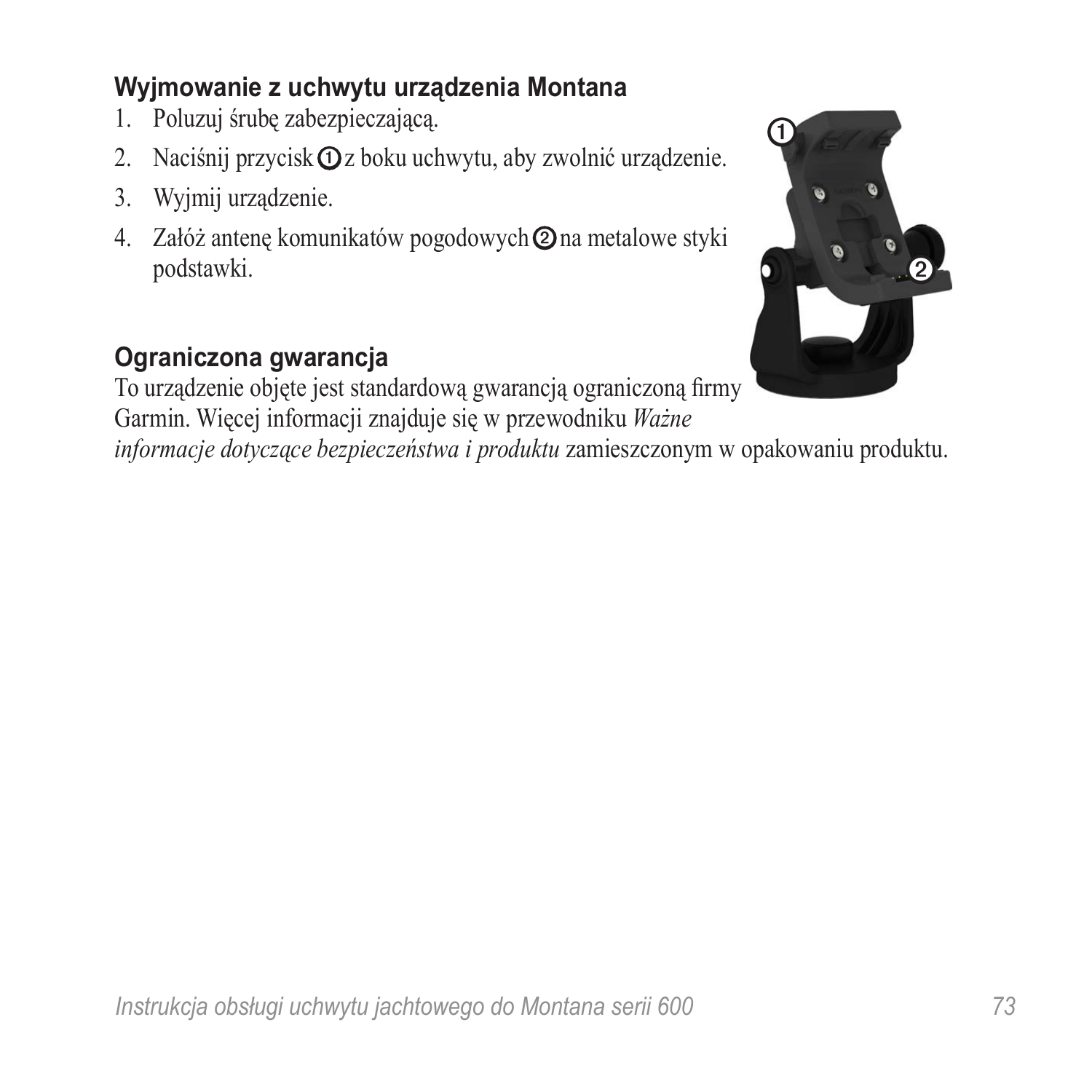# **Varování**

Než začnete instalovat držák pro námořní instalaci, přečtěte si leták *Důležité bezpečnostní informace a informace o produktu* vložený v obalu s produktem Montana.

# **UPOZORNĚNÍ**

Při vrtání, řezání nebo pískování mějte vždy nasazeny ochranné brýle a použijte ochranu uší a protiprachovou masku.

# *poznámka*

Nesprávné zapojení napájecího kabelu nebo audio kabelu pomocí neizolovaných vodičů může způsobit poškození lodi nebo baterie. Společnost Garmin důrazně doporučuje, aby držák pro námořní instalaci instalovala zkušená osoba kvalifikovaná v oboru elektrických systémů.

Kovové kontakty na zařízení Montana a držák musejí být suché, aby se předešlo poškození vybavení. Když není přístroj vložen do držáku, vždy držák chraňte ochranným krytem, aby kovové kontakty zůstaly v suchu.

# **Potřebné nástroje a upevňovací prvky**

- Vrtačka
- Prvky pro otočný držák: 3 šrouby s maticí nebo 3 šrouby (nejsou součástí balení)
	- strojní šrouby č. 8 (4mm) s čočkovitou hlavou a příslušné matice a podložky, dále spirálový vrták 5mm (5/32palce)
	- samovrtné šrouby č. 8 (4mm) s čočkovitou hlavou a dále spirálový vrták 1,5mm (1/16palce) pro vrtání počátečních otvorů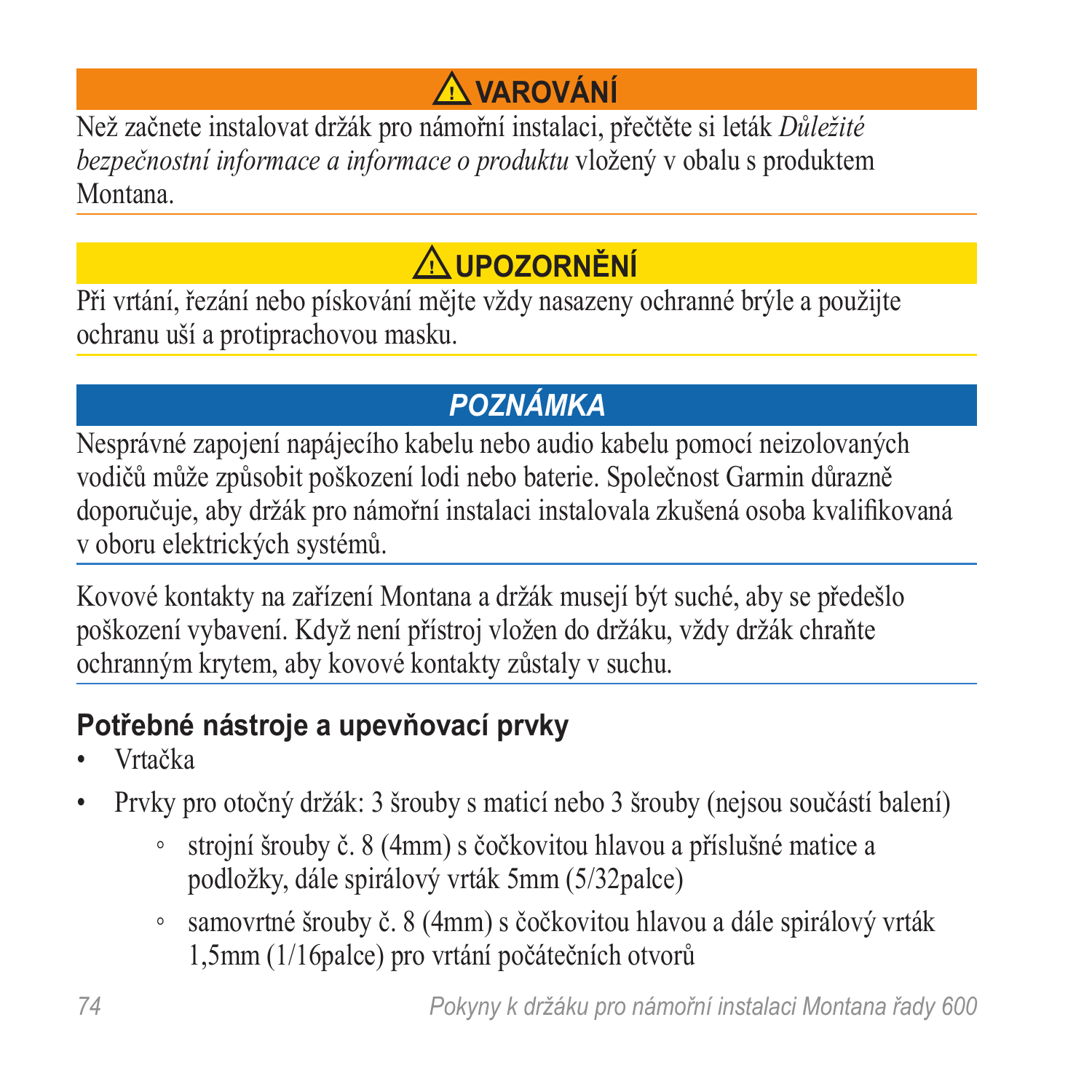- 9,5mm (3/8palce) klíč nebo nástrčka
- šroubovák Phillips nebo plochý šroubovák

# **Výběr umístění držáku**

# *poznámka*

Otočný držák neumisťujte do oblasti, která je vystavena extrémním teplotám nebo podmínkám. Teplotní rozsah pro zařízení Montana je od -15°C do 70°C (od 5°F do 158°F). Delší vystavení působení teplot mimo uvedený rozsah (ať při skladování nebo za provozu) může způsobit poruchu displeje LCD.

Pro uchycení otočné základny použijte strojní šrouby nebo samovrtné šrouby s čočkovitou hlavou. Pokud použijete šrouby se zapuštěnou hlavou, můžete poškodit montážní konzolu.

Vyberte místo pro instalaci držáku.

- Toto místo by mělo poskytovat nezastíněný výhled na displej a volný přístup k zařízení Montana.
- Místo by mělo dostatečně pevné, aby udrželo zařízení Montana i držák.
- Na místě by měl být dostatek prostoru pro vedení a připojení kabelů. Za pouzdrem by měla zůstat mezera nejméně 8cm (3palce).

# **Montáž sestavy držáku**

# *poznámka*

Šrouby s maticí či šrouby příliš neutahujte. Mohli byste poškodit otočnou základnu.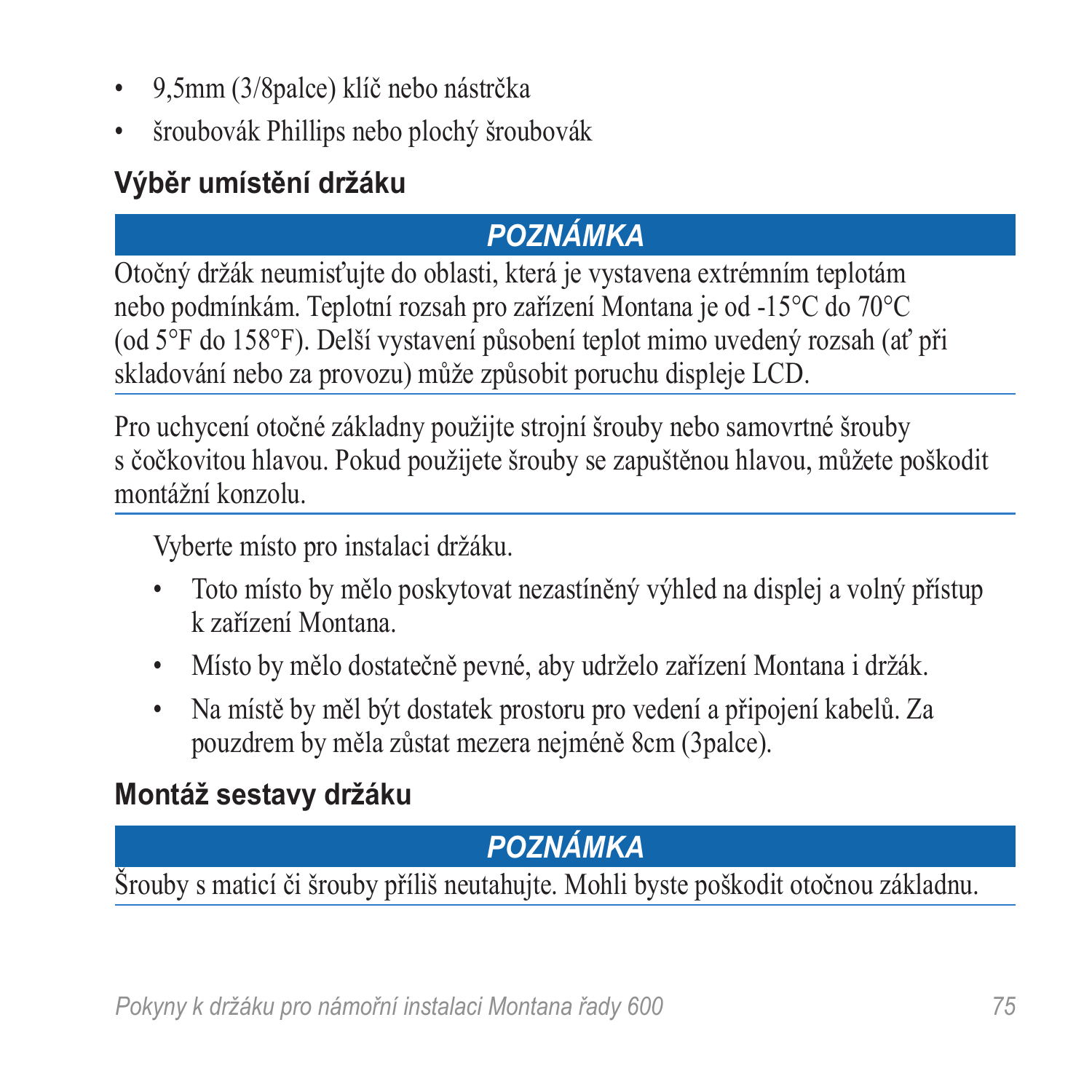- 1. Oddělte otočnou základnu **O** od držáku.
- 2. Otočnou základnu využijte jako šablonu a označte umístění hlavních otvorů 2.
- 3. Vytvrtejte montážní otvory.
	- Pokud základnu upevníte strojními šrouby, vyvrtejte na označených místech tři 5mm (5/32palcové) otvory.
	- Pokud základnu upevníte samovrtnými šrouby, vyvrtejte na označených místech tři 1,5mm (1/16palcové) počáteční otvory. Nevrtejte hlubší počáteční otvory, než je poloviční délka šroubu.
- 4. Upevněte otočnou základnu třemi šrouby nebo třemi šrouby s maticí ➌ (nejsou součástí balení).
- 5. Umístěte konzolu otočného držáku ➍ nad otočnou základnu a upevněte ji krátkým knoflíkem ➎.

# **Instalace držáku do montážního držáku**

1. Zarovnejte slot **O** na zadní části kolébky s dlouhým upevňovacím knoflíkem ➋ a zasuňte kolébku na místo na tyčce.

V případě potřeby můžete upravit nastavení knoflíku a roztáhnout ramena držáku. Chcete-li ramena držáku roztáhnout, otočte knoflíkem proti směru hodinových ručiček; chcete-li je stáhnout, otočte knoflíkem ve směru hodinových ručiček.





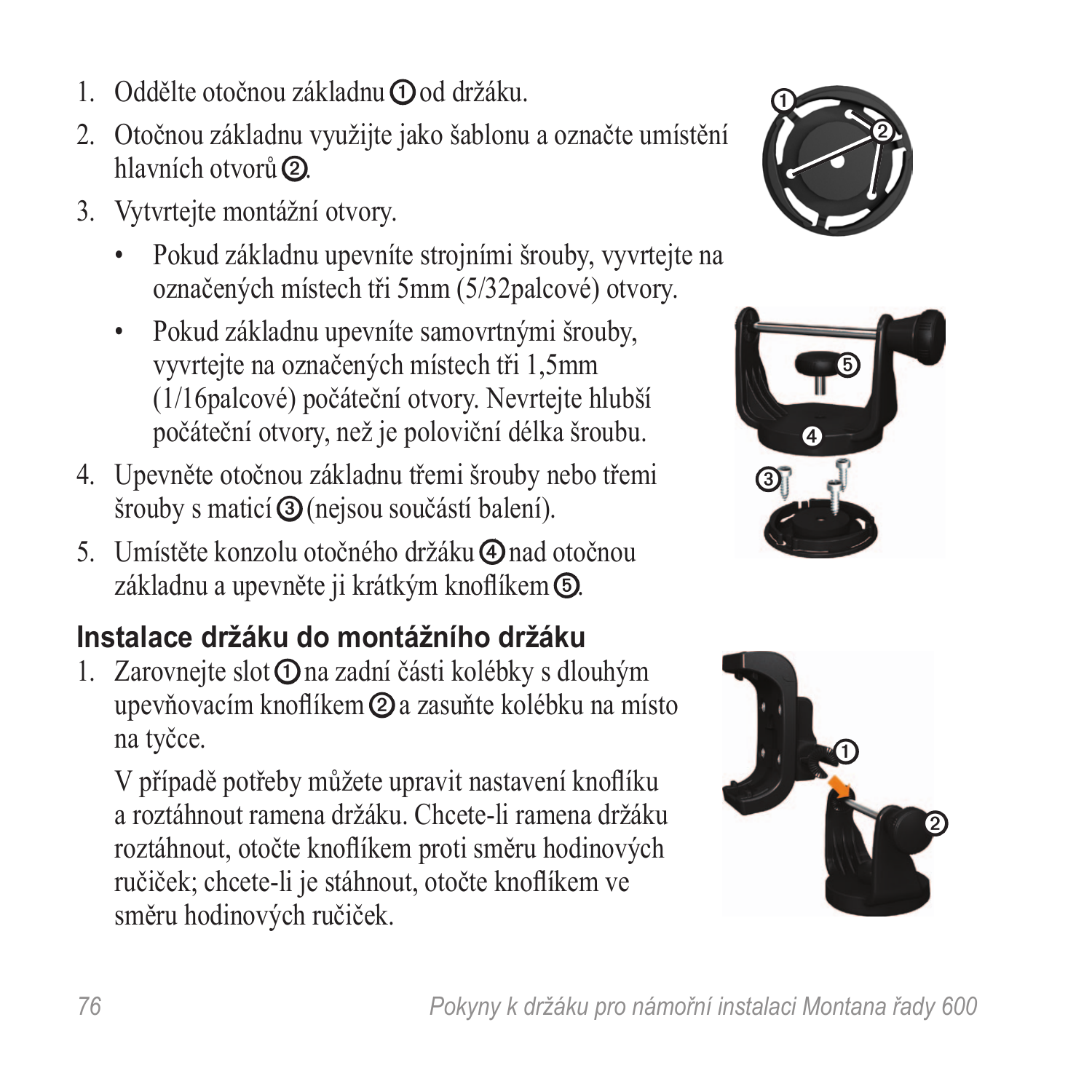- 2. Nastavte úhel kolébky a utahujte dlouhý montážní knoflík, dokud kolébka ➌ pevně nedrží.
- 3. Konzolu otočného držáku ➍ můžete otočit přetočením doleva nebo doprava.

Konzola při otáčení klapne. Vyberte si dobrý úhel zobrazení a utáhněte oba knoflíky.



# **Připojení napájení k držáku**

# *Poznámka*

Jestliže některý vodič zůstane nepřipojený, opatřete ho izolací a bezpečně připevněte k lodi.

1. Připojte červený **O** a černý kabel **2** k hlavnímu zdroji napájení v lodi (10 až 50 voltů).



- 2. V případě potřeby připojte k lodi sériové datové kabely.
	- Žlutý kabel **③** je vstupní sériový datový kabel.
	- Modrý kabel  $\Phi$  je výstupní sériový datový kabel.
	- Zelený kabel **v** je uzemňovací sériový kabel.
- 3. V případě potřeby připojte stereofonní konektor *©*.

*Pokyny k držáku pro námořní instalaci Montana řady 600 77*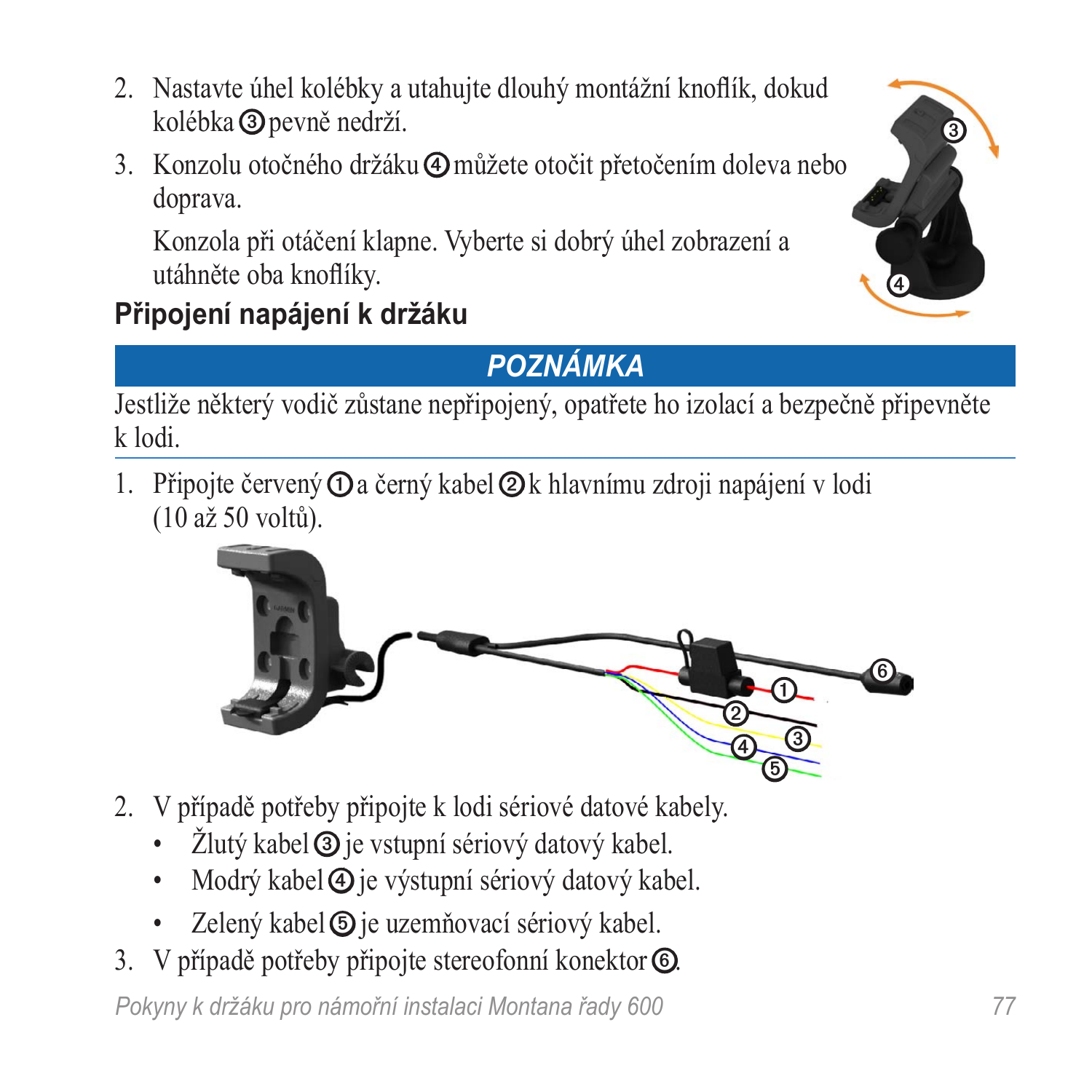## **Instalace zařízení Montana do držáku**

## *Poznámka*

Než zařízení umístíte do držáku, zkontrolujte, zda jsou kovové kontakty na zařízení a na držáku suché. Předejdete tak poškození zařízení. Kolébku držáku udržujte v suchu pomocí ochranného krytu.

1. Ochranný kryt **O** položte do úložného prostoru na držáku.



- 2. Spodní část zařízení upevněte do kolébky ➋.
- 3. Naklánějte zařízení zpět, dokud nezapadne na své místo.
- 4. Chcete-li zabezpečit zařízení a předejít krádeži, použijte nástroj na bezpečnostní šrouby ➌ a utáhněte jím bezpečnostní šroub ➍ na horní straně držáku.

**POZNÁMKA**: Pokud je displej zařízení špatně čitelný kvůli odraženému světlu nebo oslnění, použijte chránič displeje s úpravou proti oslnění.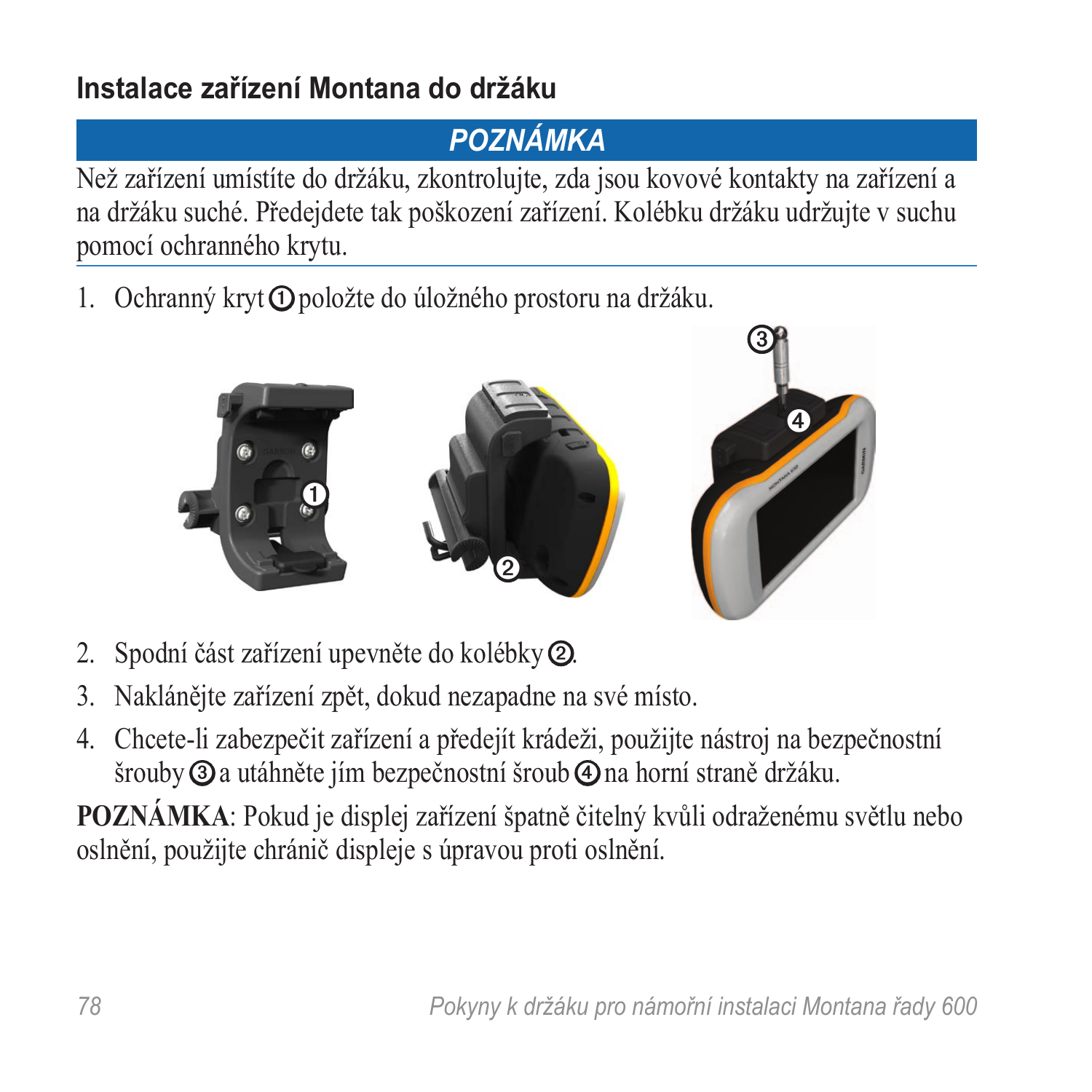## **Vyjmutí zařízení Montana z držáku**

- 1. Povolte bezpečnostní šroub.
- 2. Uvolněte zařízení stisknutím tlačítka **O** na boční straně držáku.
- 3. Vyjměte zařízení.
- 4. Na kovové kontakty na kolébce nasaďte ochranný kryt ➋.



## **Omezená záruka**

Na toto příslušenství se vztahuje standardní omezená záruka společnosti Garmin. Další informace naleznete v letáku *Důležité bezpečnostní informace a informace o produktu* vloženém v obalu s produktem.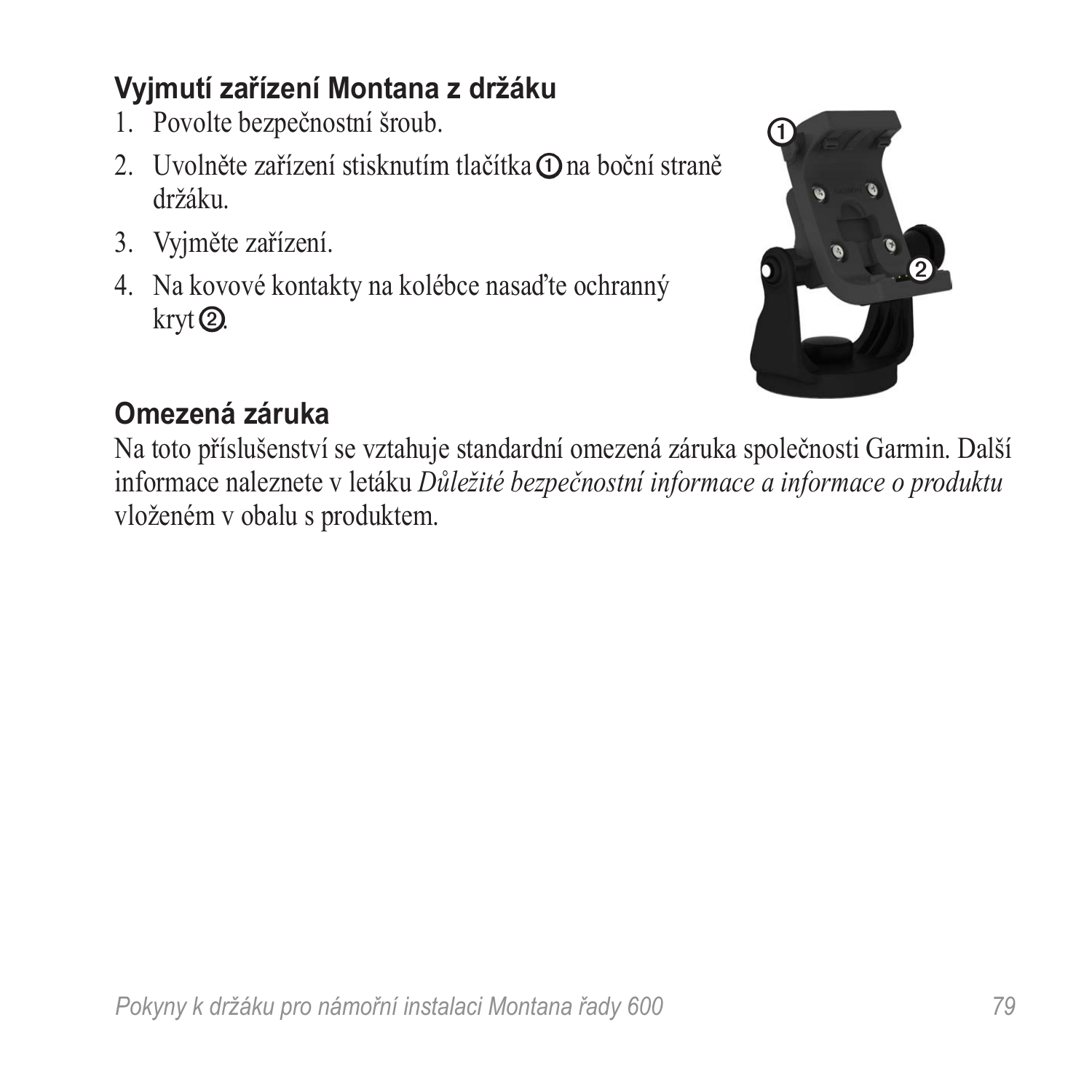# $\Lambda$  внимание!

Перед установкой судового крепления ознакомьтесь с документом *Правила техники безопасности и сведения об изделии*, который находится в упаковке устройства Montana.

# **ПРЕДОСТЕРЕЖЕНИЕ**

Во время использования дрели, резки или шлифовки надевайте защитные очки, наушники и респиратор.

## *предупреждение*

Неправильное подключение кабеля питания или аудиокабеля и неизолированных проволочных выводов может привести к повреждению судна или аккумулятора. Компания Garmin настоятельно рекомендует при установке крепления воспользоваться услугами опытного специалиста со знанием электросистем.

Во избежание повреждения оборудования металлические контакты на устройстве Montana и на креплении должны быть сухими. Если устройство установлено таким образом, что металлические контакты не защищены от попадания влаги, используйте защитную крышку.

#### **Необходимые инструменты и крепления**

- Дрель
- Крепеж для поворотного крепления: 3 болта или 3 винта (не входят в комплект)
	- #8 (4 мм) крепежные болты с выпуклой головкой и соответствующими гайками и шайбами, 5/32 д. (5 мм) сверло
	- #8 (4 мм) саморезы с выпуклой головкой и  $1/16$  д.  $(1, 5)$  мм) сверло для просверливания предварительных отверстий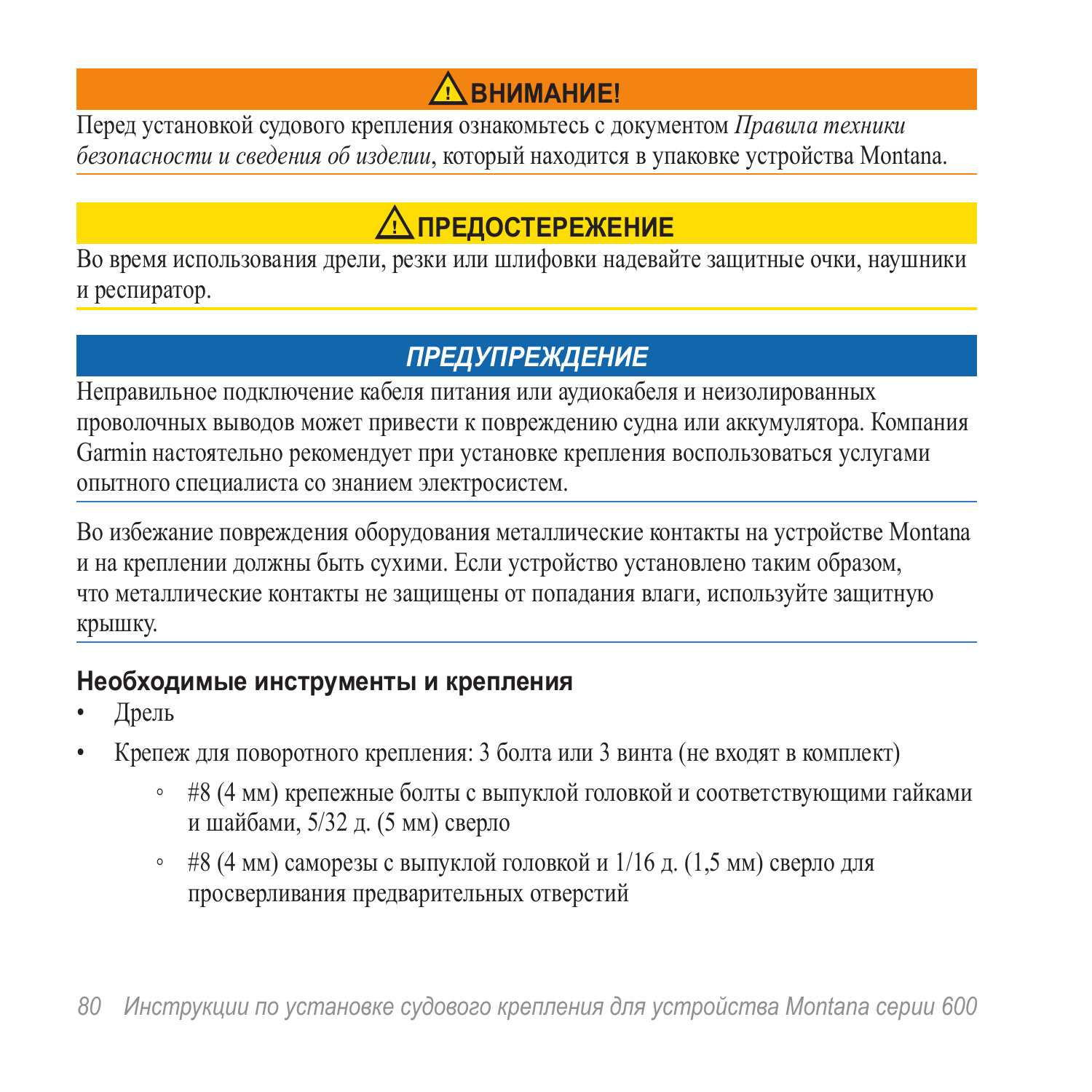- 3/8 д. (9,5 мм) гаечный или торцовый ключ
- Отвертка Phillips или плоская отвертка

#### **Выбор места для крепления**

## *предупреждение*

Не подвергайте поворотное крепление воздействию экстремальных температур и не используйте при неблагоприятных условиях. Диапазон температур для устройства Montana от -15 °C до 70 °C (от 5 °F до 158° F). Длительное воздействие температур, превышающих границы диапазона (при хранении или использовании), может привести к повреждению ЖК-дисплея.

Для надежной фиксации поворотного основания используйте крепежные болты с выпуклой головкой или саморезы. Использование винтов с потайной головкой может привести к повреждению крепежных скоб.

Выберите место расположения крепления.

- Место расположения должно обеспечивать хороший обзор экрана и удобный доступ к устройству Montana.
- Место расположения должно выдерживать вес устройства Montana и крепления.
- Место расположения должно обеспечивать свободный доступ для работы и подключения кабелей. Необходимо обеспечить как минимум 3 д. (8 см) свободного пространства с задней стороны корпуса устройства.

## **Установка кронштейна в сборе**

## *предупреждение*

Не затягивайте винты и болты слишком сильно, так как это может привести к повреждению поворотного основания.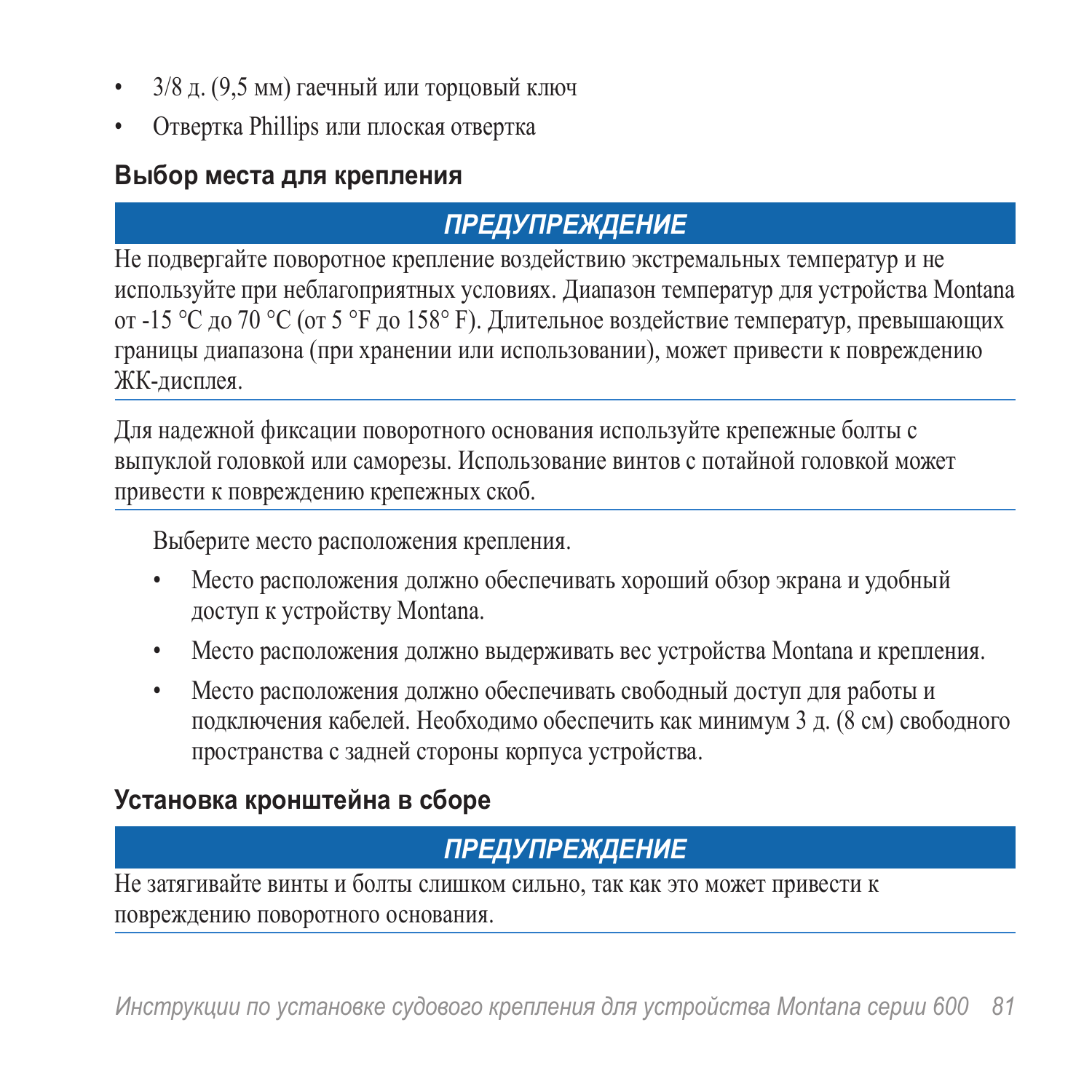- 1. Отсоедините поворотное основание  $\Phi$  от крепления.
- 2. Используя поворотное основание в качестве шаблона, отметьте место расположения направляющих отверстий ➋.
- 3. Просверлите крепежные отверстия.
	- При использовании крепежных болтов для фиксации основания просверлите три 5/32 д. (5 мм) отверстия в отмеченных точках.
	- При использовании саморезов для фиксации основания просверлите три 1/16 д. (1,5 мм) предварительных отверстия в отмеченных точках. Глубина предварительных отверстий не должна превышать половину длины винта.
- 4. Зафиксируйте поворотное основание с помощью 3 болтов или 3 винтов ➌ (не входят в комплект).
- 5. Установите поворотный кронштейн Ф на поворотное основание и зафиксируйте его с помощью короткой рукоятки ➎.

## **Установка крепления на кронштейн**

1. Совместите отверстие О на задней панели подставки с длинной рукояткой ➋ и задвиньте подставку на стержень.

При необходимости расстояние между скобами можно регулировать с помощью рукоятки. Поверните рукоятку против часовой стрелки, чтобы увеличить расстояние между скобами, поверните рукоятку по часовой стрелке, чтобы уменьшить расстояние между скобами.





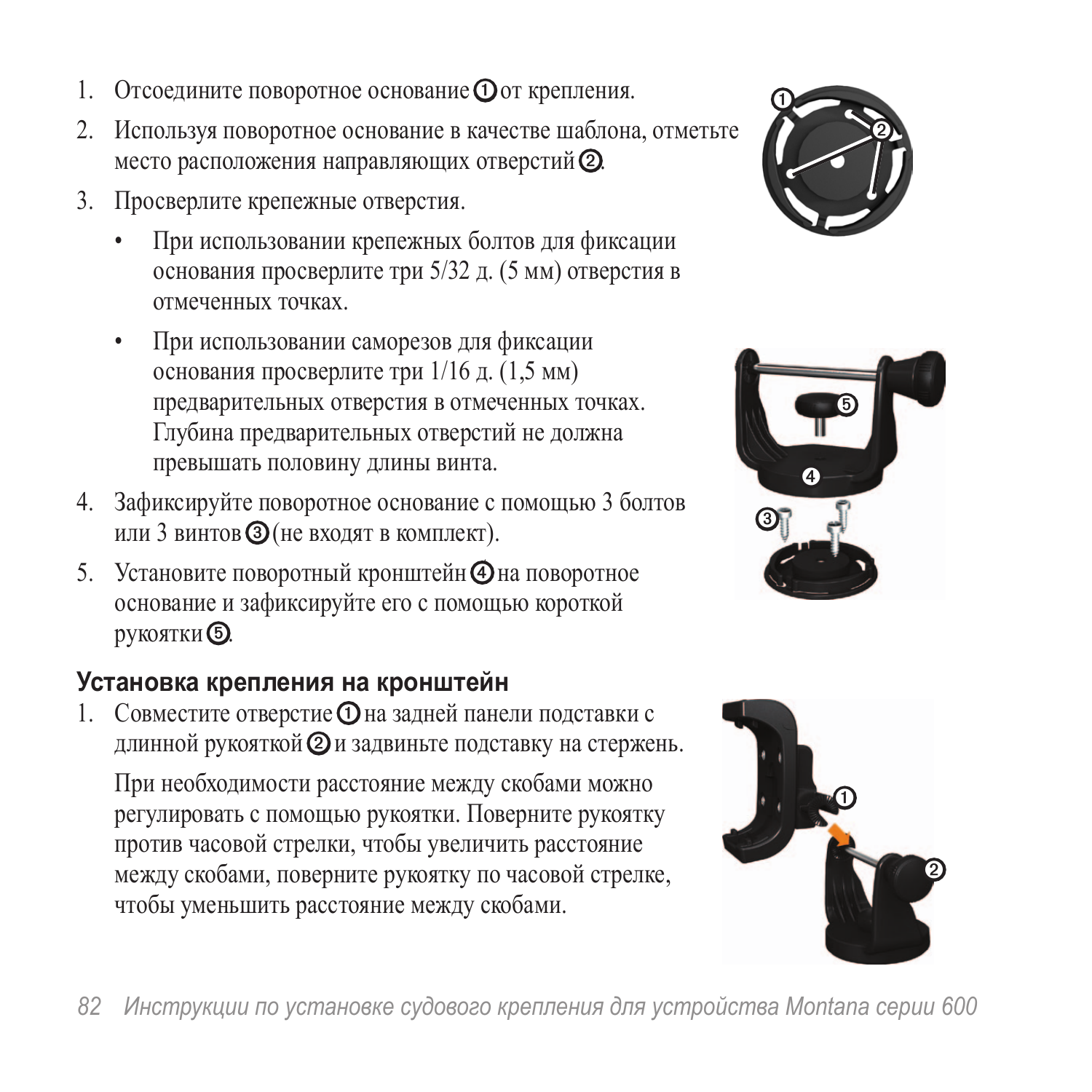- 2. Отрегулируйте угол подставки и затяните длинную рукоятку до плотной фиксации подставки ➌.
- 3. Поверните поворотный кронштейн Ф влево или вправо.

При повороте вы услышите щелчки скобы. Выберите оптимальный угол просмотра и затем затяните обе рукоятки.

## **Подключение питания к креплению**



## *Предупреждение.*

Если какой-либо провод остался неподключенным, изолируйте его и зафиксируйте на судне.

1. Подключите красный  $\mathbf 0$  и черный  $\mathbf 0$  провода к разъему питания судна (от 10 до 50 Вольт).



- 2. При необходимости подключите к судну кабель последовательной передачи данных.
	- Желтый **③** это входной кабель последовательной передачи данных.
	- Синий  $\Phi$  это выходной кабель последовательной передачи данных.
	- Зеленый **©** это серийный кабель заземления.
- 3. При необходимости подключите стереоразъем **©**.

*Инструкции по установке судового крепления для устройства Montana серии 600 83*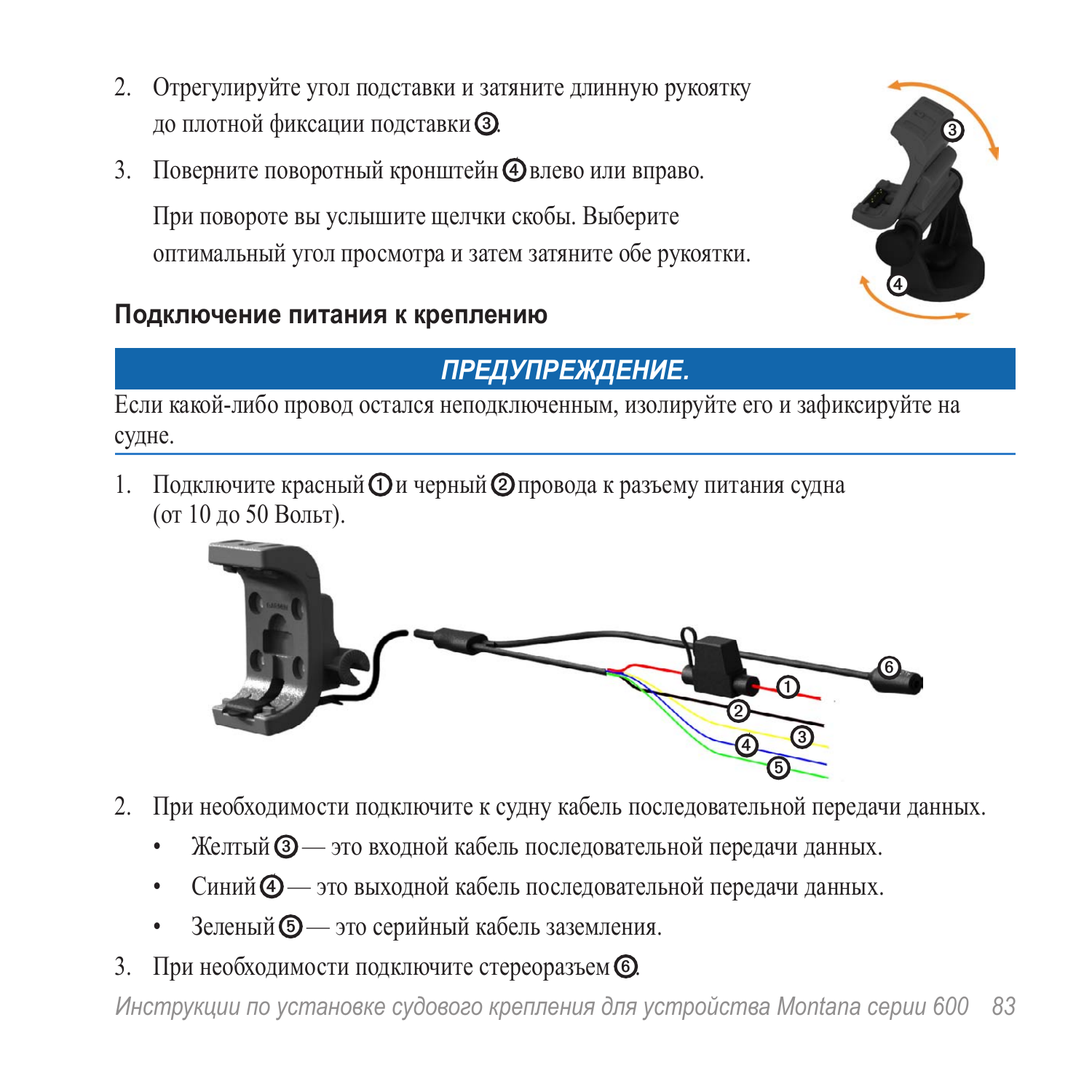## **Установка устройства Montana в крепление**

## *Предупреждение.*

Перед установкой устройства в крепление во избежание повреждения оборудования убедитесь, что металлические контакты на устройстве сухие. Для предотвращения попадания влаги на подставку используйте защитную крышку.

1. Поместите защитную крышку  $\Phi$ в отделение для хранения на креплении.



- 2. Вставьте нижнюю часть устройства в подставку ➋.
- 3. Наклоните устройство назад до щелчка.
- 4. Для обеспечения безопасности работы устройства и защиты от использования посторонними лицами используйте инструмент для винтов с фигурным шлицем ➌, чтобы затянуть крепежный винт ➍ в верхней части крепления.

**ПРИМЕЧАНИЕ**. Если из-за отражающегося света или бликов невозможно увидеть изображение на экране, воспользуйтесь антибликовым покрытием.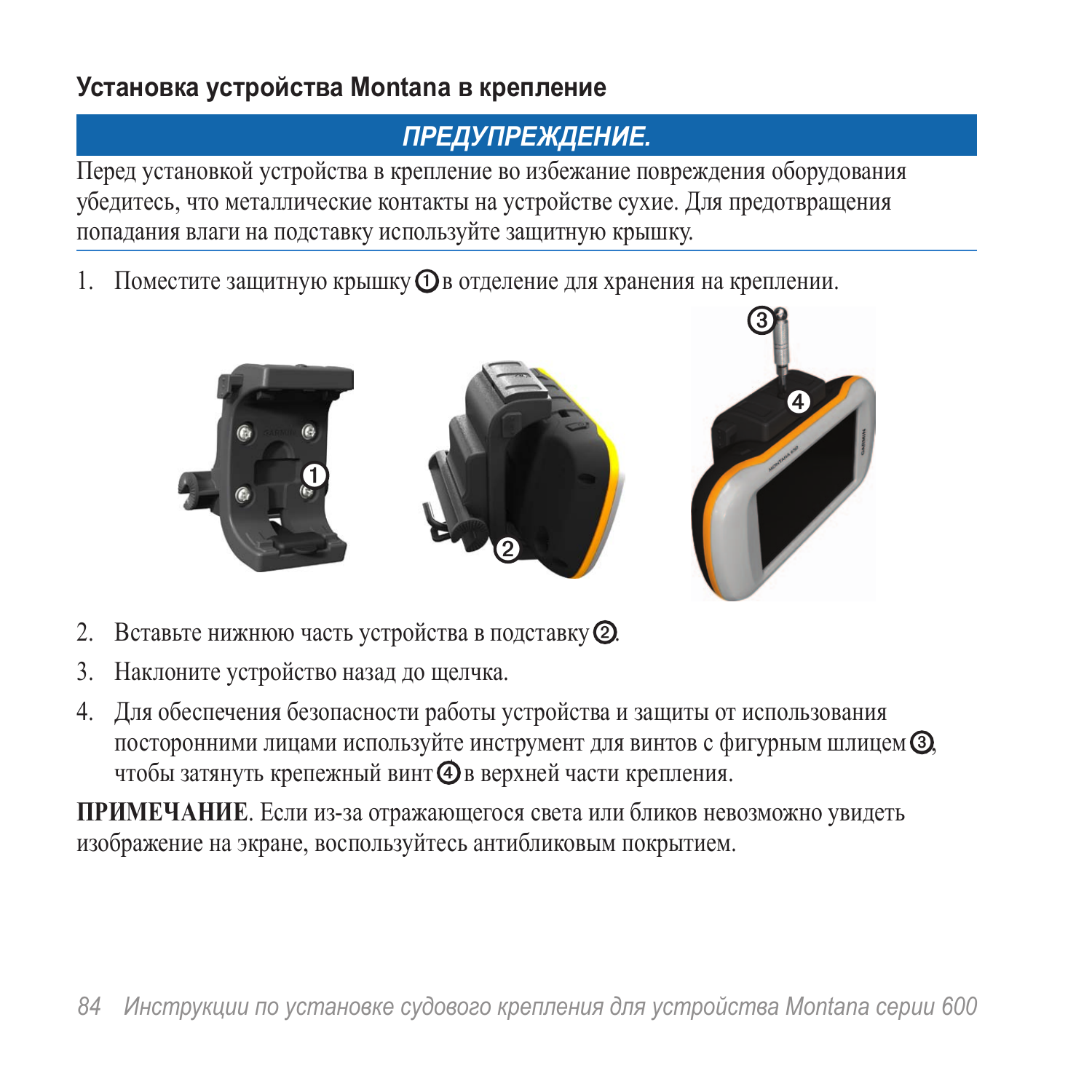#### **Извлечение устройства Montana из держателя**

- 1. Открутите крепежный винт.
- 2. Нажмите кнопку О на боковой панели крепления, чтобы извлечь устройство.
- 3. Снимите устройство.
- 4. Поместите защитную крышку  $\oslash$  на металлические контакты подставки.



#### **Ограниченная гарантия**

На этот аксессуар распространяется стандартная ограниченная гарантия Garmin. Дополнительные сведения см. в документе *Правила техники безопасности и сведения об изделии*, который находится в упаковке устройства.